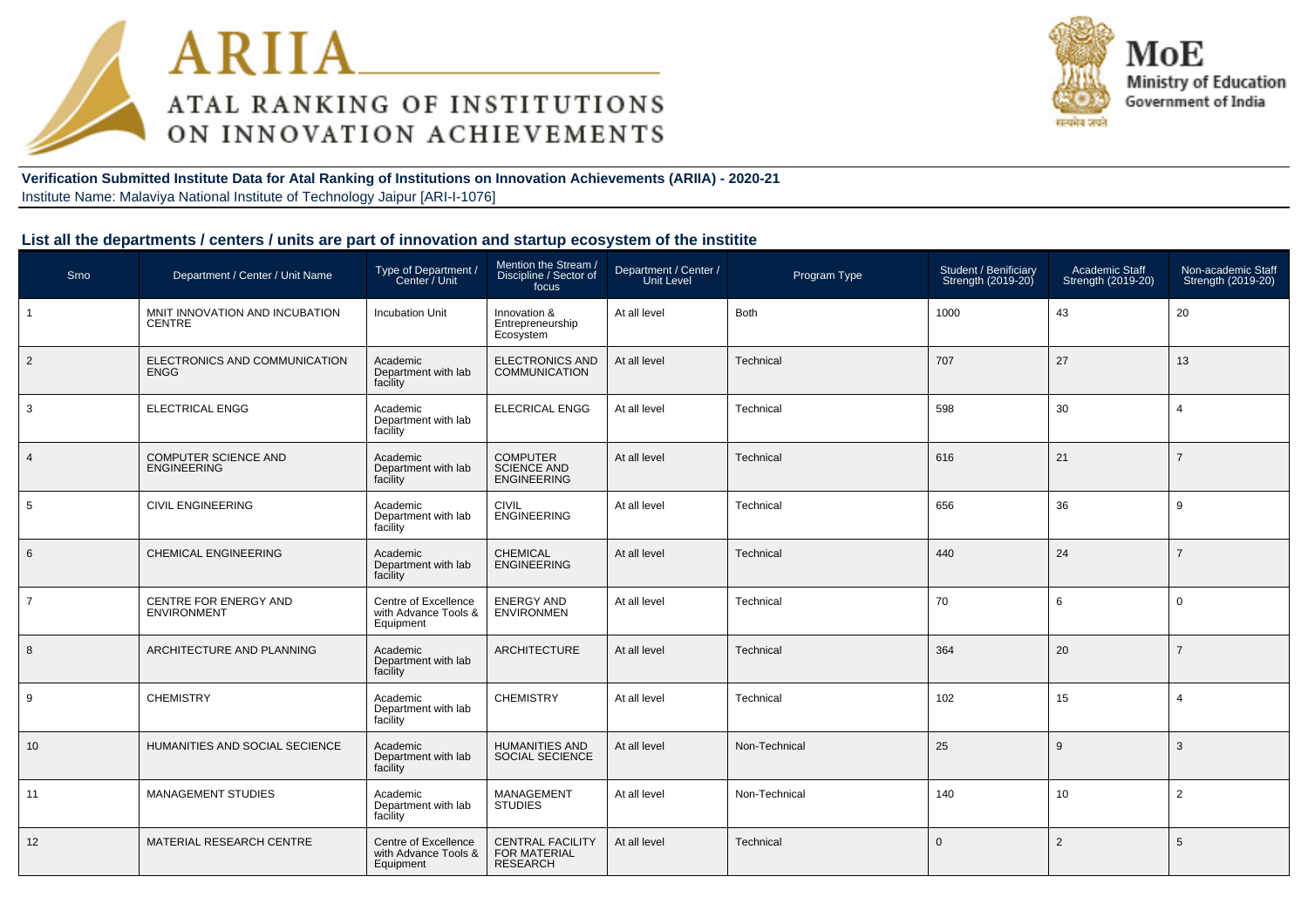### **List all the departments / centers / units are part of innovation and startup ecosystem of the institite**

| 13 | <b>MATHEMATICS</b>                                    | Academic<br>Department with lab<br>facility                                      | <b>MATHEMATICS</b>                                | At all level | Non-Technical | 79  |    |    |
|----|-------------------------------------------------------|----------------------------------------------------------------------------------|---------------------------------------------------|--------------|---------------|-----|----|----|
| 14 | MECHANICAL ENGINEERING                                | Academic<br>Department with lab<br>facility                                      | <b>MECHANICAL</b><br><b>ENGINEERING</b>           | At all level | Technical     | 671 | 31 | 16 |
| 15 | METALLURGICAL AND MATERIAL<br><b>ENGINEERING</b>      | Academic<br>Department with lab<br>facility                                      | METALLURGICAL<br>AND MATERIAL                     | At all level | Technical     | 428 | 13 |    |
| 16 | <b>PHYSICS</b>                                        | Academic<br>Department with lab<br>facility                                      | <b>PHYSICS</b>                                    | At all level | Technical     | 99  | 14 |    |
| 17 | National Centre for Disaster Mitigation<br>Management | Centre of Excellence<br>with Advance Tools &<br>Equipment                        | <b>Disaster Mitigation</b>                        | At all level | Technical     | 32  | 3  |    |
| 18 | <b>MNIT IPR Cell</b>                                  | IPR Cell / Patent<br>Facilitation Unit /<br><b>Technology Transfer</b><br>Centre | <b>IPR &amp; TT Awareness</b><br>and Facilitation | At all level | <b>Both</b>   | 50  |    | ∠  |

### **Participation of HEI in Innovation & Entrepreneurship Initiatives of Ministry of Education (Till Today)**

| Programs/Initiatives                                                                                                                           | <b>Status</b> | <b>Registration ID</b>           |
|------------------------------------------------------------------------------------------------------------------------------------------------|---------------|----------------------------------|
| Adopted National Innovation and Start-up Policy at the HEI                                                                                     | Yes           | Not Required                     |
| Establishment of Institution's Innovation Council (IIC) at HEI                                                                                 | <b>YES</b>    | IIC Registration ID: IC201810420 |
| Trained Innovation Ambassadors at HEI                                                                                                          | <b>YES</b>    | Not Required                     |
| Participation in Smart India Hackathon (SIH)                                                                                                   | Yes           | Not Required                     |
| Facilitated listing start-ups/ technologies in Young India combating COVID with Knowledge, Technology and Innovation (YUKTI 2.0) portal of MIC | Yes           | Not Required                     |
| Participation in National Education Alliance of Technology (NEAT)                                                                              | Yes           | Not Required                     |

| Srno | Name of<br>Program<br>(Full<br>Name)                   | Program<br>Theme | Program<br>Type <sup>1</sup> | Program<br>Category           | Organizin<br>g<br>Departm<br>ent/<br>Centre /<br>Student<br>Body<br>Name | Program<br>Start<br>Date   | Program                    | Program<br>Duration(i<br>n Days) | Program<br>Location | Internal<br>Participa<br>nts<br>(Student) | Internal<br>Participa<br>nts<br>(Faculty) | External<br>Participa<br>nts<br>(Student) | External<br>Participa<br>nts<br>(Faculty) | <b>Total</b><br><b>Number</b><br>of<br>Participa<br>nts | Had institute spent expenses<br>either from own<br>resource/received fund to<br>organise the<br>program/activity/event? | Did any of the participants<br>received any awards/recognition<br>for startup / innovation ideas /<br>research? |
|------|--------------------------------------------------------|------------------|------------------------------|-------------------------------|--------------------------------------------------------------------------|----------------------------|----------------------------|----------------------------------|---------------------|-------------------------------------------|-------------------------------------------|-------------------------------------------|-------------------------------------------|---------------------------------------------------------|-------------------------------------------------------------------------------------------------------------------------|-----------------------------------------------------------------------------------------------------------------|
|      | Talk on<br>Consume<br>Behavior<br>in Indian<br>Context | Innovatio        | Awarene<br>SS                | Institute<br>Lead<br>Activity | <b>DMS</b>                                                               | 09-08-20<br>19<br>00:00:00 | 09-08-20<br>19<br>00:00:00 |                                  | Within<br>Campus    | 90                                        |                                           |                                           | 0                                         | 96                                                      | No                                                                                                                      | No                                                                                                              |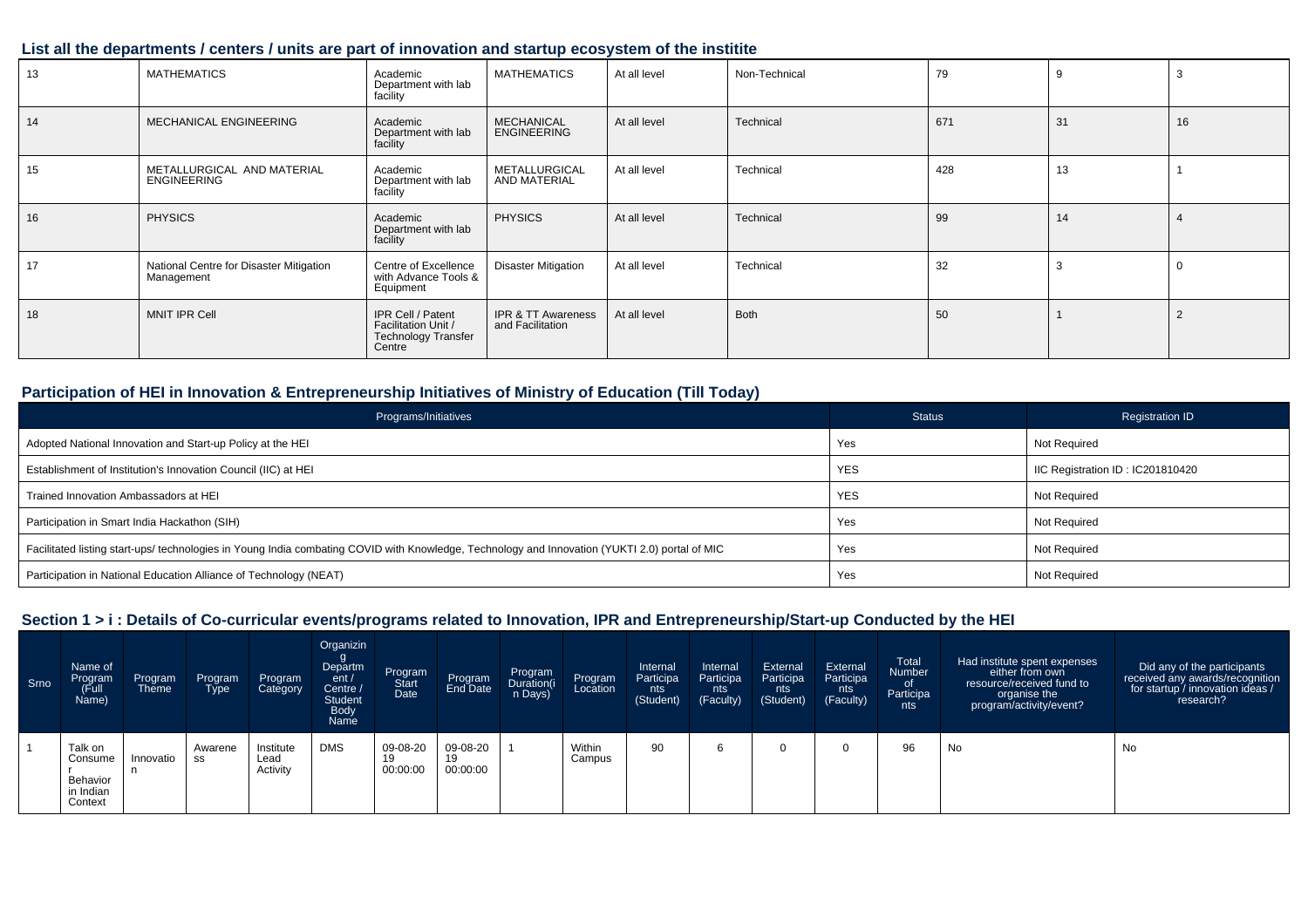|                |                                                                                                                                    |                                          |               |                               |                                                            |                            |                            |                 |                  |    |                 |                 |                |    | Section 1 > i : Details of Co-curricular events/programs related to Innovation, IPR and Entrepreneurship/Start-up Conducted by the HEI |           |
|----------------|------------------------------------------------------------------------------------------------------------------------------------|------------------------------------------|---------------|-------------------------------|------------------------------------------------------------|----------------------------|----------------------------|-----------------|------------------|----|-----------------|-----------------|----------------|----|----------------------------------------------------------------------------------------------------------------------------------------|-----------|
| $\overline{2}$ | Current<br>Trends in<br>Graphen<br>Synthesis<br>and<br>Applicatio<br>ns                                                            | Innovatio<br>n                           | Worksho<br>p  | Institute<br>Lead<br>Activity | Materials<br>Research<br>Centre                            | 15-10-20<br>19<br>00:00:00 | 19-10-20<br>19<br>00:00:00 | $5\phantom{.0}$ | Within<br>Campus | 21 | $5\phantom{.0}$ | 30 <sup>°</sup> | 5              | 61 | $\mathsf{No}$                                                                                                                          | <b>No</b> |
| 3              | Bio<br>inspired<br>innovatio<br>n in<br>Nanotech<br>nology                                                                         | Innovatio<br>n                           | Seminar       | Institute<br>Lead<br>Activity | Materials<br>Research<br>Centre                            | 29-05-20<br>19<br>00:00:00 | 29-05-20<br>19<br>00:00:00 | $\mathbf{1}$    | Within<br>Campus | 35 | 6               | $\mathbf 0$     | $\mathbf 0$    | 41 | No                                                                                                                                     | No        |
| $\overline{4}$ | One Day<br>Worksho<br>p on<br>Design<br>Thinking                                                                                   | Entrepre<br>neurship/<br>Startup         | Worksho<br>p  | Institute<br>Lead<br>Activity | Physics                                                    | 10-01-20<br>20<br>00:00:00 | 10-01-20<br>20<br>00:00:00 | $\overline{1}$  | Within<br>Campus | 80 | 10 <sup>°</sup> | $\overline{2}$  | $\overline{2}$ | 94 | Total Expense<br>Amount<br>12000<br>Incurred by<br>Institute to<br>Organise the<br>Program (In<br>Rupees)                              | No        |
| 5              | The<br>Success<br>Mantra A<br>Seminar<br>by<br>Entrepre<br>neurs for<br>the<br>Aspiring<br>Entrepre<br>neurs                       | Entrepre<br>neurship/<br>Startup         | Training      | Institute<br>Lead<br>Activity | Physics                                                    | 18-02-20<br>20<br>00:00:00 | 18-02-20<br>20<br>00:00:00 | $\overline{1}$  | Within<br>Campus | 70 | 6               | $\mathbf 0$     | $\mathbf 0$    | 76 | No                                                                                                                                     | No        |
| 6              | Faculty<br>Develop<br>ment<br>Program<br>on<br>Advance<br>d<br>Nanomat<br>erials<br>Nano<br>Technolo<br>gy and<br>Applicatio<br>ns | Innovatio<br>n                           | Worksho<br>p  | Institute<br>Lead<br>Activity | Physics                                                    | 10-02-20<br>20<br>00:00:00 | 14-02-20<br>20<br>00:00:00 | $\sqrt{5}$      | Within<br>Campus | 42 | $\mathbf 0$     | $\mathbf 0$     | $\mathbf 0$    | 42 | No                                                                                                                                     | No        |
| $\overline{7}$ | Worksho<br>p on<br>Exemptio<br>ns for<br>startups<br>under<br>income<br>tax and<br>GST                                             | <b>IPR</b>                               | Worksho<br>p  | Institute<br>Lead<br>Activity | <b>MNIT</b><br>Innovatio<br>n And<br>Incubatio<br>n Centre | 18-04-20<br>19<br>00:00:00 | 18-04-20<br>19<br>00:00:00 | $\overline{1}$  | Within<br>Campus | 10 | $\overline{2}$  | 10              | $\overline{2}$ | 24 | 2000<br>Total Expense<br>Amount<br>Incurred by<br>Institute to<br>Organise the<br>Program (In<br>Rupees)                               | No        |
| 8              | Intellectu<br>al<br>Property<br>Right<br>(IPR) by<br>Pooja<br>Kumar                                                                | IPR,<br>Entrepre<br>neurship/<br>Startup | Awarene<br>SS | Institute<br>Lead<br>Activity | <b>MNIT</b><br>Innovatio<br>n And<br>Incubatio<br>n Centre | 25-04-20<br>19<br>00:00:00 | 25-04-20<br>19<br>00:00:00 | $\mathbf{1}$    | Within<br>Campus | 22 | 3               | 14              | $\mathbf{1}$   | 40 | 8000<br><b>Total Expense</b><br>Amount<br>Incurred by<br>Institute to<br>Organise the<br>Program (In<br>Rupees)                        | No        |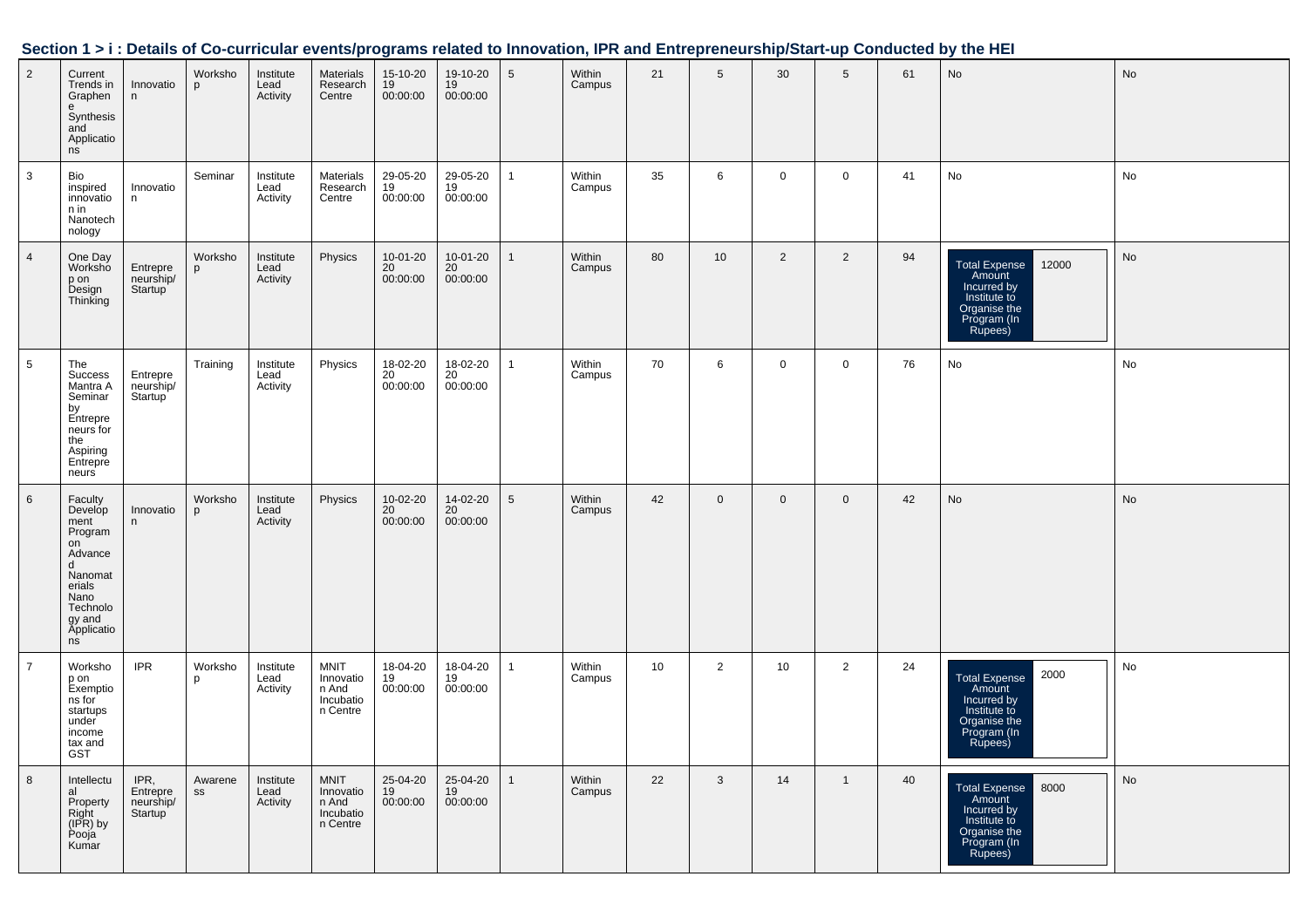| Section 1 > i : Details of Co-curricular events/programs related to Innovation, IPR and Entrepreneurship/Start-up Conducted by the HEI |  |  |
|----------------------------------------------------------------------------------------------------------------------------------------|--|--|
|                                                                                                                                        |  |  |

| 9  | Startup<br>Saturday<br>Investor <sup>s</sup><br>perspecti<br>ve on<br>Funding<br>Building<br>effective<br>Pitch<br>Decks A<br>Startup <sub>s</sub><br>Journey<br>of raising<br>funds | Entrepre<br>neurship/<br>Startup <sup>1</sup>               | Mentorin<br><b>Session</b> | Institute<br>Lead<br>Activity | MNIT<br>Innovatio<br>n And<br>Incubatio<br>n Centre        | 27-04-20<br>19<br>00:00:00 | 27-04-20<br>19<br>00:00:00 |                | Within<br>Campus | 20             | 3              | 10             | 2              | 35 | No                                                                                                               | No |
|----|--------------------------------------------------------------------------------------------------------------------------------------------------------------------------------------|-------------------------------------------------------------|----------------------------|-------------------------------|------------------------------------------------------------|----------------------------|----------------------------|----------------|------------------|----------------|----------------|----------------|----------------|----|------------------------------------------------------------------------------------------------------------------|----|
| 10 | Inaugural<br>of<br>Summer<br>Internshi<br>p<br>Program                                                                                                                               | IPR,<br>Entrepre<br>neurship/<br>Startup,<br>Innovatio<br>n | Training                   | Institute<br>Lead<br>Activity | <b>MNIT</b><br>Innovatio<br>n And<br>Incubatio<br>n Centre | 20-05-20<br>19<br>00:00:00 | 20-05-20<br>19<br>00:00:00 |                | Within<br>Campus | $\overline{2}$ | $\mathbf 0$    | 62             | $\mathbf 0$    | 64 | No                                                                                                               | No |
| 11 | 51st<br>Startup<br>Incubate<br>e<br>registrati<br>on<br>celebratio<br>n and<br>Founder<br>Secretary<br>Late Prof<br>Awadhes<br>h<br>Bhardwaj<br>Sir s<br>birthday<br>anniversa<br>ry | Entrepre<br>neurship/<br>Startup                            | Awarene<br>SS              | Institute<br>Lead<br>Activity | <b>MNIT</b><br>Innovatio<br>n And<br>Incubatio<br>n Centre | 21-05-20<br>19<br>00:00:00 | 21-05-20<br>19<br>00:00:00 |                | Within<br>Campus | 25             | 5              | 15             | 5              | 50 | 20000<br><b>Total Expense</b><br>Amount<br>Incurred by<br>Institute to<br>Organise the<br>Program (In<br>Rupees) | No |
| 12 | Session<br>on Go To<br>Market<br>Strategy<br>Startup<br>Saturday                                                                                                                     | Entrepre<br>neurship/<br>Startup                            | Motivatio<br>nal speak     | Institute<br>Lead<br>Activity | <b>MNIT</b><br>Innovatio<br>n And<br>Incubatio<br>n Centre | 25-05-20<br>19<br>00:00:00 | 25-05-20<br>19<br>00:00:00 |                | Within<br>Campus | 30             | $\overline{4}$ | 10             | 2              | 46 | <b>Total Expense</b><br>2000<br>Amount<br>Incurred by<br>Institute to<br>Organise the<br>Program (In<br>Rupees)  | No |
| 13 | Success<br>Celebrati<br>on of<br><b>MIIC</b><br>Startups<br>Indibuds<br>and<br>Matktine<br>for<br>Excellent<br>Performa<br>nce                                                       | Entrepre<br>neurship/<br>Startup                            | Awarene<br>SS              | Institute<br>Lead<br>Activity | <b>MNIT</b><br>Innovatio<br>n And<br>Incubatio<br>n Centre | 30-05-20<br>19<br>00:00:00 | 30-05-20<br>19<br>00:00:00 | 1              | Within<br>Campus | 15             | $\overline{4}$ | 10             | $\overline{4}$ | 33 | 3000<br><b>Total Expense</b><br>Amount<br>Incurred by<br>Institute to<br>Organise the<br>Program (In<br>Rupees)  | No |
| 14 | Inspire<br>Hackthon<br>2019                                                                                                                                                          | IPR,<br>Entrepre<br>neurship/<br>Startup,<br>Innovatio<br>n | Innovatio<br>n Contest     | Institute<br>Lead<br>Activity | <b>MNIT</b><br>Innovatio<br>n And<br>Incubatio<br>n Centre | 08-06-20<br>19<br>00:00:00 | 09-06-20<br>19<br>00:00:00 | $\overline{2}$ | Within<br>Campus | 60             | $\mathbf 0$    | 5 <sup>5</sup> | $\mathbf 0$    | 65 | 25000<br><b>Total Expense</b><br>Amount<br>Incurred by<br>Institute to<br>Organise the<br>Program (In<br>Rupees) | No |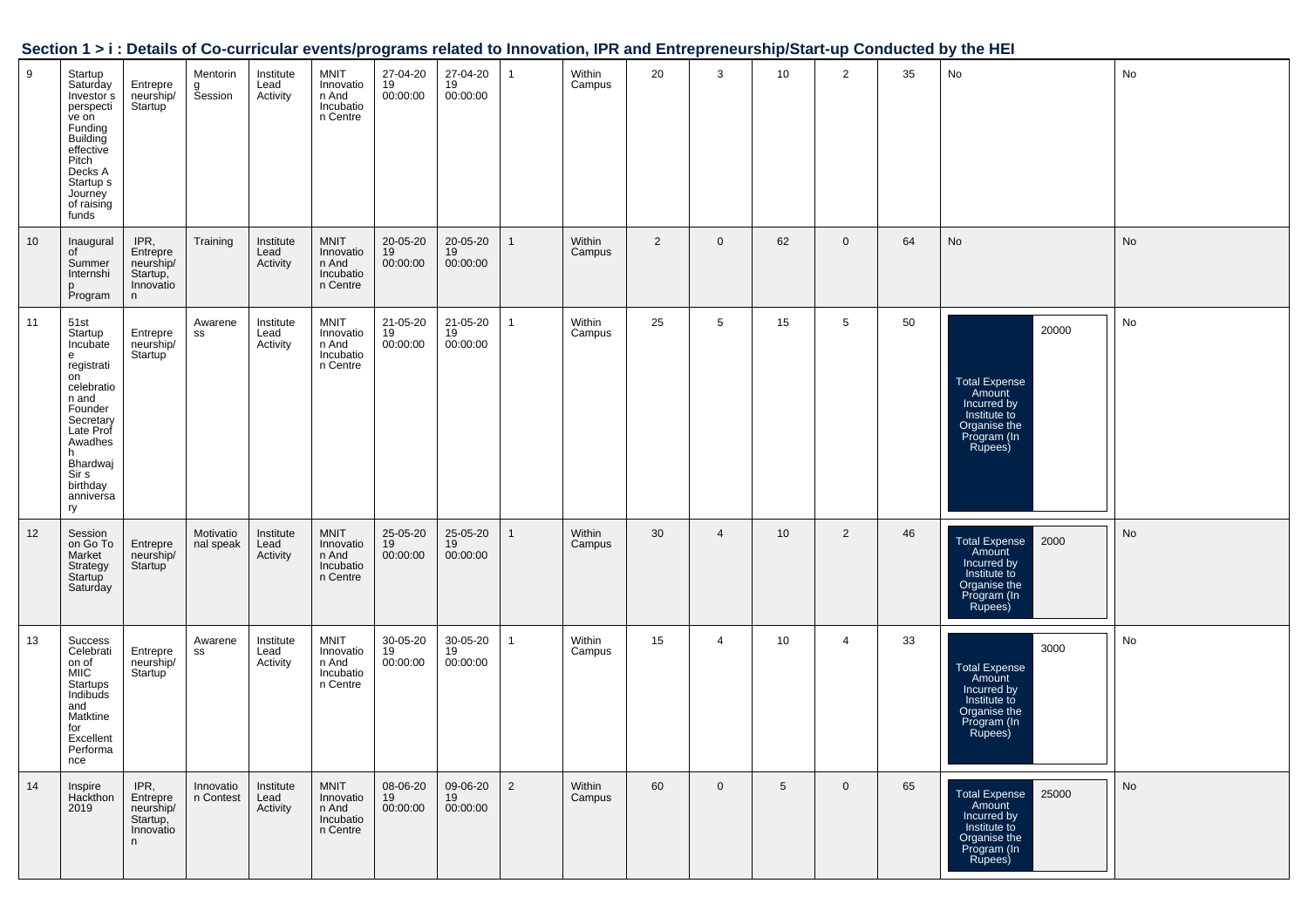|    | <u> Juulii 171.</u>                                                                       |                                                              |                            |                               |                                                                                             |                                         |                            |                |                  |                 |                 |                |                 |    | Details of 90 barriogial eventual programs related to importation, if it and Entrepreneurship otait ap conducted by the riEr |    |
|----|-------------------------------------------------------------------------------------------|--------------------------------------------------------------|----------------------------|-------------------------------|---------------------------------------------------------------------------------------------|-----------------------------------------|----------------------------|----------------|------------------|-----------------|-----------------|----------------|-----------------|----|------------------------------------------------------------------------------------------------------------------------------|----|
| 15 | Informal<br>Interactiv<br>e<br>Session<br>with Mr<br>Pratap<br>Raju                       | IPR,<br>Entrepre<br>neurship/<br>Startup,<br>Innovatio<br>n. | Mentorin<br>g<br>Session   | Institute<br>Lead<br>Activity | MNIT<br>Innovatio<br>n And<br>Incubatio<br>n Centre                                         | 28-06-20<br>19<br>00:00:00              | 28-06-20<br>19<br>00:00:00 | $\mathbf{1}$   | Within<br>Campus | 10 <sup>1</sup> | $5\overline{5}$ | $\overline{0}$ | $\mathbf 0$     | 15 | <b>Total Expense</b><br>2000<br>Amount<br>Incurred by<br>Institute to<br>Organise the<br>Program (In<br>Rupees)              | No |
| 16 | Rajastha<br>n Climate<br>Launchp<br>ad                                                    | IPR,<br>Entrepre<br>neurship/<br>Startup,<br>Innovatio<br>n  | B-Plan<br>Competiti<br>ons | Institute<br>Lead<br>Activity | MNIT<br>Innovatio<br>n And<br>Incubatio<br>n Centre                                         | 29-06-20<br>19<br>00:00:00              | 30-06-20<br>19<br>00:00:00 | $\overline{2}$ | Within<br>Campus | 20              | $\overline{0}$  | 3              | $\mathbf 0$     | 23 | 5000<br><b>Total Expense</b><br>Amount<br>Amount<br>Incurred by<br>Institute to<br>Organise the<br>Program (In<br>Rupees)    | No |
| 17 | Product<br>Market<br>Fit<br>Startup<br>Saturday                                           | Entrepre<br>neurship/<br>Startup <sup>1</sup>                | Motivatio<br>nal speak     | Institute<br>Lead<br>Activity | <b>MNIT</b><br>Innovatio<br>n And<br>Incubatio<br>n Centre                                  | 06-07-20<br>19<br>00:00:00              | 06-07-20<br>19<br>00:00:00 | $\mathbf{1}$   | Within<br>Campus | 20              | 4               | 15             | 3               | 42 | <b>Total Expense</b><br>3000<br>Amount<br>Incurred by<br>Institute to<br>Organise the<br>Program (In<br>Rupees)              | No |
| 18 | Startup<br>Coffee<br>with team<br>Pasta<br>Cucina                                         | Entrepre<br>neurship/<br>Startup <sup>'</sup>                | Demo<br>Day                | Institute<br>Lead<br>Activity | MNIT<br>Innovatio<br>n And<br>Incubatio<br>n Centre                                         | 29-07-20<br>19<br>00:00:00              | 29-07-20<br>19<br>00:00:00 | $\mathbf{1}$   | Within<br>Campus | 10 <sup>°</sup> | $5^{\circ}$     | $\overline{4}$ | $\overline{1}$  | 20 | <b>Total Expense</b><br>4000<br>Amount<br>Incurred by<br>Institute to<br>Organise the<br>Program (In<br>Rupees)              | No |
| 19 | Dr Neeraj<br>Sharma s<br>Visit                                                            | Entrepre<br>neurship/<br>Startup                             | Exposure<br>visit          | Institute<br>Lead<br>Activity | <b>MNIT</b><br>Innovatio<br>n And<br>Incubatio<br>n Centre                                  | 08-08-20<br>19<br>00:00:00              | 08-08-20<br>19<br>00:00:00 | $\overline{1}$ | Within<br>Campus | 15              | 8               | $\mathbf{0}$   | $\mathbf 0$     | 23 | No                                                                                                                           | No |
| 20 | Strategic<br>Cashflow<br>and<br>Investme<br>nt<br>Manage<br>ment<br>(Startup<br>Saturday) | Entrepre<br>neurship/<br>Startup                             | Motivatio<br>nal speak     | Student<br>Lead<br>Activity   | ED Cell<br>MNIT<br>and<br><b>MNIT</b><br>Innovatio<br>n And<br>Incubatio<br>n Centre        | 10-08-20<br>19<br>00:00:00              | 10-08-20<br>19<br>00:00:00 | $\overline{1}$ | Within<br>Campus | 25              | $\overline{4}$  | 20             | $5\phantom{.0}$ | 54 | 3000<br><b>Total Expense</b><br>Amount<br>Incurred by<br>Institute to<br>Organise the<br>Program (In<br>Rupees)              | No |
| 21 | The<br>Young<br>Innovator<br>s Hunt                                                       | IPR,<br>Entrepre<br>neurship/<br>Startup,<br>Innovatio<br>n  | B-Plan<br>Competiti<br>ons | Student<br>Lead<br>Activity   | ED Cell<br><b>MNIT</b><br>and<br>MNIT<br>Innovatio<br>n And<br>Incubatio<br>n Centre        | 22-08-20<br>$\overline{19}$<br>00:00:00 | 23-08-20<br>19<br>00:00:00 | $\overline{2}$ | Within<br>Campus | 25              | $\mathbf{0}$    | 24             | $\mathbf 0$     | 49 | 30000<br>Total Expense<br>Amount<br>Incurred by<br>Institute to<br>Organise the<br>Program (In<br>Rupees)                    | No |
| 22 | Startup<br>Sutra                                                                          | Entrepre<br>neurship/<br>Startup                             | Mentorin<br>g<br>Session   | Student<br>Lead<br>Activity   | ED Cell<br><b>MNIT</b><br>and<br><b>MNIT</b><br>Innovatio<br>n And<br>Incubatio<br>n Centre | 07-09-20<br>19<br>00:00:00              | 07-09-20<br>19<br>00:00:00 | $\mathbf{1}$   | Within<br>Campus | 30              | 10              | 28             | 5               | 73 | 10000<br><b>Total Expense</b><br>Amount<br>Incurred by<br>Institute to<br>Organise the<br>Program (In<br>Rupees)             | No |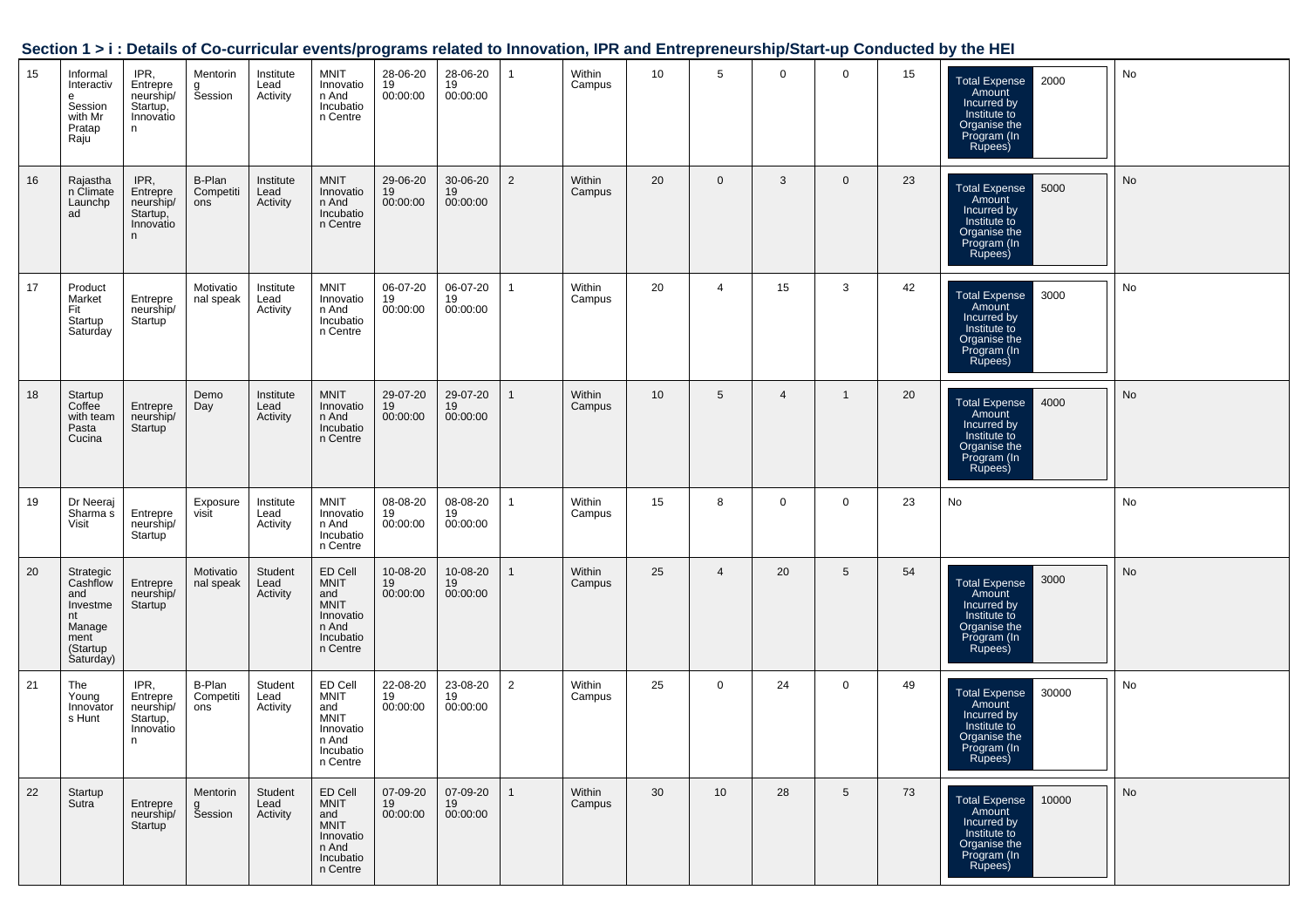|    |                                                                                                                               |                                                             |                          |                               |                                                                               |                              |                            |                |                  |                |                 |                 |             |                | JECHON T 21. DETAILS OF CO-CUTTICUM EVENTS/PROGRAMS REMEDIATION MINOVADOR, IF IN MITULE PRETIEM SHIPPOMARE PONDUCTED DY THE HER |           |
|----|-------------------------------------------------------------------------------------------------------------------------------|-------------------------------------------------------------|--------------------------|-------------------------------|-------------------------------------------------------------------------------|------------------------------|----------------------------|----------------|------------------|----------------|-----------------|-----------------|-------------|----------------|---------------------------------------------------------------------------------------------------------------------------------|-----------|
| 23 | Legal<br>framewor<br>k and<br>complian<br>ce for<br>Startups<br>(Startup<br>Saturday)                                         | Entrepre<br>neurship/<br>Startup                            | Motivatio<br>nal speak   | Student<br>Lead<br>Activity   | ED Cell<br>MNIT<br>and<br>MNIT<br>Innovatio<br>n And<br>Incubatio<br>n Centre | 14-09-20<br>$19$<br>00:00:00 | 14-09-20<br>19<br>00:00:00 | $\overline{1}$ | Within<br>Campus | 25             | $\overline{4}$  | 10 <sup>°</sup> | 2           | 41             | Total Expense<br>Amount<br>Incurred by<br>Institute to<br>Organise the<br>3000<br>Program (In<br>Rupees)                        | No        |
| 24 | Interactiv<br>e session<br>with<br>Master<br>Mentor<br>Mr<br>Yogesh<br>Andly                                                  | IPR,<br>Entrepre<br>neurship/<br>Startup,<br>Innovatio<br>n | Mentorin<br>g<br>Session | Institute<br>Lead<br>Activity | MNIT<br>Innovatio<br>n And<br>Incubatio<br>n Centre                           | 16-09-20<br>$19$<br>00:00:00 | 16-09-20<br>19<br>00:00:00 | $\mathbf{1}$   | Within<br>Campus | $\overline{4}$ | $\overline{2}$  | $\mathbf 0$     | $\mathbf 0$ | $6\phantom{1}$ | <b>No</b>                                                                                                                       | <b>No</b> |
| 25 | Expert<br>Talk of<br>Ms<br>Jhilmil<br>Banarjee<br>Kochar                                                                      | IPR,<br>Entrepre<br>neurship/<br>Startup,<br>Innovatio<br>n | Mentorin<br>g<br>Session | Institute<br>Lead<br>Activity | <b>MNIT</b><br>Innovatio<br>n And<br>Incubatio<br>n Centre                    | 17-09-20<br>19<br>00:00:00   | 17-09-20<br>19<br>00:00:00 | $\mathbf{1}$   | Within<br>Campus | $\mathbf{3}$   | $\mathbf{1}$    | $\mathbf{0}$    | $\mathbf 0$ | 4              | Total Expense<br>Amount<br>Incurred by<br>Institute to<br>Organise the<br>Program (In<br>Rupees)<br>5000                        | No        |
| 26 | Visit of Dr<br>Ashutosh<br>Sharma<br>Secretary<br>DST with<br><b>MNIT</b><br>Director<br>Prof<br>UdayKu<br>mar R<br>Yaragatti | Entrepre<br>neurship/<br>Startup                            | Exposure<br>visit        | Institute<br>Lead<br>Activity | <b>MNIT</b><br>Innovatio<br>n And<br>Incubatio<br>n Centre                    | 12-10-20<br>19<br>00:00:00   | 12-10-20<br>19<br>00:00:00 | $\mathbf{1}$   | Within<br>Campus | 10             | 12              | $\overline{4}$  | 2           | 28             | No                                                                                                                              | <b>No</b> |
| 27 | Innovatio<br>n school<br>connect                                                                                              | IPR,<br>Entrepre<br>neurship/<br>Startup,<br>Innovatio<br>n | Awarene<br>SS            | Institute<br>Lead<br>Activity | <b>MNIT</b><br>Innovatio<br>n And<br>Incubatio<br>n Centre                    | 15-10-20<br>19<br>00:00:00   | 15-10-20<br>19<br>00:00:00 | $\mathbf{1}$   | Within<br>Campus | $\overline{4}$ | $\overline{4}$  | 20              | 5           | 33             | 2000<br>Total Expense<br>Amount<br>Incurred by<br>Institute to<br>Organise the<br>Program (In<br>Rupees)                        | No        |
| 28 | Building<br>The A<br>Team<br>Startup<br>Saturday                                                                              | Entrepre<br>neurship/<br>Startup                            | Motivatio<br>nal speak   | Student<br>Lead<br>Activity   | ED Cell<br>MNIT<br>and<br>MNIT<br>Innovatio<br>n And<br>Incubation<br>Centre  | 19-10-20<br>19<br>00:00:00   | 19-10-20<br>19<br>00:00:00 | $\mathbf{1}$   | Within<br>Campus | 18             | $\overline{4}$  | 15              | 5           | 42             | 3000<br>Total Expense<br>Amount<br>Incurred by<br>Institute to<br>Organise the<br>Praise the<br>Program (In<br>Rupees)          | <b>No</b> |
| 29 | Growth<br>and<br>Scaling<br>Up<br>Strategie<br>s<br>Startups<br>Saturday                                                      | Entrepre<br>neurship/<br>Startup                            | Motivatio<br>nal speak   | Student<br>Lead<br>Activity   | ED Cell<br>MNIT<br>and<br>MNIT<br>Innovatio<br>n And<br>Incubatio<br>n Centre | 16-11-20<br>19<br>00:00:00   | 16-11-20<br>19<br>00:00:00 | $\mathbf{1}$   | Within<br>Campus | 20             | $5\overline{)}$ | 12              | 2           | 39             | Total Expense 3000<br>Amount<br>Incurred by<br>Institute to<br>Organise the<br>Program (In<br>Rupees)                           | No        |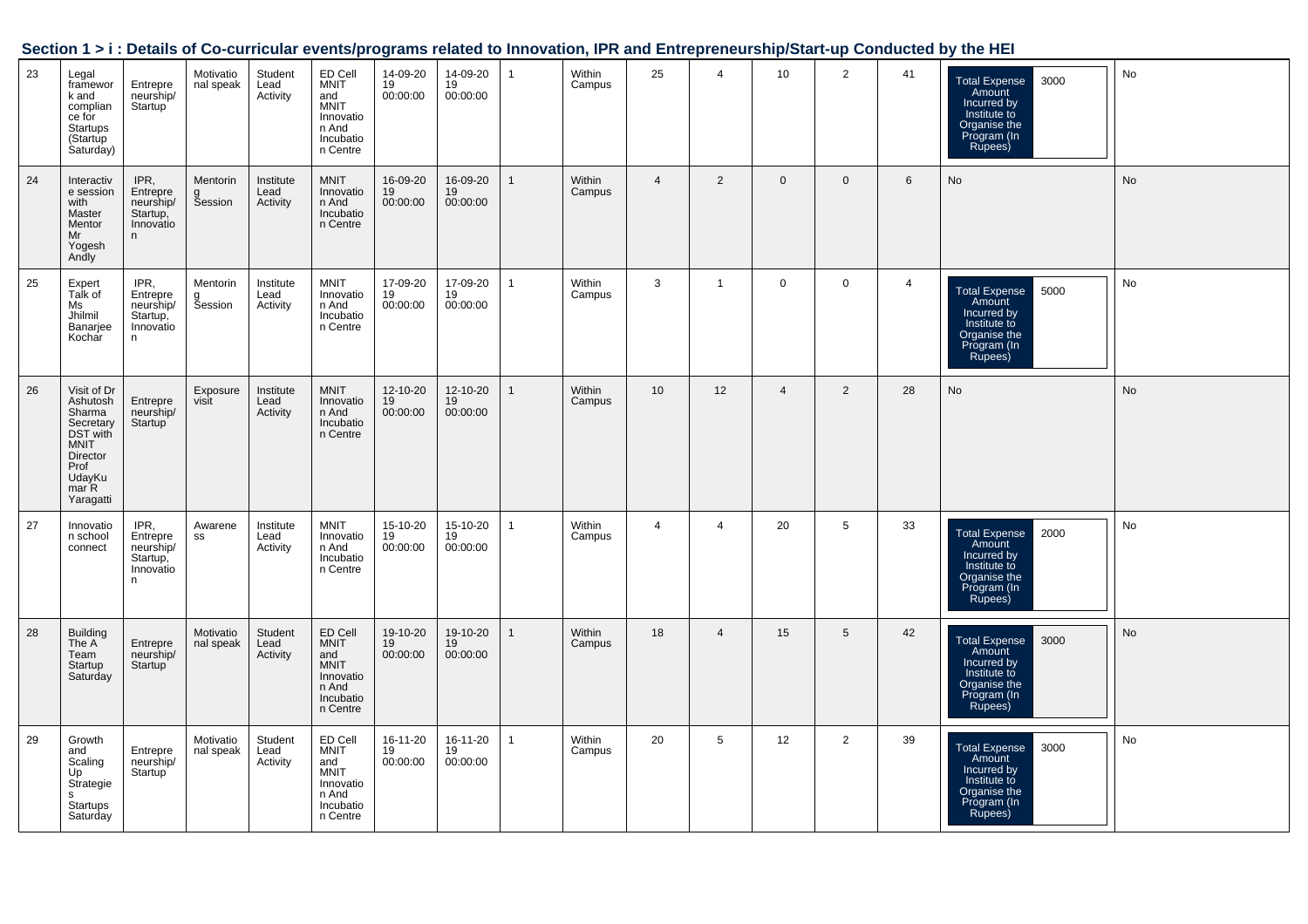|    |                                                                                                                                      |                                                             |                   |                               |                                                            |                            |                                  |                |                  |                 |     |                 |                |      | Section 1 > i : Details of Co-curricular events/programs related to Innovation, IPR and Entrepreneurship/Start-up Conducted by the HEI |           |
|----|--------------------------------------------------------------------------------------------------------------------------------------|-------------------------------------------------------------|-------------------|-------------------------------|------------------------------------------------------------|----------------------------|----------------------------------|----------------|------------------|-----------------|-----|-----------------|----------------|------|----------------------------------------------------------------------------------------------------------------------------------------|-----------|
| 30 | Visit of<br><b>DRDO</b><br>Delegatio<br>ns at<br><b>MIIC</b><br>Jaipur                                                               | IPR,<br>Entrepre<br>neurship/<br>Startup,<br>Innovatio<br>n | Exposure<br>visit | Institute<br>Lead<br>Activity | <b>MNIT</b><br>Innovatio<br>n And<br>Incubatio<br>n Centre | 21-11-20<br>19<br>00:00:00 | $21 - 11 - 20$<br>19<br>00:00:00 | $\overline{1}$ | Within<br>Campus | 10 <sup>1</sup> | 15  | $\overline{2}$  | 3              | 30   | No                                                                                                                                     | No        |
| 31 | Visit of<br>Canadian<br>Delegate<br>s to meet<br><b>MIIC</b><br>Startups<br>on 5t<br>Decembe<br>r 2019                               | Entrepre<br>neurship/<br>Startup                            | Exposure<br>visit | Institute<br>Lead<br>Activity | <b>MNIT</b><br>Innovatio<br>n And<br>Incubatio<br>n Centre | 05-12-20<br>19<br>00:00:00 | 05-12-20<br>19<br>00:00:00       | $\overline{1}$ | Within<br>Campus | 10              | 10  | $\overline{2}$  | $\overline{7}$ | 29   | No                                                                                                                                     | No        |
| 32 | Visit of<br>Delegate<br>s of<br>Vigyan<br>Bharti                                                                                     | Entrepre<br>neurship/<br>Startup                            | Exposure<br>visit | Institute<br>Lead<br>Activity | <b>MNIT</b><br>Innovatio<br>n And<br>Incubatio<br>n Centre | 17-12-20<br>19<br>00:00:00 | 17-12-20<br>19<br>00:00:00       | $\mathbf{1}$   | Within<br>Campus | 10              | 8   | $\overline{2}$  | $\mathbf{1}$   | 21   | No                                                                                                                                     | <b>No</b> |
| 33 | Rajastha<br>n<br>Innovatio<br>n and<br>Startup<br>Expo<br>RISE<br>2019 at<br><b>MNIT</b><br>Jaipur                                   | IPR,<br>Entrepre<br>neurship/<br>Startup,<br>Innovatio<br>n | Exhibition        | Institute<br>Lead<br>Activity | <b>MNIT</b><br>Innovatio<br>n And<br>Incubatio<br>n Centre | 19-12-20<br>19<br>00:00:00 | 19-12-20<br>19<br>00:00:00       | $\overline{1}$ | Within<br>Campus | 1000            | 100 | 4000            | 300            | 5400 | 5000<br>Total Expense<br>Amount<br>Incurred by<br>Institute to<br>Organise the<br>Program (In<br>Rupees)                               | No        |
| 34 | <b>MIIC</b><br>Year<br>Ending<br>Meet Up                                                                                             | Entrepre<br>neurship/<br>Startup <sup>'</sup>               | Awarene<br>SS     | Institute<br>Lead<br>Activity | <b>MNIT</b><br>Innovatio<br>n And<br>Incubatio<br>n Centre | 30-12-20<br>19<br>00:00:00 | 30-12-20<br>19<br>00:00:00       | $\mathbf{1}$   | Within<br>Campus | 30              | 15  | $\overline{4}$  | 8              | 57   | Total Expense<br>Amount<br>Incurred by<br>25000<br>Institute to<br>Organise the<br>Program (In<br>Rupees)                              | No        |
| 35 | Worksho<br>p on<br>income<br>tax and<br>secretari<br>al<br>complian<br>ce                                                            | Entrepre<br>neurship/<br>Startup <sup>1</sup>               | Worksho<br>p      | Institute<br>Lead<br>Activity | MNIT<br>Innovatio<br>n And<br>Incubatio<br>n Centre        | 25-01-20<br>20<br>00:00:00 | 25-01-20<br>20<br>00:00:00       | $\mathbf{1}$   | Within<br>Campus | $5\overline{5}$ | 2   | $\overline{2}$  | $\overline{4}$ | 13   | No                                                                                                                                     | No        |
| 36 | HRD<br>Minister<br>Shri<br>Ramesh<br>Pokhrael<br>Nishank<br>launching<br>ebicycle<br>of M s<br>Rishi<br>Agasthya<br>Technolo<br>gies | Entrepre<br>neurship/<br>Startup <sup>'</sup>               | Awarene<br>SS     | Institute<br>Lead<br>Activity | MNIT<br>Innovatio<br>n And<br>Incubatio<br>n Centre        | 08-02-20<br>20<br>00:00:00 | $08-02-20$<br>20<br>00:00:00     | $\mathbf{1}$   | Within<br>Campus | 40              | 17  | 10 <sup>°</sup> | 5              | 72   | No                                                                                                                                     | <b>No</b> |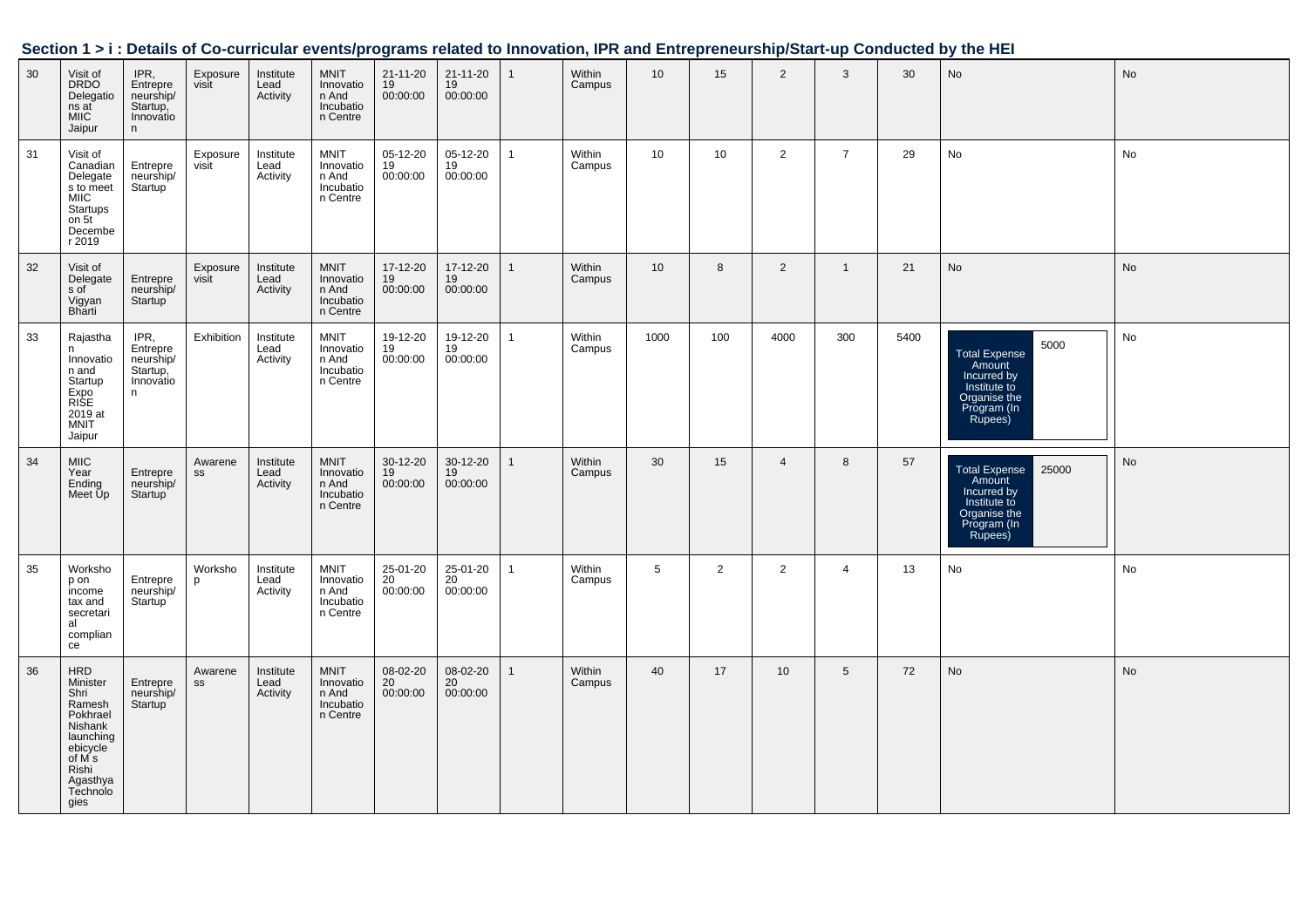|    |                                                                                                                                                                         |                                               |                        |                               |                                                                                             |                                         |                            |                |                  |    |              |                 |                 |     | bection 1 > 1. Details of Co-curricular events/programs related to impovation, ink and Entrepreneurship/Start-up Conducted by the HET |    |
|----|-------------------------------------------------------------------------------------------------------------------------------------------------------------------------|-----------------------------------------------|------------------------|-------------------------------|---------------------------------------------------------------------------------------------|-----------------------------------------|----------------------------|----------------|------------------|----|--------------|-----------------|-----------------|-----|---------------------------------------------------------------------------------------------------------------------------------------|----|
| 37 | Startup<br>Funding<br>When<br>Why and<br>How                                                                                                                            | Entrepre<br>neurship/<br>Startup <sup>1</sup> | Motivatio<br>nal speak | Student<br>Lead<br>Activity   | ED Cell<br><b>MNIT</b><br>and<br><b>MNIT</b><br>Innovatio<br>n And<br>Incubatio<br>n Centre | 29-02-20<br>20<br>00:00:00              | 29-02-20<br>20<br>00:00:00 | $\mathbf{1}$   | Within<br>Campus | 20 | 5            | 10              | $\overline{4}$  | 39  | 3000<br>Total Expense<br>Amount<br>Incurred by<br>Institute to<br>Organise the<br>Program (In<br>Rupees)                              | No |
| 38 | <b>MIIC</b><br>Startups<br>Hall of<br>Fame<br>Inaugurat<br>ion                                                                                                          | Entrepre<br>neurship/<br>Startup              | Motivatio<br>nal speak | Institute<br>Lead<br>Activity | <b>MNIT</b><br>Innovatio<br>n And<br>Incubatio<br>n Centre                                  | 13-03-20<br>20 <sup>2</sup><br>00:00:00 | 13-03-20<br>20<br>00:00:00 | $\mathbf{1}$   | Within<br>Campus | 40 | 15           | 10 <sup>1</sup> | $5\phantom{.0}$ | 70  | Total Expense<br>Amount<br>10000<br>Incurred by<br>Institute to<br>Organise the<br>Program (In<br>Rupees)                             | No |
| 39 | Internatio<br>nal<br>Conferen<br>ce on<br>Energy<br>and<br>Environm<br>ent<br>Challeng<br>es and<br>Opportun<br>ities for<br>Industries                                 | Innovatio<br>n                                | Conferen<br>ce         | Institute<br>Lead<br>Activity | Departm<br>ent of<br>Chemical<br>Engineeri<br>ng                                            | 28-12-20<br>19<br>00:00:00              | 29-12-20<br>19<br>00:00:00 | $\overline{2}$ | Within<br>Campus | 60 | 20           | 40              | 15              | 135 | No                                                                                                                                    | No |
| 40 | National<br>Conferen<br>ce on<br>Pollution<br>Control<br>Technolo<br>gies and<br>Šustaina<br>ble<br>Develop<br>ment                                                     | Innovatio<br>n                                | Conferen<br>ce         | Institute<br>Lead<br>Activity | Departm<br>ent of<br>Chemical<br>Engineeri<br>ng                                            | 04-10-20<br>19<br>00:00:00              | 04-10-20<br>19<br>00:00:00 | $\mathbf{1}$   | Within<br>Campus | 8  | $\mathbf{0}$ | 46              | 20              | 74  | 20000<br>Total Expense<br>Amount<br>Incurred by<br>Institute to<br>Organise the<br>Program (In<br>Rupees)                             | No |
| 41 | One day<br>workshop<br>on<br>Operatati<br>on and<br>maintaina<br>nce of<br>communit<br>y RO<br>plant in<br>Rajastha<br>n issues<br>challenge<br>s and<br>way<br>forward | Innovatio<br>n                                | Worksho<br>p           | Institute<br>Lead<br>Activity | Departm<br>ent of<br>Chemical<br>Engineeri<br>ng                                            | 28-09-20<br>19<br>00:00:00              | 28-09-20<br>19<br>00:00:00 | $\mathbf{1}$   | Within<br>Campus | 30 | 10           | $\overline{0}$  | $\mathbf 0$     | 40  | No                                                                                                                                    | No |

Section 1 > ii : Details of Students, Faculties/Staff Participation/Representation in Co-curricular events/programs related to Innovation, IPR and Entrepreneurship/Start-up<br>at the State, National and (or) International Lev

| Srno | Name of<br>Program<br>(Full<br>Name) | Program<br><b>Theme</b> | Program<br><b>Type</b> | Organizin<br>g Agency<br>/ Institute<br>Name | Organizin<br>g Agency<br>Type | Program<br>Date | Program<br>End Date | Program<br>n Days) | Participa<br>nts<br>(Students <sup>1</sup> | Participa<br>nts<br><b>(Faculty)</b> | <b>Total</b><br>Number<br>0t<br>Participa<br>nts | Awards/R<br>ecognitio<br>ements | Award /<br>Position /<br>Recogniti<br>on<br>Secured | Title of<br>Innovatio<br>n / Start-<br><b>up</b><br>Secured<br>the<br>Award / | Had institute spent expenses<br>either from own resource/<br>received fund towards sending<br>delegation to participate /<br>represent the activity / event? | Did any of the participants<br>received any awards/recognition<br>for startup / innovation ideas /<br>research |
|------|--------------------------------------|-------------------------|------------------------|----------------------------------------------|-------------------------------|-----------------|---------------------|--------------------|--------------------------------------------|--------------------------------------|--------------------------------------------------|---------------------------------|-----------------------------------------------------|-------------------------------------------------------------------------------|--------------------------------------------------------------------------------------------------------------------------------------------------------------|----------------------------------------------------------------------------------------------------------------|
|------|--------------------------------------|-------------------------|------------------------|----------------------------------------------|-------------------------------|-----------------|---------------------|--------------------|--------------------------------------------|--------------------------------------|--------------------------------------------------|---------------------------------|-----------------------------------------------------|-------------------------------------------------------------------------------|--------------------------------------------------------------------------------------------------------------------------------------------------------------|----------------------------------------------------------------------------------------------------------------|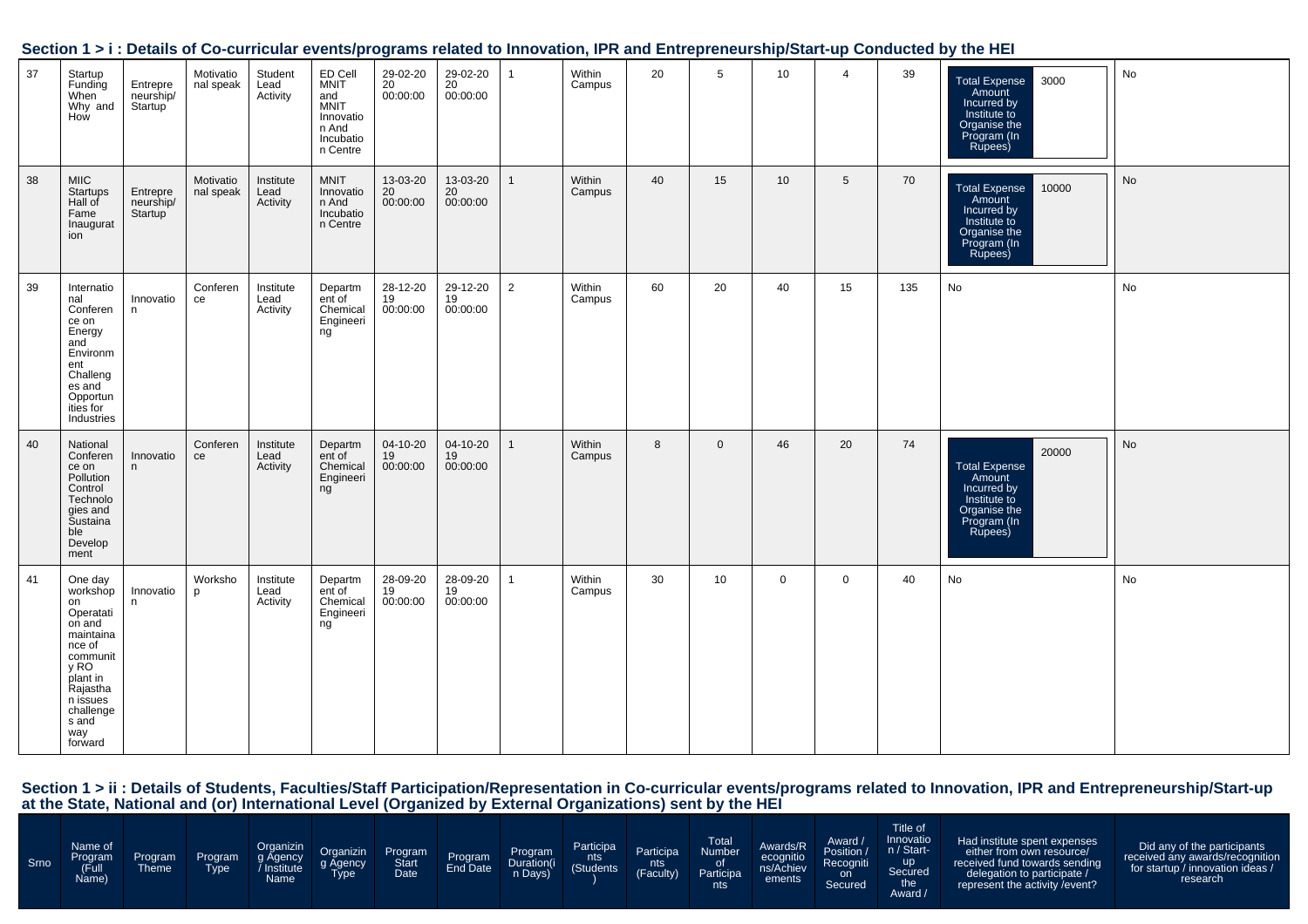# Section 1 > ii : Details of Students, Faculties/Staff Participation/Representation in Co-curricular events/programs related to Innovation, IPR and Entrepreneurship/Start-up<br>at the State, National and (or) International Lev

|                |                                                                                                                                                                                                      |                                               |                          |                                                                                  |                              |                            |                            |                |                |              |                |    |                          | Recogniti<br>on <sup>2</sup> |    |    |
|----------------|------------------------------------------------------------------------------------------------------------------------------------------------------------------------------------------------------|-----------------------------------------------|--------------------------|----------------------------------------------------------------------------------|------------------------------|----------------------------|----------------------------|----------------|----------------|--------------|----------------|----|--------------------------|------------------------------|----|----|
|                | Reinforce<br>ment<br>Learning,<br>Faculty<br>Develop<br>ment<br>Program<br>(FDP) on<br>Artificial<br>Intelligen<br>ce<br>Applicatio<br>ns in<br>Internet<br>of Things                                | Entrepre<br>neurship/<br>Startup <sup>'</sup> | Seminar                  | <b>NIT</b><br>Uttarakha<br>nd                                                    | Educatio<br>nal<br>Institute | 30-09-20<br>19<br>00:00:00 | 30-09-20<br>19<br>00:00:00 | $\mathbf{1}$   | 16             | 6            | 22             | No | $\sim$                   | $\sim$                       | No | No |
| $\overline{2}$ | Building<br>of Grey<br>Wolf<br>Optimisat<br>ion,11th<br>National<br>Research<br>Methodol<br>ogy<br>Worksho<br>p on<br>Evolution<br>ary and<br>Swarm<br>Intelligen<br>ce<br>Algorithm<br>$\mathsf{s}$ | Entrepre<br>neurship/<br>Startup <sup>'</sup> | Seminar                  | PIM,<br>Gwalior                                                                  | Educatio<br>nal<br>Institute | 31-08-20<br>19<br>00:00:00 | 31-08-20<br>19<br>00:00:00 | $\mathbf{1}$   | $\overline{1}$ | $\mathbf{1}$ | $\overline{2}$ | No | $\overline{\phantom{a}}$ | $\hspace{0.05cm} \ldots$     | No | No |
| $\mathbf{3}$   | Guest<br>Lecture<br>deliver on<br>Various<br>aspects<br>of<br>Electrical<br>Vehicles                                                                                                                 | Entrepre<br>neurship/<br>Startup              | Seminar                  | Defense<br>Universit<br>y,<br>Ethiopia                                           | Educatio<br>nal<br>Institute | 30-06-20<br>19<br>00:00:00 | 30-06-20<br>19<br>00:00:00 | $\mathbf{1}$   | $\overline{1}$ | $\mathbf{1}$ | $\overline{2}$ | No | $\overline{\phantom{a}}$ | $\hspace{0.05cm} \ldots$     | No | No |
| $\overline{4}$ | An expert<br>lecture<br>on<br>Applicatio<br>n of<br>Internet<br>of Things<br>(IoT) in<br>Electrical<br>Engineeri<br>ng                                                                               | Entrepre<br>neurship/<br>Startup <sup>'</sup> | Seminar                  | Chartere<br>d Institute<br>of<br>Technolo<br>gy (CIT),<br>Abu<br>Road,<br>Sirohi | Educatio<br>nal<br>Institute | 08-06-20<br>19<br>00:00:00 | 08-06-20<br>19<br>00:00:00 | $\mathbf{1}$   | $\overline{1}$ | $\mathbf{1}$ | $\overline{2}$ | No | $---$                    | $\hspace{0.05cm} \cdots$     | No | No |
| 5              | Transfor<br>ming<br>India with<br>Al                                                                                                                                                                 | Entrepre<br>neurship/<br>Startup <sup>'</sup> | Skill<br>developm<br>ent | <b>IIT</b><br>Jodhpur                                                            | Educatio<br>nal<br>Institute | 08-08-20<br>19<br>00:00:00 | 09-08-20<br>19<br>00:00:00 | $\overline{2}$ | -1             | $\mathbf{1}$ | $\overline{2}$ | No | $\cdots$                 | $\hspace{0.05cm} \ldots$     | No | No |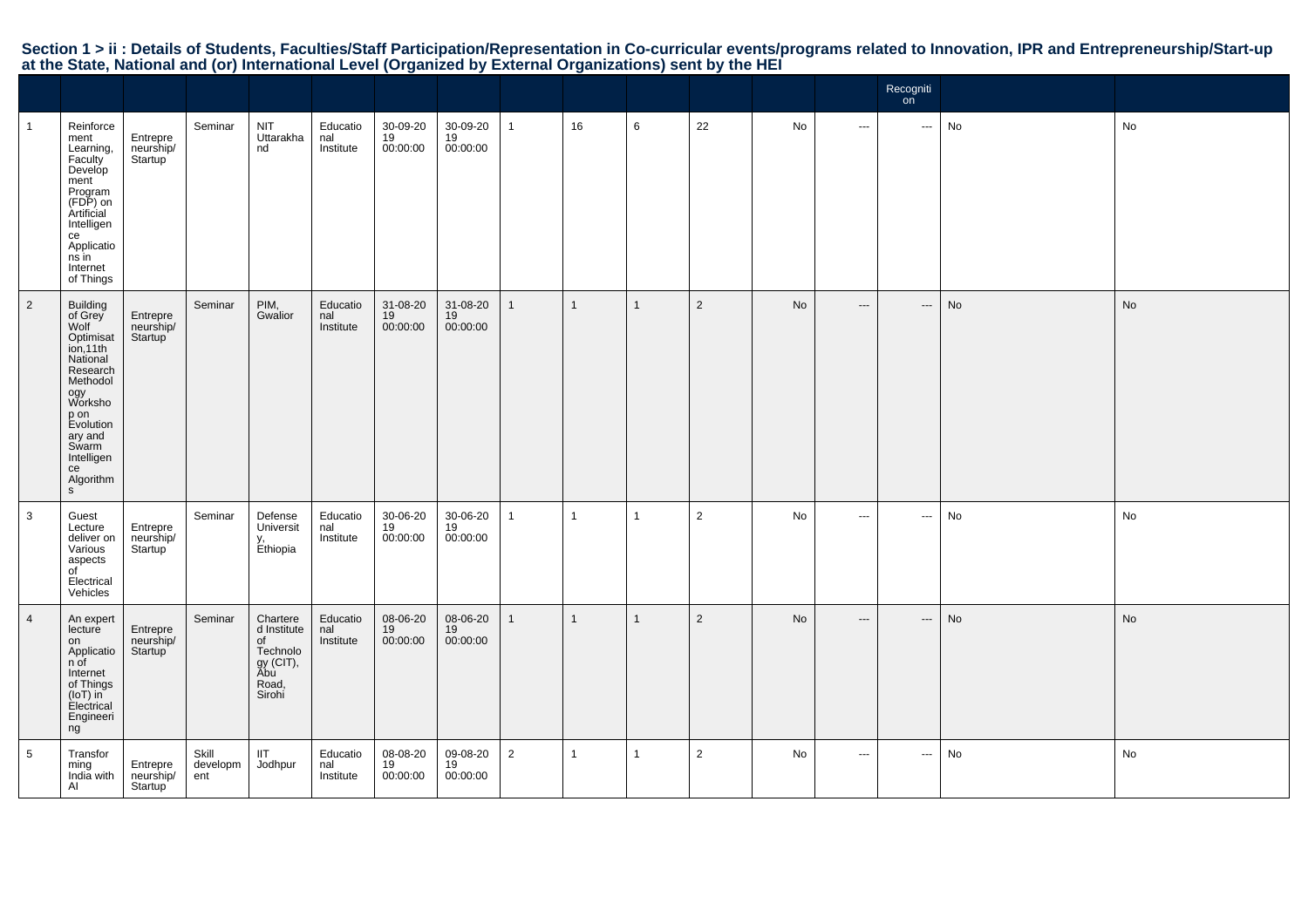| Section 1 > ii : Details of Students, Faculties/Staff Participation/Representation in Co-curricular events/programs related to Innovation, IPR and Entrepreneurship/Start-up |  |  |
|------------------------------------------------------------------------------------------------------------------------------------------------------------------------------|--|--|
| at the State, National and (or) International Level (Organized by External Organizations) sent by the HEI                                                                    |  |  |

| $6\phantom{1}$ | National<br>Conferen<br>ce on<br>Emerging<br>Trends in<br>Science,<br>Engineeri<br>ng and<br>Technolo<br>gy                                 | Innovatio<br>n | Conferen<br>ce           | Bhopal                                                                           | Educatio<br>nal<br>Institute | 12-04-20<br>19<br>00:00:00 | 13-04-20<br>19<br>00:00:00 | $\overline{2}$ | $\overline{1}$ | $\overline{1}$ | $\overline{2}$ | No | $\hspace{0.05cm} \ldots \hspace{0.05cm}$ | $\hspace{0.05cm} \cdots$          | No | No |
|----------------|---------------------------------------------------------------------------------------------------------------------------------------------|----------------|--------------------------|----------------------------------------------------------------------------------|------------------------------|----------------------------|----------------------------|----------------|----------------|----------------|----------------|----|------------------------------------------|-----------------------------------|----|----|
| $\overline{7}$ | Two-days<br>Faculty<br>Develop<br>ment<br>Program<br>on<br>Internet<br>of Things                                                            | Innovatio<br>n | Skill<br>developm<br>ent | Chartere<br>d Institute<br>of<br>Technolo<br>gy (CIT),<br>Abu<br>Road,<br>Sirohi | Educatio<br>nal<br>Institute | 07-06-20<br>19<br>00:00:00 | 08-06-20<br>19<br>00:00:00 | $\overline{2}$ | $\overline{1}$ | $\mathbf{1}$   | $\overline{2}$ | No | $\cdots$                                 | $\sim$ $\sim$                     | No | No |
| 8              | 2nd<br>National<br>conferen<br>ce on<br>Recent<br>Trends<br>and<br>Smart<br>Technolo<br>gies in<br>Electrical<br>Engineeri<br>ng<br>(RTSTEE | Innovatio<br>n | Conferen<br>ce           | JECRC,<br>Sitapura,<br>Jaipur                                                    | Educatio<br>nal<br>Institute | 07-03-20<br>20<br>00:00:00 | 07-03-20<br>20<br>00:00:00 | $\mathbf{1}$   | $\overline{1}$ | $\mathbf{1}$   | $\overline{2}$ | No | $---$                                    | $\hspace{0.05cm} \cdots$          | No | No |
| 9              | An<br>internatio<br>nal<br>conferen<br>ce on<br>emerging<br>challeges<br>, their<br>solutions<br>and<br>recent<br>advances<br>in<br>science | Innovatio<br>n | Motivatio<br>nal speak   | Governm<br>ent<br>Science<br>College,<br>Sikkim,<br>Rajastha<br>n                | Educatio<br>nal<br>Institute | 04-10-20<br>19<br>00:00:00 | 05-10-20<br>19<br>00:00:00 | $\overline{2}$ | $\mathbf 0$    | $\mathbf{1}$   | $\mathbf{1}$   | No | $\cdots$                                 | $\hspace{0.05cm} \cdots$          | No | No |
| 10             | Matrix<br>inequities<br>and and<br>its<br>Applicatio<br>nis                                                                                 | Innovatio<br>n | Training                 | <b>NIT</b><br>Uttarakha<br>nd                                                    | Educatio<br>nal<br>Institute | 22-07-20<br>19<br>00:00:00 | 28-07-20<br>19<br>00:00:00 | $\overline{7}$ | $\overline{2}$ | $\mathbf{1}$   | $\mathbf{3}$   | No | $\hspace{0.05cm} \ldots$                 | $\hspace{0.05cm} \dashrightarrow$ | No | No |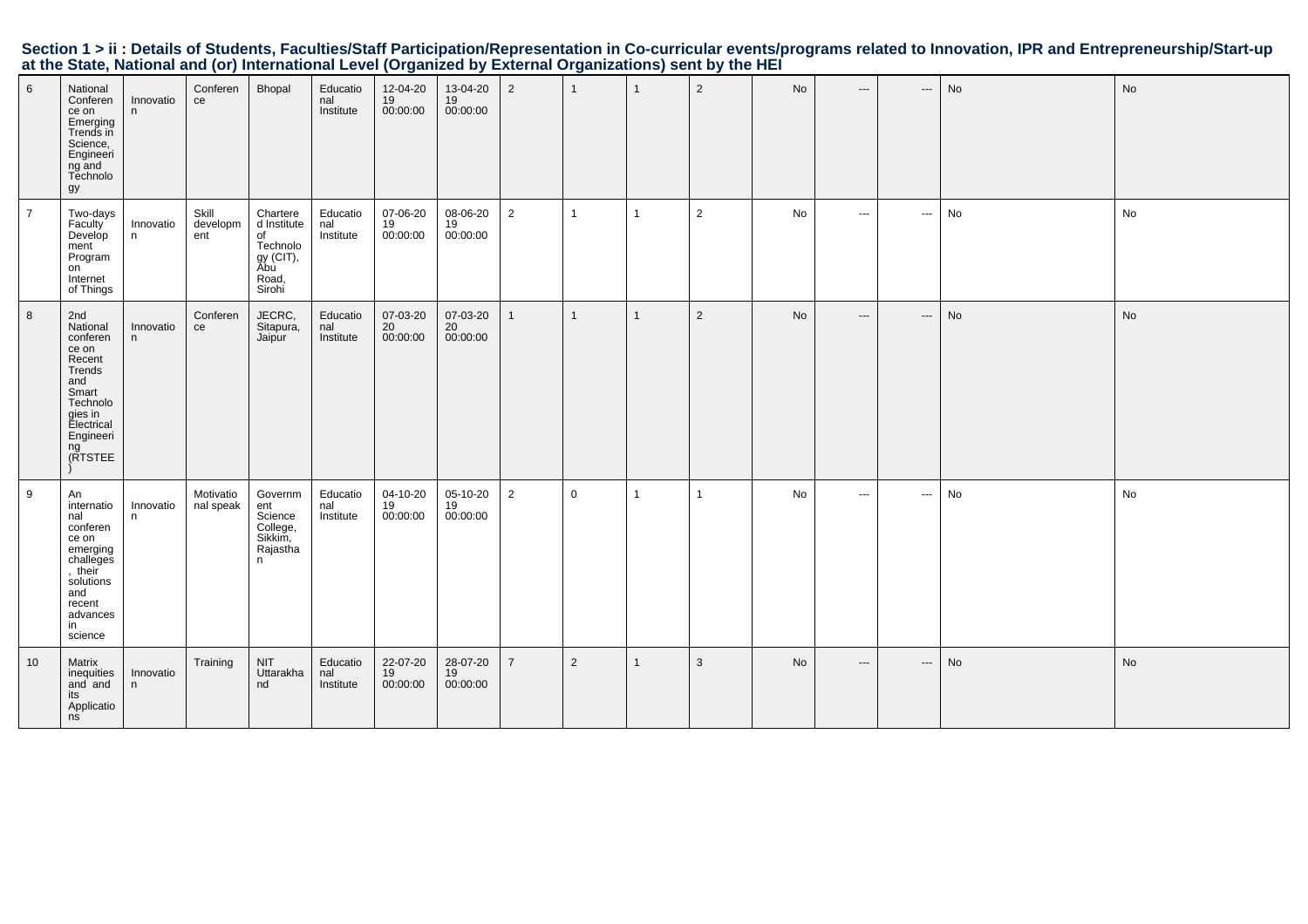|  | Section 1 > ii : Details of Students, Faculties/Staff Participation/Representation in Co-curricular events/programs related to Innovation, IPR and Entrepreneurship/Start-up |  |  |  |
|--|------------------------------------------------------------------------------------------------------------------------------------------------------------------------------|--|--|--|
|  | at the State, National and (or) International Level (Organized by External Organizations) sent by the HEI                                                                    |  |  |  |

| 11   | <b>TEQIP-III</b><br>sponsore<br>d Short-<br>term<br>Course<br>on<br>Research<br>Trends in<br>Frontier<br>Areas of<br>Electroni<br>cs and<br>Communi<br>cation in<br>Industry<br>and<br>Academi<br>a | Innovatio<br>n  | Training       | NIT,<br>Uttarakha<br>nd<br>Satellite<br>Campus<br>at MNIT<br>Jaipur                                    | Educatio<br>nal<br>Institute | 16-09-20<br>19<br>00:00:00 | 20-09-20<br>19<br>00:00:00 | $5\overline{)}$ | $\mathbf{1}$   | $\overline{1}$          | $\overline{2}$ | No | $\cdots$                      | $\cdots$                 | No | No |
|------|-----------------------------------------------------------------------------------------------------------------------------------------------------------------------------------------------------|-----------------|----------------|--------------------------------------------------------------------------------------------------------|------------------------------|----------------------------|----------------------------|-----------------|----------------|-------------------------|----------------|----|-------------------------------|--------------------------|----|----|
| $12$ | Virtual<br>Lab                                                                                                                                                                                      | Innovatio<br>n. | Worksho<br>p   | <b>MNIT</b><br>Jaipur                                                                                  | Govt.<br>Agency<br>(Central) | 10-06-20<br>19<br>00:00:00 | 10-06-20<br>19<br>00:00:00 | 1               | $\overline{1}$ | $\overline{1}$          | $\overline{2}$ | No | $\hspace{0.05cm} \ldots$      | $\cdots$                 | No | No |
| 13   | Synergic<br>Manage<br>ment of<br>Water<br>Resource<br>s in<br>Changing<br>Climate                                                                                                                   | Innovatio<br>n  | Worksho<br>p   | AHI in<br>conjuncti<br>on with<br>2nd<br>Triennial<br>Congress<br>of FIGA<br>at NGRI,<br>Hyderaba<br>ď | Govt.<br>Agency<br>(Central) | 12-10-20<br>19<br>00:00:00 | 13-10-20<br>19<br>00:00:00 | 2               | $\mathbf{1}$   | $\mathbf{1}$            | $\mathbf{2}$   | No | $\sim$                        | $\hspace{0.05cm} \cdots$ | No | No |
| 14   | solid<br>waste<br>manage<br>ment and<br>environm<br>ental<br>issues                                                                                                                                 | Innovatio<br>n. | Worksho<br>p   | RALSA,<br><b>HCM</b><br>RIPA,<br>Jaipur                                                                | Govt.<br>Agency<br>(State)   | 16-11-20<br>19<br>00:00:00 | 16-11-20<br>19<br>00:00:00 | 1               | 35             | 5                       | 40             | No | $\hspace{1.5cm} \textbf{---}$ | $\hspace{0.05cm} \ldots$ | No | No |
| 15   | Eco-<br>friendly<br>Develop<br>ment<br>Strategie<br>s for<br>Climate<br>Change<br>Mitigation                                                                                                        | Innovatio<br>n  | Worksho<br>p   | RFWTI,<br>Jaipur                                                                                       | Govt.<br>Agency<br>(Sitate)  | 22-11-20<br>19<br>00:00:00 | 22-11-20<br>19<br>00:00:00 | 1               | 35             | 10 <sup>1</sup>         | 45             | No | $\sim$                        | $\hspace{0.05cm} \cdots$ | No | No |
| 16   | Internatio<br>nal<br>Conferen<br>ce on<br>Energy<br>and<br>Environm<br>ent<br>Challeng<br>es and<br>opportuni<br>ties for<br>industries                                                             | Innovatio<br>n. | Conferen<br>ce | Matcorr                                                                                                | Non-<br>Govt.<br>Agencies    | 13-12-20<br>19<br>00:00:00 | 14-12-20<br>19<br>00:00:00 | $\overline{2}$  | $\mathbf{1}$   | $\overline{\mathbf{1}}$ | $\overline{2}$ | No | $\hspace{0.05cm} \ldots$      | $\hspace{0.05cm} \ldots$ | No | No |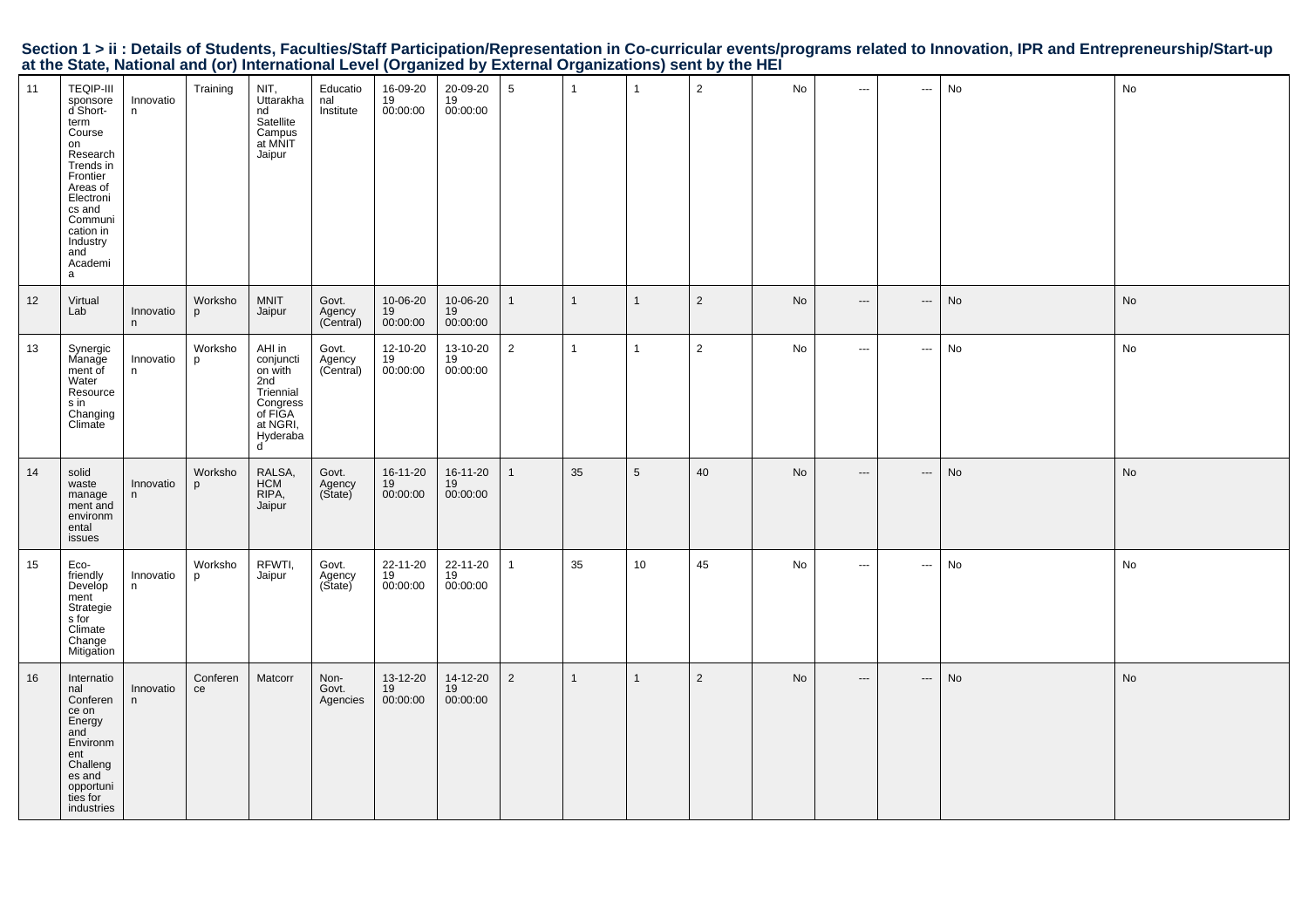|                                                                                                           |  |  | Section 1 > ii : Details of Students, Faculties/Staff Participation/Representation in Co-curricular events/programs related to Innovation, IPR and Entrepreneurship/Start-up |  |
|-----------------------------------------------------------------------------------------------------------|--|--|------------------------------------------------------------------------------------------------------------------------------------------------------------------------------|--|
| at the State, National and (or) International Level (Organized by External Organizations) sent by the HEI |  |  |                                                                                                                                                                              |  |

| 17 | Internatio<br>nal<br>Conferen<br>ce on<br>Energy<br>and<br>Environm<br>ent<br>Challeng<br>es and<br>opportuni<br>ties for<br>industries | Innovatio<br>n. | Conferen<br>ce | CSIR-<br>National<br>Environm<br>ental<br>Engineeri<br>ng<br>Research<br>Institute | Govt.<br>Agency<br>(Central) | 27-11-20<br>19<br>00:00:00 | 29-11-20<br>19<br>00:00:00 | 3 |  | $\overline{2}$ | No | $\cdots$ | $\sim$ $\sim$            | No | No |
|----|-----------------------------------------------------------------------------------------------------------------------------------------|-----------------|----------------|------------------------------------------------------------------------------------|------------------------------|----------------------------|----------------------------|---|--|----------------|----|----------|--------------------------|----|----|
| 18 | Environm<br>ental<br>Pollution<br>Preventio<br>n and<br>Control<br>Future<br>Perspecti<br>ve                                            | Innovatio<br>n. | Conferen<br>ce | VGU                                                                                | Non-<br>Govt.<br>Agencies    | 17-10-20<br>19<br>00:00:00 | 19-10-20<br>19<br>00:00:00 | 3 |  | $\overline{2}$ | No | $---$    | $\hspace{0.05cm} \ldots$ | No | No |
| 19 | Pollution<br>Control<br>Technolo<br>gies and<br>Sustaina<br>ble<br>Develop<br>ment                                                      | Innovatio<br>n. | Conferen<br>ce | <b>NITK</b>                                                                        | Govt.<br>Agency<br>(Central) | 23-08-20<br>19<br>00:00:00 | 25-08-20<br>19<br>00:00:00 | 3 |  | $\overline{2}$ | No | $---$    | $\cdots$                 | No | No |
| 20 | CHEMC<br>ON                                                                                                                             | Innovatio<br>n. | Conferen<br>ce | <b>NITK</b>                                                                        | Govt.<br>Agency<br>(Central) | 23-08-20<br>19<br>00:00:00 | 25-08-20<br>19<br>00:00:00 | 3 |  | $\overline{2}$ | No | $---$    | $\qquad \qquad - -$      | No | No |

### **Section 2 > i : List the Academic Programs on Innovation, IPR and Entrepreneurship Development Offered During the Academic Period (2019-20)**

| Srno | Title of Course/Subject<br>Offered                                                       | Program Theme            | Type of Course       | Course Offering<br>Department/Centr<br>e/Unit Name | Level of<br>Course                                          | Program<br>Start Date | Program End<br>Date | Program<br>Duration(in Days) | Mode of Delivery | <b>Total Numbers of</b><br>Participants | <b>Total Numbers of</b><br>Contact Hours of Course<br>(Minimum 30 Contact<br>hours) |
|------|------------------------------------------------------------------------------------------|--------------------------|----------------------|----------------------------------------------------|-------------------------------------------------------------|-----------------------|---------------------|------------------------------|------------------|-----------------------------------------|-------------------------------------------------------------------------------------|
|      | Innovation and Incubation<br>of Start-ups---Paving the<br>Way for Aatmanirbhar<br>Bharat | Entrepreneurship/Startup | Short term<br>Course | Short Term<br><b>Certificate Course</b>            | Department<br>Metallurgical<br>and Materials<br>Engineering | 10-08-2020            | 14-08-2020          |                              | Online           | 65 30                                   |                                                                                     |

# **Section 2 > ii : List the Employment Generation Skill Development Programs Organized by the HEI on Innovation, IPR and Entrepreneurship Development During the Academic Period (2019-20)**

| <b>Srno</b>   | Title of the Training Program                                                                                           | Program Theme                                   | <b>Type of Course</b>                                | Course Offering<br>Department/Centre/<br>Unit Name | Program Start<br>Date | Program End<br>Date | Program<br>Duration(in<br>Days) | Mode of Delivery | <b>Total Numbers of</b><br>Participants | <b>Total Numbers of Contact</b><br>Hours of Course (Minimum<br>30 Contact hours) |
|---------------|-------------------------------------------------------------------------------------------------------------------------|-------------------------------------------------|------------------------------------------------------|----------------------------------------------------|-----------------------|---------------------|---------------------------------|------------------|-----------------------------------------|----------------------------------------------------------------------------------|
|               | Technical Writing with<br><b>Advanced Computer Tools</b>                                                                | Entrepreneurship/Startup                        | Employment<br><b>Generation Training</b><br>Programs | Department of<br>Humanities and<br>Social Sciences | 14-05-2019            | 18-05-2019          |                                 | Offline          |                                         | $30 \mid 30$                                                                     |
| $\frac{2}{2}$ | Management Development<br>Program on Innovative Skills<br>Tools and Techniques for<br>enhancing Corporate<br>Excellence | IPR.<br>Entrepreneurship/Startup,<br>Innovation | MDP in I&E / IPR                                     | <b>MNIT Innovation</b><br>And Incubation<br>Centre | 07-08-2019            | 13-08-2019          |                                 | Offline          |                                         | $10 \mid 45$                                                                     |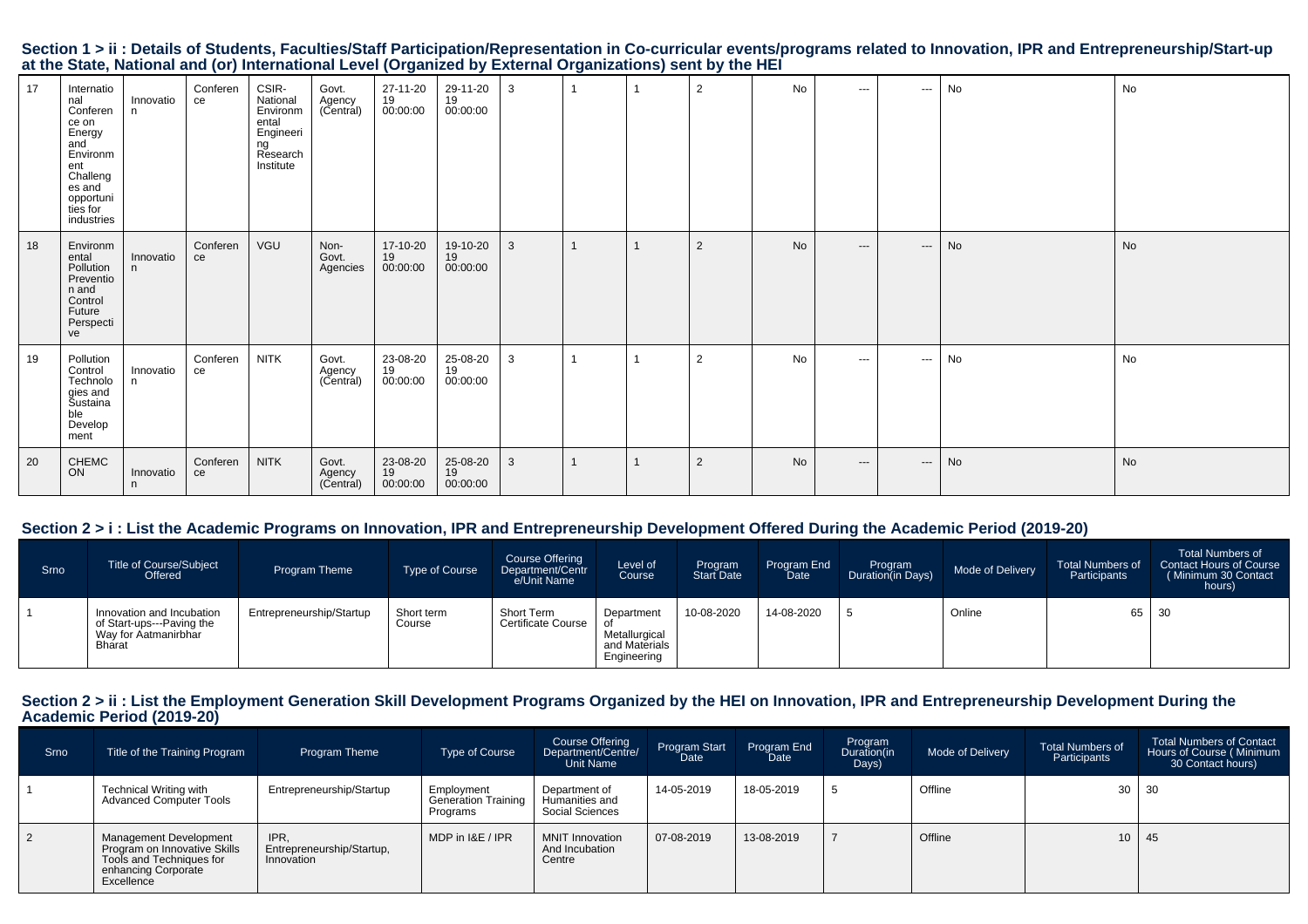Section 2 > iii : List the Full Time Faculties had with a Degree (UG/PG/PhD) in Innovation/IPR/Entrepreneurship and (or) Received Specialized Training program of I&E, IPR<br>(MDP, EDP, FDP, Short-term Certificate Course, of m

| Srno           | <b>Faculty Name</b>                   |            |                               | Department/Centre/Unit Name             |          |                                       | Designation                           | Do you have a degree in I&E & IPR? |                          |                                       | Had the faculty received training on I&E &<br>IPR during AY 2019-20 |
|----------------|---------------------------------------|------------|-------------------------------|-----------------------------------------|----------|---------------------------------------|---------------------------------------|------------------------------------|--------------------------|---------------------------------------|---------------------------------------------------------------------|
| $\mathbf{1}$   | Dr. Priyanka Sihag                    |            | <b>DMS</b>                    |                                         |          | <b>Assistant Professor</b>            |                                       | No                                 |                          | Yes                                   |                                                                     |
|                | <b>Training Name</b>                  |            | <b>Training Theme</b>         | <b>Type of Course</b>                   |          | <b>Training Agency</b><br>Name        | <b>Training Agency</b><br><b>Type</b> | <b>Training Start Date</b>         | <b>Training End Date</b> | <b>Training Duration</b><br>(in Days) | Mode of Delivery                                                    |
| 2              | Dr. Abhishek Tripathi                 |            |                               | Metallurgical and Materials Engineering |          | <b>Assistant Professor</b>            |                                       | No                                 |                          | Yes                                   |                                                                     |
|                | <b>Training Name</b>                  |            | <b>Training Theme</b>         | <b>Type of Course</b>                   |          | <b>Training Agency</b><br><b>Name</b> | <b>Training Agency</b><br>Type        | <b>Training Start Date</b>         | <b>Training End Date</b> | <b>Training Duration</b><br>(in Days) | Mode of Delivery                                                    |
| 3              | Dr Harlal Singh Mali                  |            | <b>Mechanical Engineering</b> |                                         |          | Associate Professor                   |                                       | No                                 |                          | Yes                                   |                                                                     |
|                | <b>Training Name</b>                  |            | <b>Training Theme</b>         | <b>Type of Course</b>                   |          | <b>Training Agency</b><br><b>Name</b> | <b>Training Agency</b><br><b>Type</b> | <b>Training Start Date</b>         | <b>Training End Date</b> | Training Duration<br>(in Days)        | Mode of Delivery                                                    |
|                | Innovation Ambassador                 | <b>IPR</b> |                               | FDP in I&E, IPR                         | MIC, MoE |                                       | Govt. Agency<br>(Central)             | 01-03-2020<br>00:00:00             | 31-03-2020<br>00:00:00   | 31                                    | Online                                                              |
| $\overline{4}$ | Dr Amit Kumar                         |            | Civil                         |                                         |          | <b>Assistant Professor</b>            |                                       | No                                 |                          | Yes                                   |                                                                     |
|                | <b>Training Name</b>                  |            | <b>Training Theme</b>         | <b>Type of Course</b>                   |          | <b>Training Agency</b><br>Name        | <b>Training Agency</b><br><b>Type</b> | <b>Training Start Date</b>         | <b>Training End Date</b> | Training Duration<br>(in Days)        | Mode of Delivery                                                    |
|                | The Innovation Ambassador<br>Training | Innovation |                               | Short term<br>Certificate               | MIC, MOE |                                       | Govt. Agency<br>(Central)             | 01-07-2019<br>00:00:00             | 30-09-2019<br>00:00:00   | 92                                    | Online                                                              |
| 5              | Dr. Amit Mahesh Joshi                 |            | ECE                           |                                         |          | <b>Assistant Professor</b>            |                                       | No                                 |                          | Yes                                   |                                                                     |
|                | <b>Training Name</b>                  |            | <b>Training Theme</b>         | <b>Type of Course</b>                   |          | <b>Training Agency</b><br>Name        | <b>Training Agency</b><br>Type        | <b>Training Start Date</b>         | <b>Training End Date</b> | Training Duration<br>(in Days)        | Mode of Delivery                                                    |
|                | The Innovation Ambassador<br>Training | Innovation |                               | Short term<br>Certificate               | MIC, MOE |                                       | Govt. Agency<br>(Central)             | 01-09-2019<br>00:00:00             | 31-12-2019<br>00:00:00   | 122                                   | Online                                                              |
| 6              | Dr Pooja Nigam                        |            | Architecture                  |                                         |          | <b>Assistant Professor</b>            |                                       | No                                 |                          | Yes                                   |                                                                     |
|                | <b>Training Name</b>                  |            | <b>Training Theme</b>         | <b>Type of Course</b>                   |          | Training Agency<br>Name               | Training Agency<br>Type               | <b>Training Start Date</b>         | <b>Training End Date</b> | Training Duration<br>(in Days)        | Mode of Delivery                                                    |
|                | The Innovation Ambassador<br>Training | Innovation |                               | Short term<br>Certificate               | MIC, MOE |                                       | Govt. Agency<br>(Central)             | 01-12-2019<br>00:00:00             | 29-02-2020<br>00:00:00   | 91                                    | Online                                                              |
| $\overline{7}$ | Mr. Sangeeth S Pillai                 |            | Architecture                  |                                         |          | <b>Assistant Professor</b>            |                                       | No                                 |                          | Yes                                   |                                                                     |
|                | <b>Training Name</b>                  |            | <b>Training Theme</b>         | <b>Type of Course</b>                   |          | Training Agency<br>Name               | Training Agency<br>Type               | <b>Training Start Date</b>         | <b>Training End Date</b> | Training Duration<br>(in Days)        | Mode of Delivery                                                    |
|                | Innovation Ambassador Training        | Innovation |                               | Short term<br>Certificate               | MIC, MOE |                                       | Govt. Agency<br>(Central)             | 01-07-2019<br>00:00:00             | 30-09-2019<br>00:00:00   | 92                                    | Online                                                              |
| 8              | Dr. Menka Yadav                       |            | ECE                           |                                         |          | <b>Assistant Professor</b>            |                                       | <b>No</b>                          |                          | Yes                                   |                                                                     |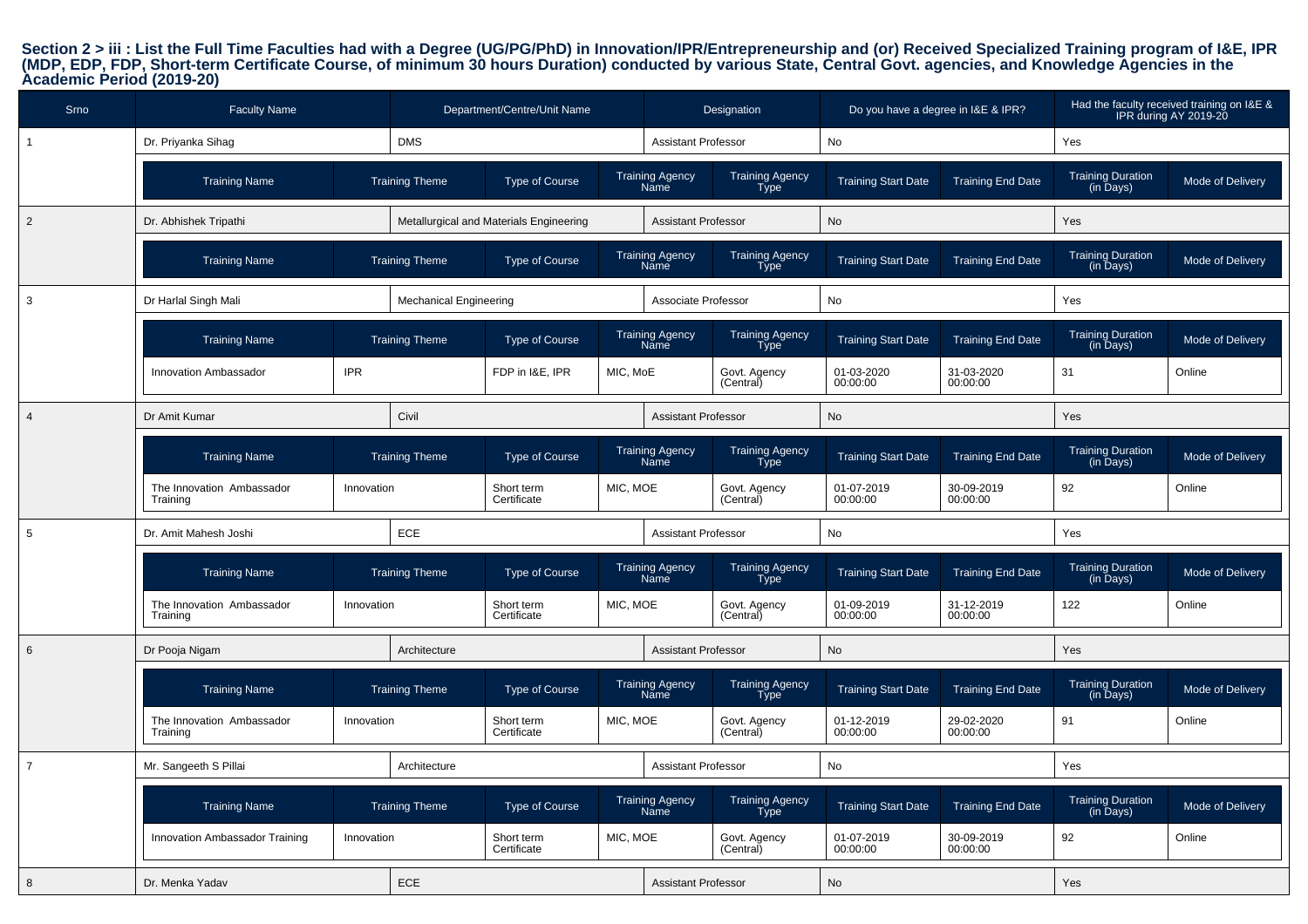| <b>Training Name</b>           |            | <b>Training Theme</b> | Type of Course            |          | <b>Training Agency</b><br>Name | <b>Training Agency</b><br><b>Type</b> | <b>Training Start Date</b> | <b>Training End Date</b> | <b>Training Duration</b><br>(in Days) | Mode of Delivery |
|--------------------------------|------------|-----------------------|---------------------------|----------|--------------------------------|---------------------------------------|----------------------------|--------------------------|---------------------------------------|------------------|
| Innovation Ambassador Training | Innovation |                       | Short term<br>Certificate | MIC, MOE |                                | Govt. Agency<br>(Central)             | 01-09-2019<br>00:00:00     | 30-11-2019<br>00:00:00   | 91                                    | Online           |
| Dr Sandeep Srivastava          |            | Civil                 |                           |          | <b>Assistant Professor</b>     |                                       | No                         |                          | Yes                                   |                  |
| <b>Training Name</b>           |            | <b>Training Theme</b> | Type of Course            |          | <b>Training Agency</b><br>Name | <b>Training Agency</b><br><b>Type</b> | <b>Training Start Date</b> | <b>Training End Date</b> | <b>Training Duration</b><br>(in Days) | Mode of Delivery |
| Innovation Ambassador Training | Innovation |                       | Short term<br>Certificate | MIC, MOE |                                | Govt. Agency<br>(Central)             | 01-11-2019<br>00:00:00     | 29-02-2020<br>00:00:00   | 121                                   | Online           |

# Section 3 > i : List Idea/Innovation Centric Student Clubs Are Functional at the HEI with Access to Co-working Space/Work-stations for Students with Facilities &<br>Equipment Available to promote and Support Innovation, Entre

| Srno | Name of Student Club    | Type of Club           | Year of Establishment | Type of Facilities<br>Available at the Club | <b>Student Club</b><br>with Access to<br>Other I&E<br>Facilities at the<br><b>HEI</b> | No of<br>Programs/Activiti<br>es Organized by<br>the Student Club<br>During the AY<br>2019-20 | Student Club<br>Team Lead<br>Name | <b>Student Club Team</b><br><b>Lead Email</b> | <b>Student Club Team</b><br>Lead Phone |
|------|-------------------------|------------------------|-----------------------|---------------------------------------------|---------------------------------------------------------------------------------------|-----------------------------------------------------------------------------------------------|-----------------------------------|-----------------------------------------------|----------------------------------------|
|      | Think India             | Idea Club              | 2017                  | <b>Work Stations</b>                        | Pre-Incubation<br>Unit                                                                |                                                                                               | Dr. Arun Kumar<br>Verma           | arun.ee@mnit.ac.in                            | 9549650188                             |
|      | <b>MNIT CAM Society</b> | Innovation Club        | 2013                  | Co-working Space, 3D<br>Printing            | Centre of<br>Excellence with<br><b>Advance Tools</b>                                  |                                                                                               | Vatsal Jain                       | 2017UME1030@mnit.<br>ac.in                    | 8849779163                             |
|      | <b>SAE Society</b>      | Innovation Club        | 2013                  | Co-working Space                            | Innovation Labs                                                                       |                                                                                               | Aviral Kedia                      | 2017UME1600@mnit.<br>ac.in                    | 9079830013                             |
|      | Zine                    | <b>Innovation Club</b> | 2006                  | Co-working Space                            | Innovation Labs                                                                       |                                                                                               | <b>Tanmay Agarwal</b>             | 2017uec1547@mnit.ac<br>.in                    | 9680389686                             |
|      | OSA chapter             | Innovation Club        | 2016                  | Co-working Space                            | Innovation Labs                                                                       |                                                                                               | kamal kishore<br>chaure           | 2019rec9081@mnit.ac.                          | 9413394176                             |

# **Section 3 > ii > a : List the Pre-Incubation Facility (Tinkering Lab/Makers' Space/Design Centre/New Gen IEDC/IEDC/EDC/Innovation Centre/Startup Cell) (>= 600 Sq. Ft. Floor Area)**

| Srno | Name of Pre-<br><b>Incubation Centre</b> | Type of<br>Facility | Year of<br>Establishme<br>nt | Type of<br>Facilities<br>Available at<br>the Centre | Pre-Incubation<br>with Access to<br>Other I&E<br>Facilities at the<br><b>HEI</b> | Name of the<br>Funding<br>Schemes<br>Available<br>with Pre-<br>Incubation<br>Unit, if any<br>(Optional) | <b>Facility Details</b>                                                                                                                                                          | <b>Total Nos of Dedicated</b><br>Executive/Management<br>team Strength Engaged at<br>the Facility | Had the Pre-Incubation<br>Unit Provided any<br>Funding Support for<br>Idea/Prototype/Innovati<br>on Development and<br>implementation during<br>the Financial Year<br>2019-20 | Had institute<br><b>Generated Income</b><br>either from Services<br>Offered by Pre-<br>Incubation<br><b>Centre/Facilities?</b> | Had institute spent expenses either<br>from own resource/received fund<br>towards Establishment/Operation<br>of Pre-Incubation Centre/Facilities? |
|------|------------------------------------------|---------------------|------------------------------|-----------------------------------------------------|----------------------------------------------------------------------------------|---------------------------------------------------------------------------------------------------------|----------------------------------------------------------------------------------------------------------------------------------------------------------------------------------|---------------------------------------------------------------------------------------------------|-------------------------------------------------------------------------------------------------------------------------------------------------------------------------------|--------------------------------------------------------------------------------------------------------------------------------|---------------------------------------------------------------------------------------------------------------------------------------------------|
|      | CAD/CAE Lab                              | Design<br>Centre    | 2014                         | Work<br>Stations                                    | <b>Student Clubs</b>                                                             | Student<br>Clubs                                                                                        | Dr.<br>Facility<br>Dinesh<br>Incharge<br>Kumar<br>Name<br>dinesh.<br>Facility<br>mech<br>Incharge<br>Email<br>@mnit.<br>ac.in<br>Facility<br>954965<br>4562<br>Incharge<br>Phone |                                                                                                   | No                                                                                                                                                                            | No                                                                                                                             | No                                                                                                                                                |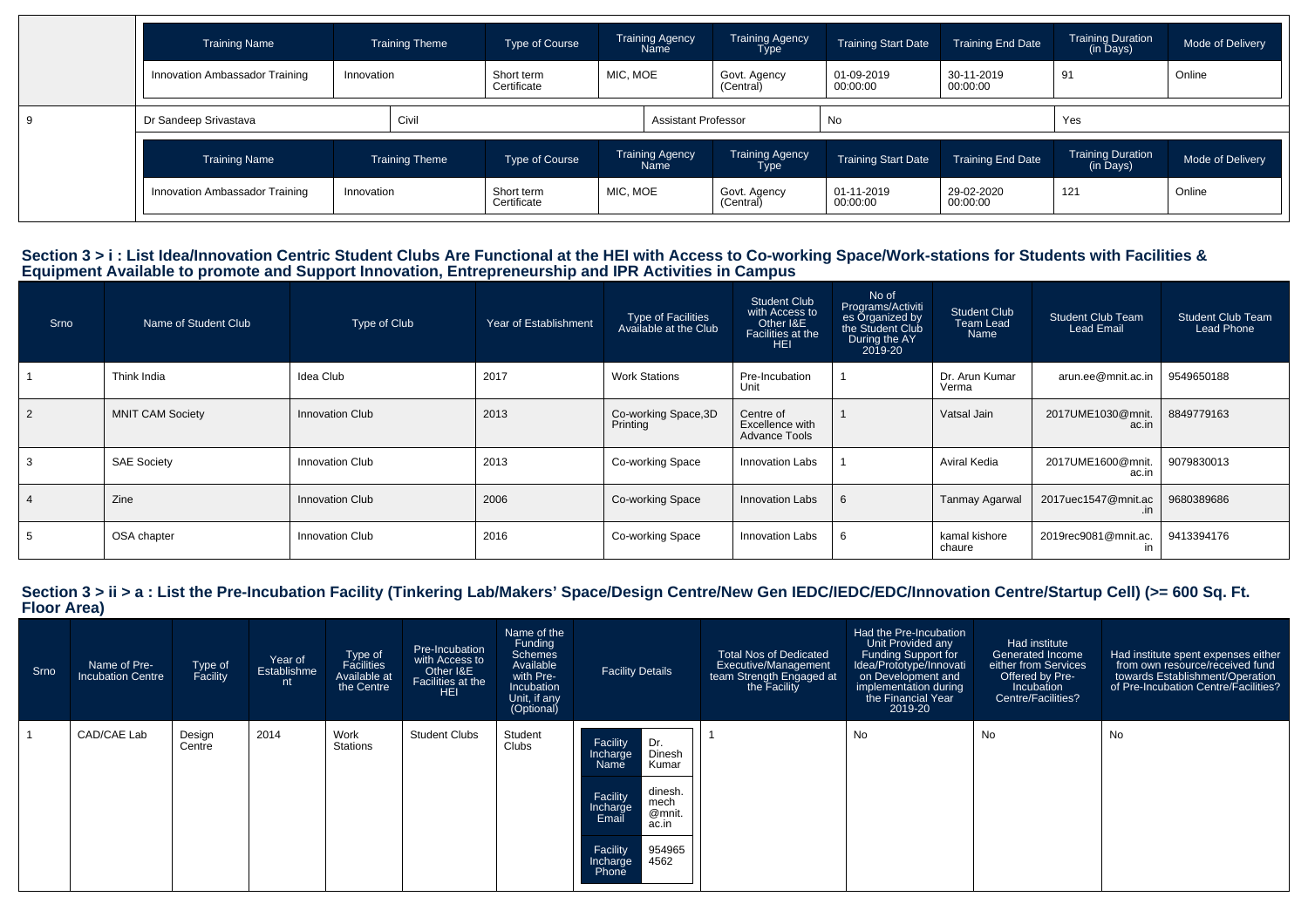# **Section 3 > ii > a : List the Pre-Incubation Facility (Tinkering Lab/Makers' Space/Design Centre/New Gen IEDC/IEDC/EDC/Innovation Centre/Startup Cell) (>= 600 Sq. Ft. Floor Area)**

| $\overline{2}$ | VLSI Design and<br>Simulation Lab | Design<br>Centre     | 2006 | Co-working<br>Space                     | Innovation<br>Park/Research<br>Park | Innovation<br>Park/Resear<br>ch Park | Facility<br>Incharge<br>Name<br>Prof. D<br>Boolch<br>andani<br>dboolc<br>Facility<br>Incharge<br>Email<br>handan<br>i.ece@<br>mnit.ac<br>.in<br>954965<br>Facility<br>Incharge<br>Phone<br>4229 | Yes | No | No |
|----------------|-----------------------------------|----------------------|------|-----------------------------------------|-------------------------------------|--------------------------------------|-------------------------------------------------------------------------------------------------------------------------------------------------------------------------------------------------|-----|----|----|
| 3              | <b>IC/MEMS</b><br>Fabrication Lab | Design<br>Centre     | 2015 | Work<br><b>Stations</b>                 | Innovation<br>Park/Research<br>Park | Innovation<br>Park/Resear<br>ch Park | Facility<br>Incharge<br>Dr. C.<br>Perias<br>Name<br>ammy<br>cpsam<br>Facility<br>y.ece<br>@mnit.<br>Incharge<br>Email<br>ac.in<br>Facility<br>954965<br>4235<br>Incharge<br>Phone               | Yes | No | No |
| $\overline{4}$ | Prototyping &<br>Reconfigurable   | Innovation<br>Centre | 2015 | 3D Printing<br>& Prototype<br>Equipment | <b>Innovation Labs</b>              | Innovation<br>Labs                   | Dr.<br>Facility<br>Incharge<br>Amit<br>Mahes<br>Name<br>h Joshi<br>amjosh<br>i.ece@<br>Facility<br>Incharge<br>mnit.ac<br>Email<br>.in<br>Facility<br>Incharge<br>Phone<br>954965<br>4239       | Yes | No | No |
| 5              | EMI/EMC/Wireles<br>s Testing      | Innovation<br>Centre | 2015 | Work<br><b>Stations</b>                 | Innovation<br>Park/Research<br>Park | Innovation<br>Park/Resear<br>ch Park | Prof.<br>M. M.<br>Facility<br>Incharge<br>Sharm<br>Name<br>$\mathsf{a}$<br>mms.e<br>Facility<br>Incharge<br>Email<br>ce@m<br>nit.ac.i<br>n<br>Facility<br>Incharge<br>Phone<br>942334<br>6999   | Yes | No | No |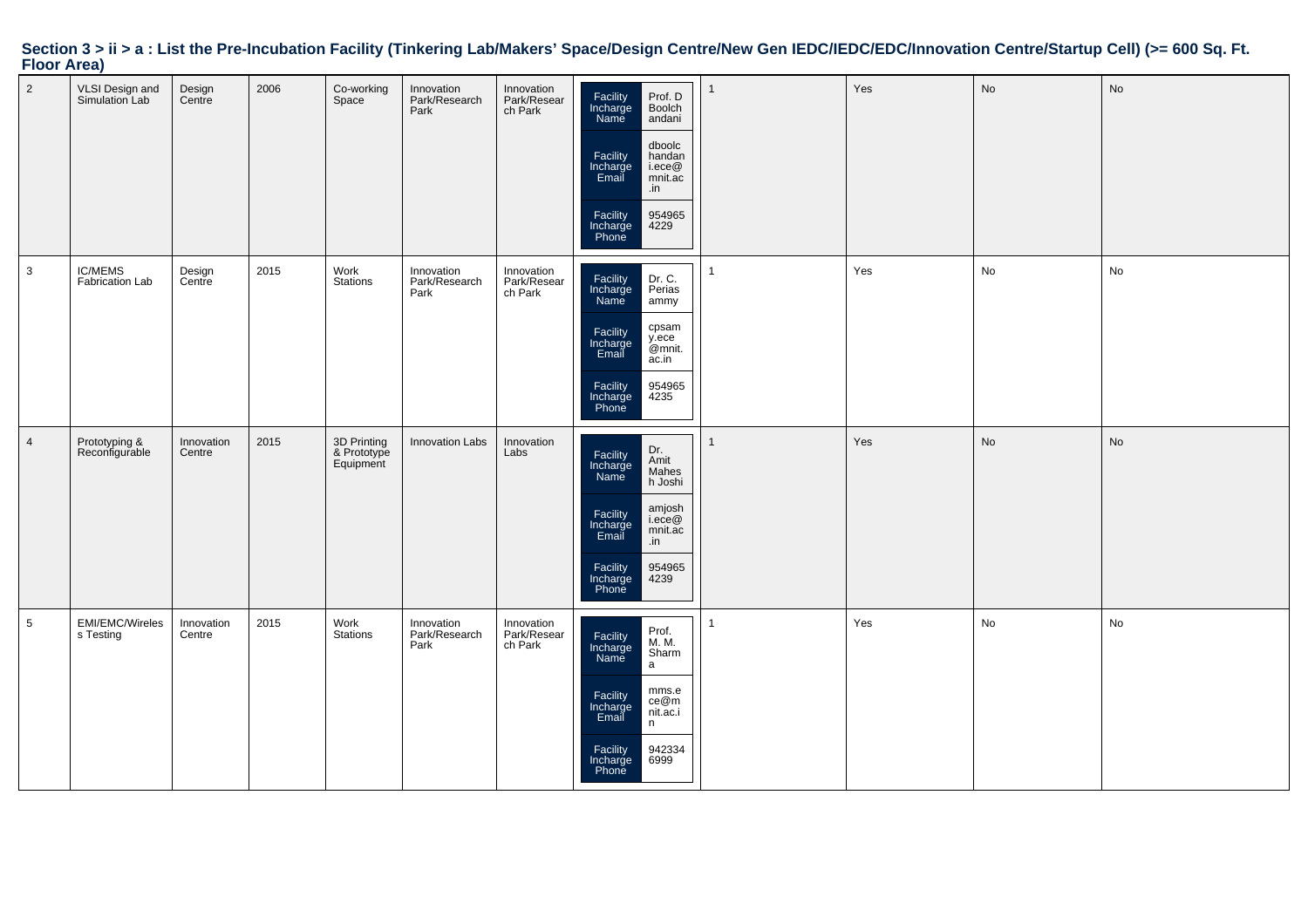# **Section 3 > ii > a : List the Pre-Incubation Facility (Tinkering Lab/Makers' Space/Design Centre/New Gen IEDC/IEDC/EDC/Innovation Centre/Startup Cell) (>= 600 Sq. Ft. Floor Area)**

| $6\phantom{.}6$ | Embedded<br>Design Lab                                                         | Innovation<br>Centre | 2014 | Work<br><b>Stations</b> | Innovation<br>Park/Research<br>Park | Innovation<br>Park/Resear<br>ch Park | Prof.<br>Facility<br>Incharge<br>Name<br>Lava<br>Bharga<br>va<br>Facility<br>Incharge<br>Email<br>lavab<br>@mnit.<br>ac.in<br>Facility<br>141271<br>3337<br>Incharge<br>Phone                                    | 1              | Yes       | No | No |
|-----------------|--------------------------------------------------------------------------------|----------------------|------|-------------------------|-------------------------------------|--------------------------------------|------------------------------------------------------------------------------------------------------------------------------------------------------------------------------------------------------------------|----------------|-----------|----|----|
| $\overline{7}$  | Advance<br><b>Emerging Device</b><br>Lab                                       | Innovation<br>Centre | 2015 | Work<br>Stations        | Innovation<br>Park/Research<br>Park | Innovation<br>Park/Resear<br>ch Park | Dr.<br>Chitrak<br>Facility<br>Incharge<br>Name<br>ant<br>Sahu<br>chitrak<br>Facility<br>ant.ece<br>Incharge<br>Email<br>@mnit.<br>ac.in<br>Facility<br>954965<br>5371<br>Incharge<br>Phone                       | $\overline{1}$ | Yes       | No | No |
| 8               | Plasma Nitriding                                                               | Innovation<br>Centre | 2004 | Work<br>Stations        | <b>Innovation Labs</b>              | Innovation<br>Labs                   | Dr. A.<br>Tripathi<br>Facility<br>and Dr.<br>Incharge<br>Name<br>Swati<br>Sharm<br>a<br>abhish<br>Facility<br>ek.met<br>Incharge<br>Email<br>a@mni<br>t.ac.in<br>Facility<br>969947<br>5755<br>Incharge<br>Phone | $\overline{2}$ | <b>No</b> | No | No |
| 9               | DSP & Image<br>Processing Lab<br>Factory<br>Automation Lab<br>(Mitsubishi Lab) | Innovation<br>Centre | 2015 | Work<br>Stations        | Innovation<br>Park/Research<br>Park | Innovation<br>Park/Resear<br>ch Park | Facility<br>Dr. S.<br>Incharge<br>Name<br>J.<br>Nanda<br>sjnand<br>Facility<br>a.ece<br>Incharge<br>Email<br>@mnit.<br>ac.in<br>Facility<br>954965<br>Incharge<br>Phone<br>4237                                  | 1              | Yes       | No | No |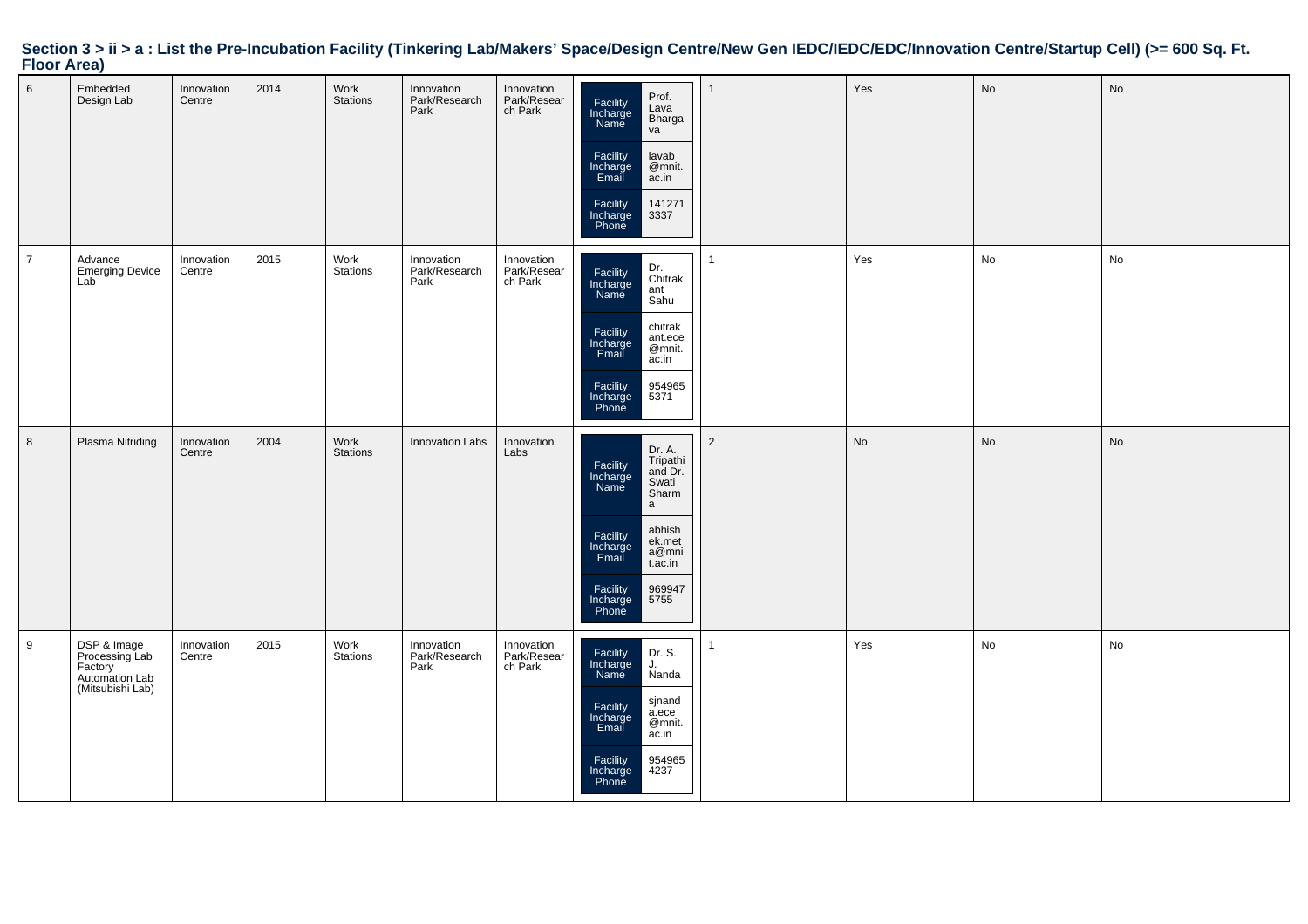## **Section 3 > ii > a : List the Pre-Incubation Facility (Tinkering Lab/Makers' Space/Design Centre/New Gen IEDC/IEDC/EDC/Innovation Centre/Startup Cell) (>= 600 Sq. Ft. Floor Area)**

|                                                                                                                      | 10<br>Foundry | Innovation<br>Centre            | 1997 | Co-working<br>Space | Innovation Labs | Innovation<br>Labs | Facility<br>Incharge<br>Name<br>Facility<br>Incharge<br>Email<br>Facility<br>Incharge<br>Phone | Dr.<br>A.K.<br>Pradha<br>n and<br>Dr.<br>Sree<br>Kumar<br>VM<br>ajaya.<br>meta@<br>mnit.ac<br>.in<br>954965<br>0128 |  |  | No                                                                                                                   | <b>No</b> |  | Yes |
|----------------------------------------------------------------------------------------------------------------------|---------------|---------------------------------|------|---------------------|-----------------|--------------------|------------------------------------------------------------------------------------------------|---------------------------------------------------------------------------------------------------------------------|--|--|----------------------------------------------------------------------------------------------------------------------|-----------|--|-----|
| Source of Grant / Fund<br><b>Agency Name</b><br>Agency Type<br>Govt. Agency (Central)<br><b>MNIT Jaipur</b><br>69560 |               | Institute's Own Fund / Resource |      |                     |                 |                    |                                                                                                |                                                                                                                     |  |  | Total Grants / Funds Received by Pre-<br>Incubation & Incubation Centre / Facilities<br>exists in Campus (In Rupees) |           |  |     |

### **Section 3 > ii > b : List the Centre of Excellence (CoE) Facilities with Advance Tools and Equipment at the HEI (>= 1000 Sq. Ft. Floor Area)**

| Srno | Name of CoE Facility                                             | Year of<br>Establishment | CoE with Access<br>to Other I&E<br>Facilities at the<br><b>HEI</b>                                          | Name of the<br>Funding<br><b>Schemes</b><br>Available with<br>CoE, if any<br>(Optional)          | <b>Facility Details</b>                                                                                                                                                                                   | <b>Total Nos of</b><br>Dedicated<br>Executive/Manag<br>ement team<br>Strength<br>Engaged at the<br>Facility | Had the CoE Provided any<br>Funding Support for<br>Idea/Prototype/Innovation<br>Development and<br>implementation during the<br>Financial Year 2019-20? | Had institute Generated Income<br>either from Services Offered by CoE<br>Centre/Facilities?                                                                                                                                                                                                                                                             | Had institute spent expenses<br>either from own<br>resource/received fund towards<br>Establishment/Operation of<br>CoE Centre/Facilities? |
|------|------------------------------------------------------------------|--------------------------|-------------------------------------------------------------------------------------------------------------|--------------------------------------------------------------------------------------------------|-----------------------------------------------------------------------------------------------------------------------------------------------------------------------------------------------------------|-------------------------------------------------------------------------------------------------------------|---------------------------------------------------------------------------------------------------------------------------------------------------------|---------------------------------------------------------------------------------------------------------------------------------------------------------------------------------------------------------------------------------------------------------------------------------------------------------------------------------------------------------|-------------------------------------------------------------------------------------------------------------------------------------------|
|      | Brunauer - Emmett -<br><b>Teller&amp; Electrochemical</b><br>Lab | 2019                     | Incubation<br>Unit.Innovation<br>Labs, IPR<br>Cell/Technology<br>Transfer<br>Centre.Student<br><b>Clubs</b> | Water<br>Technology<br>Initiative-DST,<br>Inspire Project-<br>DST, Research<br>Project-TEQIP III | Dr.<br>Himma<br>Facility<br>t Singh<br>Incharge<br>Kushw<br>Name<br>aha<br>himma<br>Facility<br>tsingh.<br>mrc@<br>Incharge<br>Email<br>mnit.ac<br>.in<br>82194<br>79180<br>Facility<br>Incharge<br>Phone | $\overline{2}$                                                                                              | No                                                                                                                                                      | Yes<br><b>Total Annual</b><br>Income from<br>Training and<br>Skill<br>Development<br>Services (In<br>Rupees)<br><b>Total Annual</b><br>Income from<br>(Technical and<br>Business)<br>Mentoring<br>Services (In<br>Rupees)<br><b>Total Annual</b><br>Income from<br>Office Space<br>and Rental<br>Services to<br>Start-<br>ups/Innovators<br>(In Rupees) | Yes<br>$\overline{0}$<br>528000<br>$\overline{0}$                                                                                         |
|      | Source of Grant / Fund                                           |                          |                                                                                                             |                                                                                                  | <b>Agency Name</b>                                                                                                                                                                                        |                                                                                                             |                                                                                                                                                         | <b>Agency Type</b>                                                                                                                                                                                                                                                                                                                                      | Total Grants / Funds Received by CoE<br>Facility exists in Campus (In Rupees)                                                             |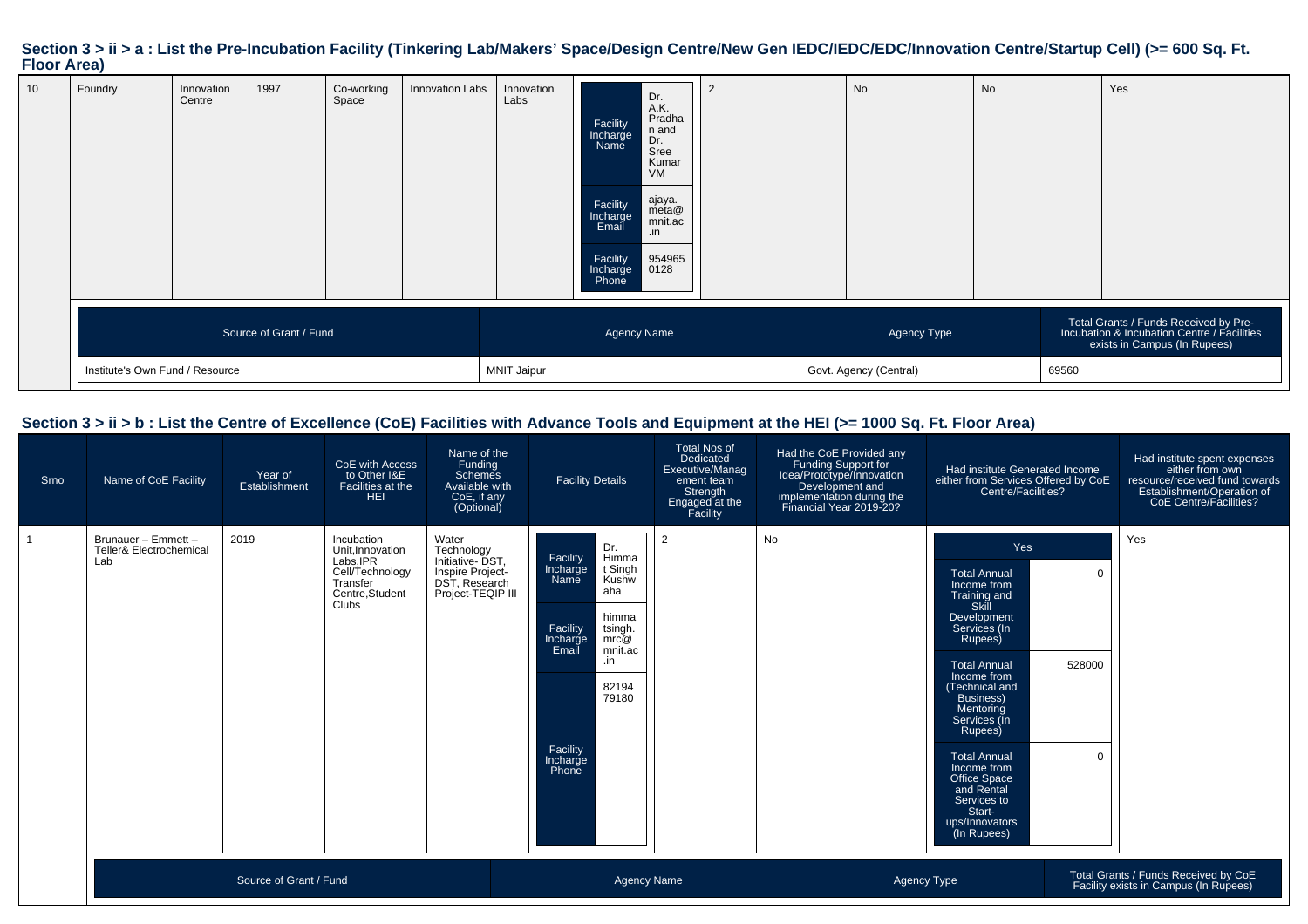### **Section 3 > ii > c : List the Incubation Facilities at the HEI (>= 1500 Sq. Ft. Floor Area)**

| Srno | Name of Incubation<br>Facility | Year of<br>Establishment | Incubation with<br>Access to Other<br><b>I&amp;E Facilities at</b><br>the HEI          | Name of the<br>Funding<br>Schemes<br>Available with<br>Incubation Unit, if<br>any (Optional)                                                                             | <b>Facility Details</b>                                                                                                                                                   | <b>Total Nos of</b><br>Dedicated<br>Executive/Manag<br>ement team<br>Strength<br>Engaged at the<br>Facility | Had the Incubation Facility<br>Provided any Funding Support<br>for Idea/Prototype/Innovation<br>Development and<br>implementation during the<br>Financial Year 2019-20? | Had institute Generated Income<br>either from Services Offered by<br>Incubation Centre/Facilities?                                                                                                                                                                                                                                                             |                                          | Had institute spent expenses<br>either from own<br>resource/received fund towards<br>Establishment/Operation of<br>Incubation Centre/Facilities? |
|------|--------------------------------|--------------------------|----------------------------------------------------------------------------------------|--------------------------------------------------------------------------------------------------------------------------------------------------------------------------|---------------------------------------------------------------------------------------------------------------------------------------------------------------------------|-------------------------------------------------------------------------------------------------------------|-------------------------------------------------------------------------------------------------------------------------------------------------------------------------|----------------------------------------------------------------------------------------------------------------------------------------------------------------------------------------------------------------------------------------------------------------------------------------------------------------------------------------------------------------|------------------------------------------|--------------------------------------------------------------------------------------------------------------------------------------------------|
|      | <b>MNIT Design Centre</b>      | 2012                     | Innovation<br>Labs, Centre of<br>Excellence with<br>Advance<br>Tools, Student<br>Clubs | All the free<br>softwares under<br>CSR scheme<br>from vendors like<br>Autodesk, PTC,<br>Bently, Aspen<br>Tech. Materials<br>Studio, installed<br>in local data<br>center | Facility<br>Prof<br>Rohit<br>Incharge<br>Goyal<br>Name<br>Facility<br>rgoal.c<br>e@mni<br>Incharge<br>Email<br>t.ac.in<br>95496<br>54192<br>Facility<br>Incharge<br>Phone | 8                                                                                                           | No                                                                                                                                                                      | Yes<br><b>Total Annual</b><br>Income from<br>Training and<br>Skill<br>Development<br>Services (In<br>Rupees)<br><b>Total Annual</b><br>Income from<br>(Technical and<br><b>Business)</b><br>Mentoring<br>Services (In<br>Rupees)<br><b>Total Annual</b><br>Income from<br>Office Space<br>and Rental<br>Services to<br>Start-<br>ups/Innovators<br>(In Rupees) | 2000000<br>$\mathbf 0$<br>$\overline{0}$ | Yes                                                                                                                                              |
|      |                                | Source of Grant / Fund   |                                                                                        |                                                                                                                                                                          | <b>Agency Name</b>                                                                                                                                                        |                                                                                                             | Agency Type                                                                                                                                                             |                                                                                                                                                                                                                                                                                                                                                                |                                          | Total Grants / Funds Received by Incubation<br>Facility exists in Campus (In Rupees)                                                             |
|      |                                |                          |                                                                                        | $\sim$                                                                                                                                                                   |                                                                                                                                                                           |                                                                                                             | $\sim$                                                                                                                                                                  |                                                                                                                                                                                                                                                                                                                                                                | $\mathbf{0}$                             |                                                                                                                                                  |

### **Section 3 > ii > d : List the Innovation Park/Research Park Facilities at the HEI (>= 5000 Sq. Ft. Floor Area)**

**No Data Flled!**

### **Section 3 > ii > e : List the IPR Cell/Technology Transfer Centre Facilities at the HEI**

| Srno | Name of IPR<br>Cell/Technology<br>Transfer Centre Facility | Year of<br>Establishment | <b>IPR</b><br>Cell/Technology<br><b>Transfer Centre</b><br>with Access to<br>Other I&E<br>Facilities at the<br><b>HEI</b> | Name of the<br>Funding<br><b>Schemes</b><br>Available with<br><b>IPR</b><br>Cell/Technology<br><b>Transfer Centre,</b><br>if any (Optional) | <b>Facility Details</b> | <b>Total Nos of</b><br>Dedicated<br>Executive/Manag<br>ement team<br>Strength<br>Engaged at the<br>Facility | Had the IPR Cell/Technology<br>Transfer Centre Provided any<br>Funding Support for<br>Idea/Prototype/Innovation<br>Development and<br>implementation during the<br>Financial Year 2019-20? | Had institute Generated Income<br>either from Services Offered by IPR<br>Cell/Technology Transfer Centre? | Had the IPR Cell/Technology<br><b>Transfer Centre Provided any</b><br>Funding Support for<br>Idea/Prototype/Innovation/Start<br>up/Venture Development and<br>implementation during the<br>Financial Year 2019-20? |
|------|------------------------------------------------------------|--------------------------|---------------------------------------------------------------------------------------------------------------------------|---------------------------------------------------------------------------------------------------------------------------------------------|-------------------------|-------------------------------------------------------------------------------------------------------------|--------------------------------------------------------------------------------------------------------------------------------------------------------------------------------------------|-----------------------------------------------------------------------------------------------------------|--------------------------------------------------------------------------------------------------------------------------------------------------------------------------------------------------------------------|
|------|------------------------------------------------------------|--------------------------|---------------------------------------------------------------------------------------------------------------------------|---------------------------------------------------------------------------------------------------------------------------------------------|-------------------------|-------------------------------------------------------------------------------------------------------------|--------------------------------------------------------------------------------------------------------------------------------------------------------------------------------------------|-----------------------------------------------------------------------------------------------------------|--------------------------------------------------------------------------------------------------------------------------------------------------------------------------------------------------------------------|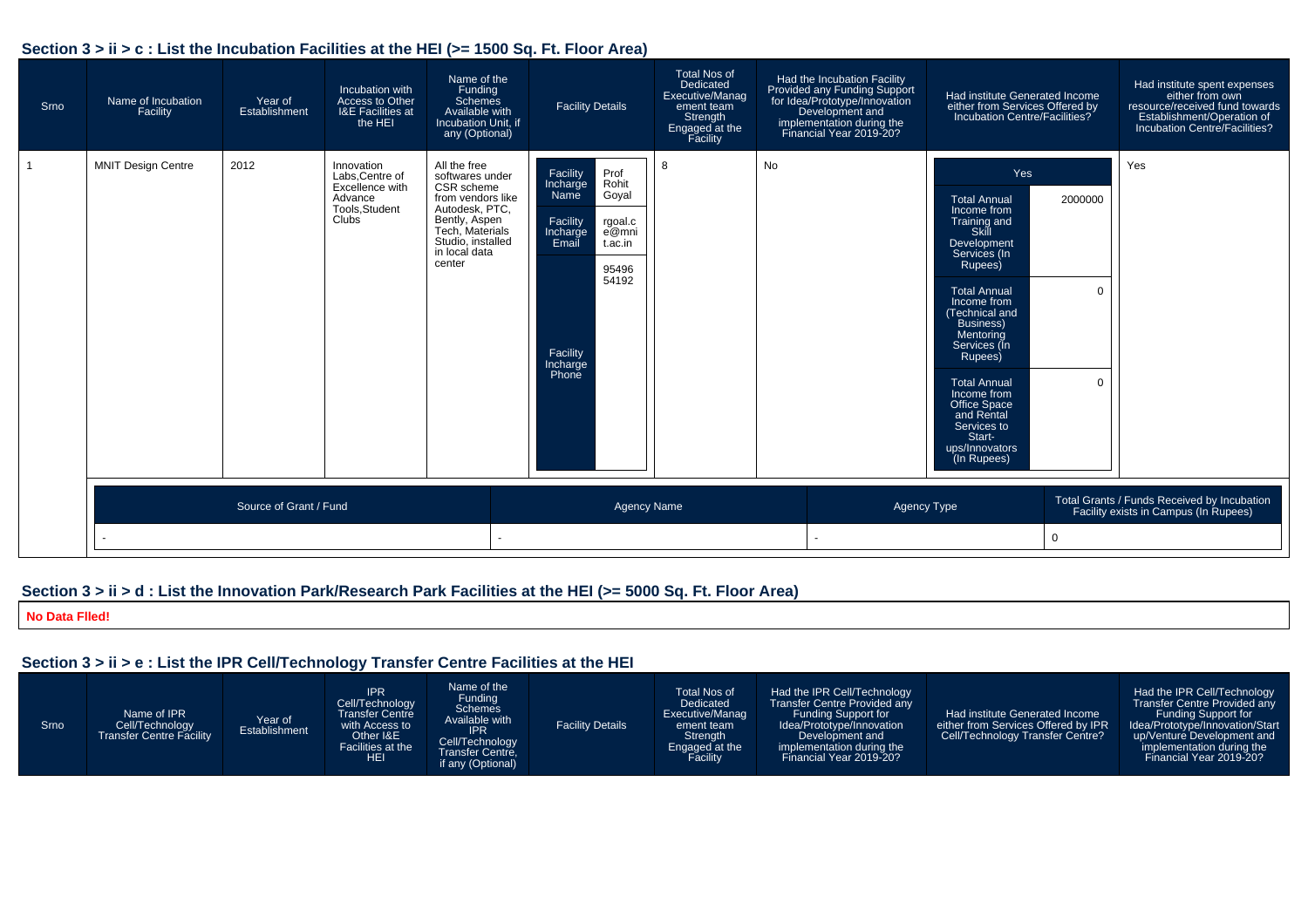### **Section 3 > ii > e : List the IPR Cell/Technology Transfer Centre Facilities at the HEI**

| MNIT IPR Cell | 2009 | Incubation<br>Unit, Innovation<br>Labs, Innovation<br>Park/Research<br>Park, Centre of | Institute Funds<br>from Office of<br>Dean (Research<br>& Consultancy) | Dr.<br>Harlal<br>Facility<br>Incharge<br>Name<br>Singh<br>Mali                 | No | No | No |
|---------------|------|----------------------------------------------------------------------------------------|-----------------------------------------------------------------------|--------------------------------------------------------------------------------|----|----|----|
|               |      | Excellence with<br>Advance<br>Tools, Student<br>Clubs                                  |                                                                       | harlal.s<br>Facility<br>ingh@<br>mnit.ac<br>Incharge<br>Email<br>$\mathsf{in}$ |    |    |    |
|               |      |                                                                                        |                                                                       | 95496<br>Facility<br>54561<br>Incharge<br>Phone                                |    |    |    |

### **Section 3 > iii > a : Provide detail list of Faculties as Mentor to help Ideas/Innovations/Startups**

| Srno | Name of the Faculty                       | Designation of the Faculty | <b>Mentor Expert Area</b>                 |                       | Years of Experience in Mentorship (In<br>Years) |
|------|-------------------------------------------|----------------------------|-------------------------------------------|-----------------------|-------------------------------------------------|
|      | DrHarlal Singh Mali                       | Associate Professor        | IPR Protection & Commercialization        |                       |                                                 |
|      | Name of Idea/Innovation/ Startup Mentored |                            | Mentoring Setup [Within (or) Outside] HEI |                       | CIN (in case it is Startup)                     |
|      | Jaipur Club Foot Pvt. Ltd                 |                            | Within                                    | U33110RJ2019PTC065939 |                                                 |

### **Section 3 > iii > b : Provide detail list of External Experts/Agencies engaged as Mentor to help Ideas/Innovations/Startups**

| Srno            | Name of the External Expert/Agency as Mentor | Mentor Expert Area                   | Type of Mentorship             |
|-----------------|----------------------------------------------|--------------------------------------|--------------------------------|
|                 | Prof. Jyotirmay Mathur                       | Entrepreneurship/Startup Development | <b>Unstructured Mentorship</b> |
| $\overline{2}$  | Dr. Amar Patnaik                             | IPR Protection & Commercialization   | <b>Unstructured Mentorship</b> |
|                 | Dr. Kapil Pareek                             | Idea/Innovation Development          | <b>Unstructured Mentorship</b> |
|                 | Dr. Ghanshyam Singh                          | Idea/Innovation Development          | <b>Unstructured Mentorship</b> |
| -5              | Dr. Pilli Emmanuel Shubhakar                 | Idea/Innovation Development          | <b>Unstructured Mentorship</b> |
| 6               | Dr. Ravindra Nagar                           | Entrepreneurship/Startup Development | <b>Unstructured Mentorship</b> |
|                 | Dr. Vijaylaxmi Gaur                          | Idea/Innovation Development          | <b>Unstructured Mentorship</b> |
| 8               | Prof. Himanshu Chaudhary                     | Idea/Innovation Development          | <b>Unstructured Mentorship</b> |
| 9               | Dr Vivekanand                                | Idea/Innovation Development          | <b>Unstructured Mentorship</b> |
| 10              | Dr. M. Ravi Kumar                            | Idea/Innovation Development          | <b>Unstructured Mentorship</b> |
| 11              | Dr. Rohit Bhakar                             | Idea/Innovation Development          | <b>Unstructured Mentorship</b> |
| 12 <sup>2</sup> | Dr. Arun Kumar                               | Entrepreneurship/Startup Development | <b>Unstructured Mentorship</b> |
| 13              | Dr. Sumit Khandelwal                         | Idea/Innovation Development          | <b>Unstructured Mentorship</b> |
| 14              | Mr. Madhup Bansal                            | Entrepreneurship/Startup Development | <b>Unstructured Mentorship</b> |
| 15              | Mr. Paresh Gupta                             | Entrepreneurship/Startup Development | <b>Unstructured Mentorship</b> |
| 16              | Mr. Rohit Pradhan                            | Entrepreneurship/Startup Development | <b>Unstructured Mentorship</b> |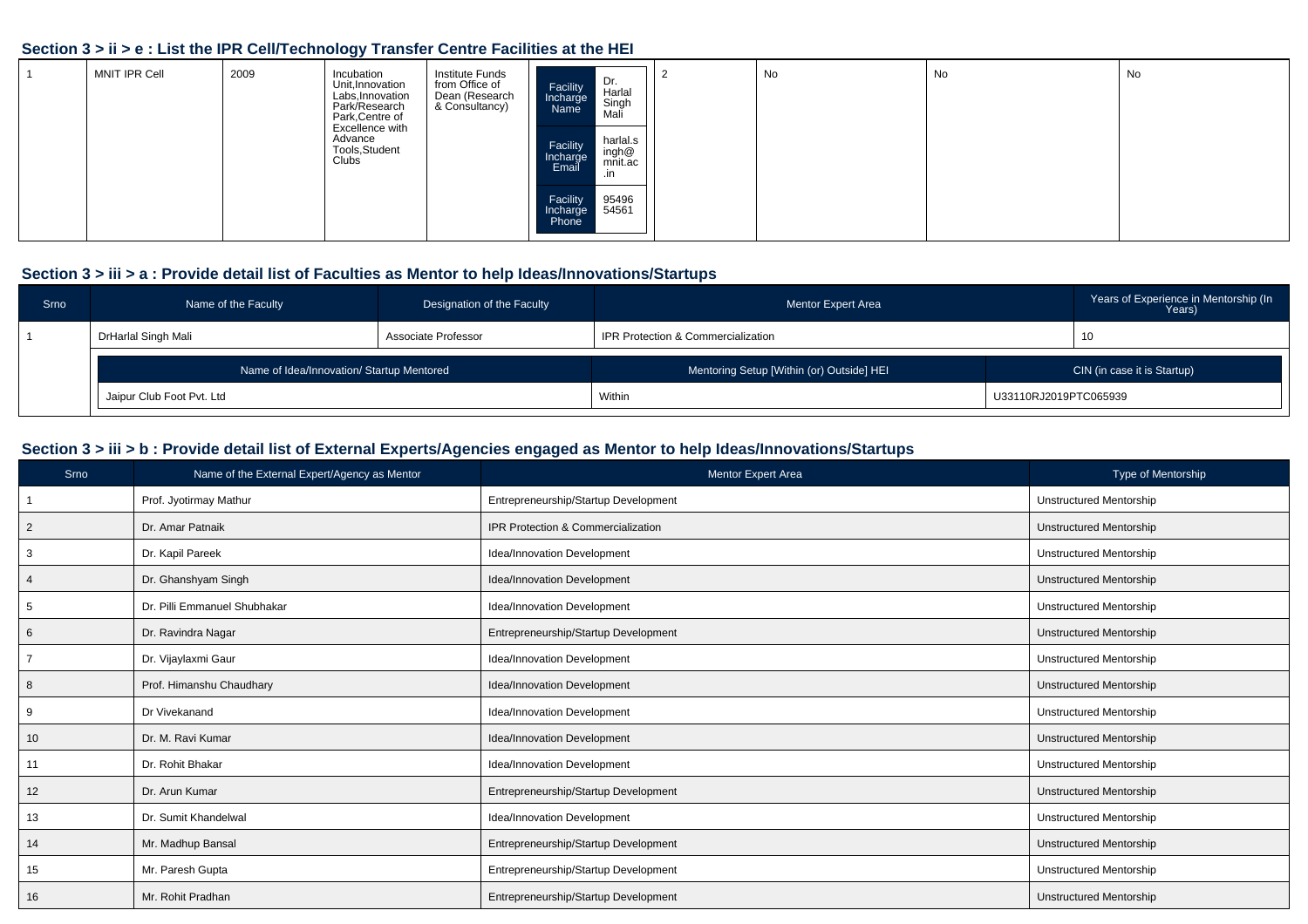#### **Section 3 > iii > b : Provide detail list of External Experts/Agencies engaged as Mentor to help Ideas/Innovations/Startups**

| pta |  |  |  |
|-----|--|--|--|
|     |  |  |  |

Mrs. Sruti Gupta IPR Protection & Commercialization IPR Protection & Commercialization Intervention Intervention Intervention Intervention Intervention Intervention Intervention Intervention Intervention Intervention Inter

### **Section 4 : List all the Innovations Generated Developed, Completed and Implemented in Ground with Support of Pre-incubation & Incubation facilities at the HEI and Recognitions Received**

| Srn<br>$\circ$ | Name of the<br><b>Innovation Generated</b><br>with the Support of<br><b>HEI</b> | Type of<br>Innovation | <b>Nature</b><br>0f<br>Innovati<br>on | Name of<br>the HEI<br>Support<br>ed<br>Innovati<br>on<br>Develop<br>ment | Innov<br>ation<br>Devel<br>oped<br>by | Stage<br>of<br>Innov<br>ation/<br>Stage<br>of<br><b>TRL</b><br>it.<br>starte<br>$\mathsf{d}$<br>recei<br>ving<br>the<br>Supp<br>ort<br>durin<br>g the<br>FY<br>2019-<br>20 | Stage<br>of<br>Innov<br>ation/<br><b>Stage</b><br>of<br><b>TRL</b><br>reach<br>ed as<br>on<br>31st<br>Marc<br>h.<br>2020           | <b>Status</b><br>Pre-<br>Incubati<br>on/Incu<br>bation<br>Support<br>to<br>Innovati<br>on as<br>on 31st<br>March<br>2020 | Had the<br>Innovation<br>Received any<br>Recognition at<br>State, National,<br>International<br><b>Level Programs</b><br>during the<br>financial period<br>2019-20 | Had the<br>Innovati<br>on<br>Convert<br>ed into<br>Venture/<br>Startup/<br>SME<br>Unit<br>during<br>the<br>financial<br>period<br>2019-20 | Had Centre/institute provided any<br>Financial support (either own<br>resource or fund received from<br>agencies) in terms of Seed<br>Grant/Fund Support to Idea /<br>Prototype / Innovations<br>Development during the financial<br>period 2019-20 |                       | Had the Innovations raised any<br>Seed fund/Angel Investment/VC<br>during the period of receiving pre-<br>incubation/incubation support at<br>your Pre-incubation/incubation or<br>HEI during the financial period<br>2019-20 | Had the Pre-incubation/Incubation<br>Centre/HEI received any<br>income/revenue from<br>Idea/Prototype/Innovations for the<br>pre-incubation/incubation support<br>and the services offered by Pre-<br>incubation/incubation or institute<br>during the financial period 2019 |
|----------------|---------------------------------------------------------------------------------|-----------------------|---------------------------------------|--------------------------------------------------------------------------|---------------------------------------|----------------------------------------------------------------------------------------------------------------------------------------------------------------------------|------------------------------------------------------------------------------------------------------------------------------------|--------------------------------------------------------------------------------------------------------------------------|--------------------------------------------------------------------------------------------------------------------------------------------------------------------|-------------------------------------------------------------------------------------------------------------------------------------------|-----------------------------------------------------------------------------------------------------------------------------------------------------------------------------------------------------------------------------------------------------|-----------------------|-------------------------------------------------------------------------------------------------------------------------------------------------------------------------------------------------------------------------------|------------------------------------------------------------------------------------------------------------------------------------------------------------------------------------------------------------------------------------------------------------------------------|
| $\overline{1}$ | <b>Fellacarz Private</b><br>Limited                                             | Service<br>Innovation | Non-<br>Technol<br>ogical             | Fellacar<br>$\overline{z}$                                               | Stude<br>nt                           | <b>TRL</b><br>7:<br>Dem<br>onstr<br>ation<br>syste<br>m<br>opera<br>ting<br>in<br>opera<br>tional<br>envir<br>onme<br>nt at<br>pre-<br>com<br>merci<br>al<br>scale.        | <b>TRL</b><br>9:<br>Full<br>com<br>merci<br>al<br>applic<br>ation,<br>techn<br>ology<br>availa<br>ble<br>for<br>cons<br>umer<br>S. | Innovati<br>on<br>Adopted<br>and<br>Implem<br>ented at<br>Ground                                                         | No                                                                                                                                                                 | No                                                                                                                                        | No                                                                                                                                                                                                                                                  |                       | No                                                                                                                                                                                                                            | No                                                                                                                                                                                                                                                                           |
|                |                                                                                 | Name                  |                                       |                                                                          |                                       |                                                                                                                                                                            | Type                                                                                                                               |                                                                                                                          |                                                                                                                                                                    | Gender                                                                                                                                    |                                                                                                                                                                                                                                                     |                       | Email                                                                                                                                                                                                                         | Contact                                                                                                                                                                                                                                                                      |
|                | <b>Bilal Hasan</b>                                                              |                       |                                       |                                                                          | Student                               |                                                                                                                                                                            |                                                                                                                                    |                                                                                                                          | Male                                                                                                                                                               |                                                                                                                                           |                                                                                                                                                                                                                                                     | support@fellacarz.com |                                                                                                                                                                                                                               | 8278635834                                                                                                                                                                                                                                                                   |
|                |                                                                                 | Name                  |                                       |                                                                          |                                       |                                                                                                                                                                            | Type                                                                                                                               |                                                                                                                          |                                                                                                                                                                    | Gender                                                                                                                                    |                                                                                                                                                                                                                                                     |                       | Email                                                                                                                                                                                                                         | Contact                                                                                                                                                                                                                                                                      |
|                | Abhishek Sinha                                                                  |                       |                                       |                                                                          |                                       |                                                                                                                                                                            |                                                                                                                                    |                                                                                                                          |                                                                                                                                                                    |                                                                                                                                           |                                                                                                                                                                                                                                                     |                       |                                                                                                                                                                                                                               | $\sim$                                                                                                                                                                                                                                                                       |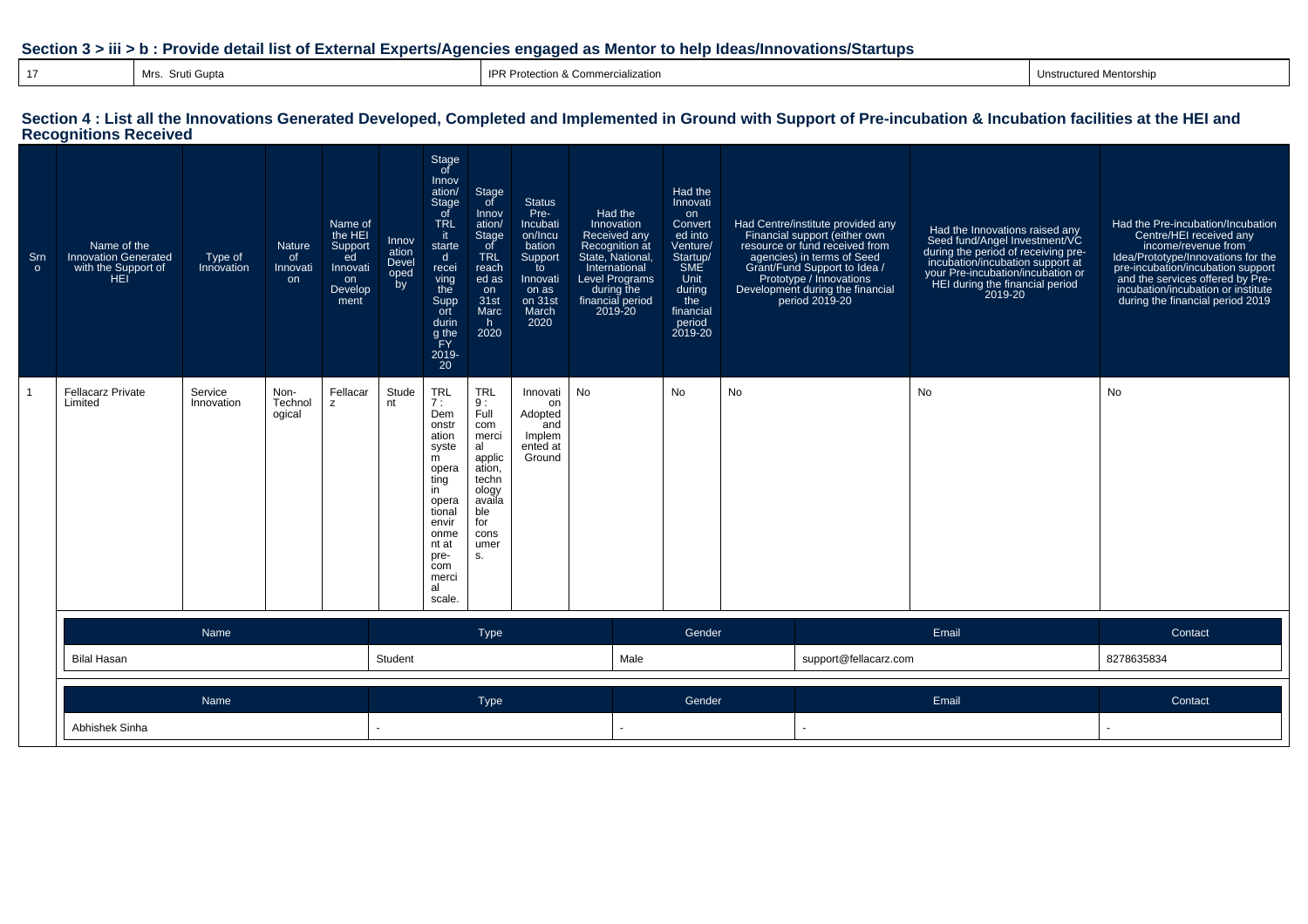| $\overline{2}$ | Homy Market Private<br>Limited                   | Market-place<br>Innovation | Non-<br>Technol<br>ogical | Homy<br>Market<br>Private<br>Limited                       | Stude<br>nt                 | $\begin{array}{c} \mathsf{TRL} \\ \mathsf{1}: \end{array}$<br>Basic<br>resea<br>resea<br>Princi<br>ples<br>postu<br>lated<br>and<br>obser<br>ved<br>but<br>no<br>exper<br>iment<br>al<br>proof<br>availa<br>ble. | <b>TRL</b><br>8:<br>First<br>of a<br>kind<br>com<br>merci<br>al<br>syste<br>m.<br>Manu<br>factur<br>ing<br>issue<br>S<br>solve<br>d. | Innovati<br>on<br>Develop<br>ment<br>Complet<br>ed               | No |        | No     | No |                      | No    | No         |
|----------------|--------------------------------------------------|----------------------------|---------------------------|------------------------------------------------------------|-----------------------------|------------------------------------------------------------------------------------------------------------------------------------------------------------------------------------------------------------------|--------------------------------------------------------------------------------------------------------------------------------------|------------------------------------------------------------------|----|--------|--------|----|----------------------|-------|------------|
|                |                                                  | Name                       |                           |                                                            |                             |                                                                                                                                                                                                                  | Type                                                                                                                                 |                                                                  |    |        | Gender |    |                      | Email | Contact    |
|                | Sourabh K Shah                                   |                            |                           |                                                            | Student                     |                                                                                                                                                                                                                  |                                                                                                                                      |                                                                  |    | Male   |        |    | sourav9091@gmail.com |       | 9068474522 |
|                |                                                  | Name                       |                           |                                                            |                             |                                                                                                                                                                                                                  | Type                                                                                                                                 |                                                                  |    |        | Gender |    |                      | Email | Contact    |
|                | Ashutosh Chouhan                                 |                            |                           |                                                            | Student                     |                                                                                                                                                                                                                  |                                                                                                                                      |                                                                  |    | Female |        |    |                      |       |            |
| 3              | Vincenzo Solutions<br><b>Private Limited</b>     | Product<br>Innovation      | Technol<br>ogical         | Vincenz<br>$\circ$<br>Solution<br>s<br>Private<br>Limited  | Stude<br>nt-<br>Facul<br>ty | <b>TRL</b><br>3:<br>Appli<br>ed<br>resea<br>rch.<br>First<br>labor<br>atory<br>tests<br>comp<br>leted;<br>proof<br>$\overline{C}$<br>conc<br>ept.                                                                | TRL<br>9:<br>Full<br>com<br>merci<br>al<br>applic<br>ation,<br>techn<br>ology<br>availa<br>ble<br>for<br>cons<br>umer<br>S.          | Innovati<br>on<br>Adopted<br>and<br>Implem<br>ented at<br>Ground | No |        | No     | No |                      | No    | No         |
|                |                                                  | Name                       |                           |                                                            |                             |                                                                                                                                                                                                                  | Type                                                                                                                                 |                                                                  |    |        | Gender |    |                      | Email | Contact    |
|                | Ankush Sharma                                    |                            |                           |                                                            | Faculty and Student         |                                                                                                                                                                                                                  |                                                                                                                                      |                                                                  |    | Male   |        |    | ankush.mds@gmail.com |       | 7823879350 |
|                |                                                  | Name                       |                           |                                                            |                             |                                                                                                                                                                                                                  | Type                                                                                                                                 |                                                                  |    |        | Gender |    |                      | Email | Contact    |
|                | Mahavir Choudhary                                |                            |                           |                                                            | Student                     |                                                                                                                                                                                                                  |                                                                                                                                      |                                                                  |    | Male   |        |    | $\mathbf{r}$         |       | 810799563  |
| $\overline{4}$ | Rishi Agastya<br>Technologies Private<br>Limited | Product<br>Innovation      | Technol<br>ogical         | Rishi<br>Agastya<br>Technol<br>ogies<br>Private<br>Limited | Stude<br>nt-<br>Facul<br>ty | TRL<br>0:<br>Idea.<br>Unpr<br>oven<br>conc<br>ept,<br>no<br>testin<br>g has<br>been<br>perfor<br>med.                                                                                                            | TRL<br>9:<br>Full<br>com<br>merci<br>al<br>applic<br>ation,<br>techn<br>ology<br>availa<br>ble<br>for<br>cons<br>umer<br>S.          | Innovati<br>on<br>Adopted<br>and<br>Implem<br>ented at<br>Ground | No |        | No     | No |                      | No    | No         |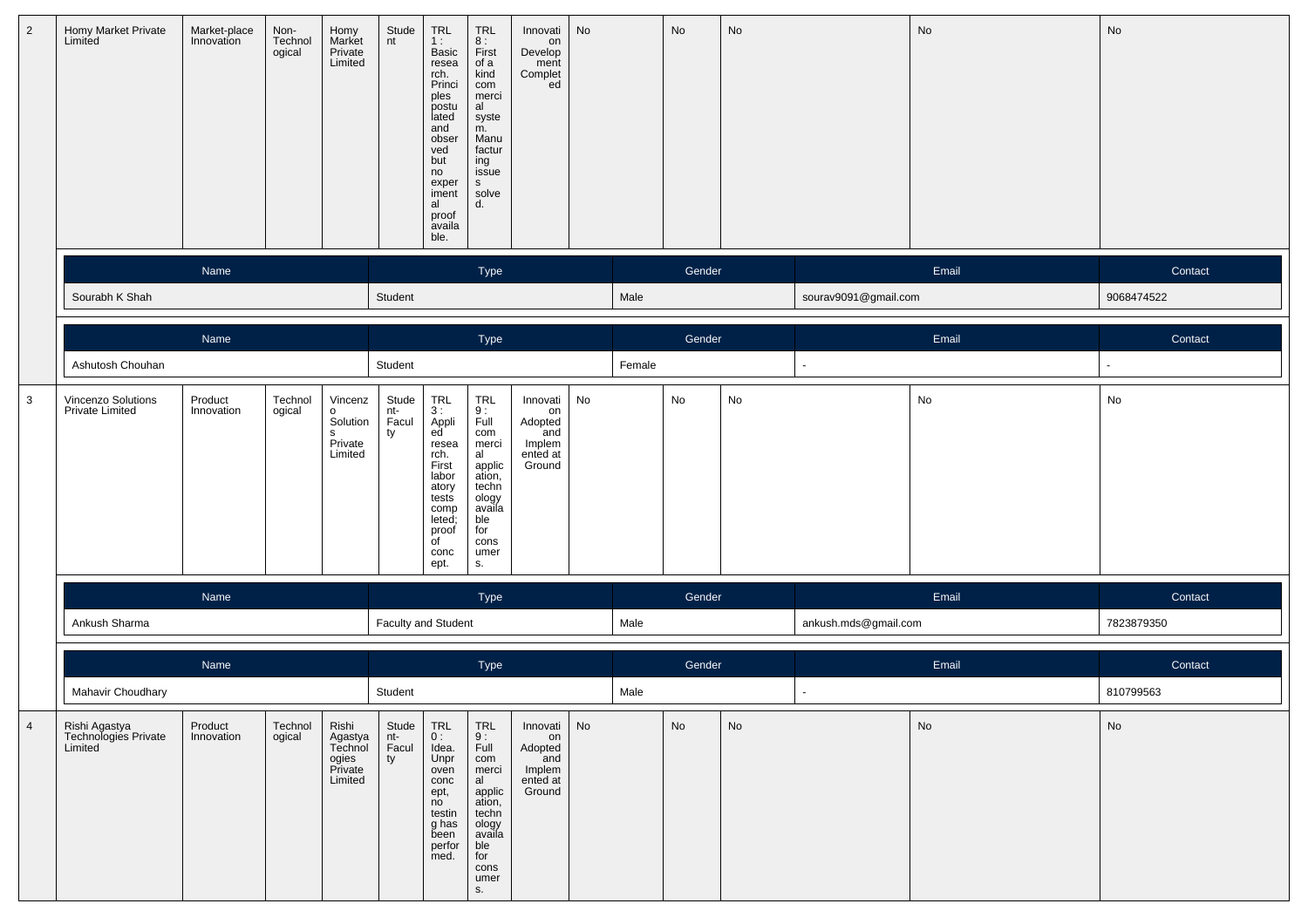|                 |                             | Name                  |                   |                                                                   |                        |                                                                                                                                                                | Type                                                                                                                                                                  |                                              |                                                                                                                      |                                                                                                            | Gender |    |                          | Email | Contact    |
|-----------------|-----------------------------|-----------------------|-------------------|-------------------------------------------------------------------|------------------------|----------------------------------------------------------------------------------------------------------------------------------------------------------------|-----------------------------------------------------------------------------------------------------------------------------------------------------------------------|----------------------------------------------|----------------------------------------------------------------------------------------------------------------------|------------------------------------------------------------------------------------------------------------|--------|----|--------------------------|-------|------------|
|                 | Dr. Arun Verma              |                       |                   |                                                                   | Faculty                |                                                                                                                                                                |                                                                                                                                                                       |                                              |                                                                                                                      | Male                                                                                                       |        |    | arun.ee@mnit.ac.in       |       | 9549650188 |
|                 |                             | Name                  |                   |                                                                   |                        |                                                                                                                                                                | Type                                                                                                                                                                  |                                              |                                                                                                                      |                                                                                                            | Gender |    |                          | Email | Contact    |
|                 | Kirti Mathuria              |                       |                   |                                                                   | Student                |                                                                                                                                                                |                                                                                                                                                                       |                                              |                                                                                                                      | Female                                                                                                     |        |    |                          |       |            |
| $5\phantom{.0}$ | CTEV (Clubfoot)<br>Orthosis | Product<br>Innovation | Technol<br>ogical | Advanc<br>ed<br>Manufa<br>cturing<br>&<br>mechatr<br>onics<br>Lab | Facul<br>ty            | TRL<br>1:<br>Basic<br>resea<br>rch.<br>Princi<br>ples<br>postu<br>lated<br>and<br>obser<br>ved<br>but<br>no<br>exper<br>iment<br>al<br>proof<br>availa<br>ble. | <b>TRL</b><br>1:<br>Basic<br>resea<br>rch.<br>Princi<br>ples<br>postu<br>lated<br>and<br>obser<br>ved<br>but<br>no<br>exper<br>iment<br>al<br>proof<br>availa<br>ble. | Innovati<br>on<br>Develop<br>ment<br>Ongoing | Agen<br>Cy<br>Nam<br>e<br>Agen<br>cy<br>Type<br>Awar<br>d/<br>Positi<br>on $/$<br>Reco<br>gnitio<br>n<br>Secu<br>red | BIR<br>AC<br>Gov<br>t.<br>Age<br>ncy<br>(Ce<br>ntral<br>Rs.<br>50<br>Lac<br>s<br>gra<br>nt of<br>BIG<br>14 | Yes    | No |                          | No    | No         |
|                 |                             | Name                  |                   |                                                                   |                        |                                                                                                                                                                | Type                                                                                                                                                                  |                                              |                                                                                                                      |                                                                                                            | Gender |    |                          | Email | Contact    |
|                 | Dr. Harlal Singh Mali       |                       |                   |                                                                   | Faculty                |                                                                                                                                                                |                                                                                                                                                                       |                                              |                                                                                                                      | Male                                                                                                       |        |    | harlal.singh@mnit.ac.in  |       | 9549654561 |
|                 |                             | Name                  |                   |                                                                   |                        |                                                                                                                                                                | Type                                                                                                                                                                  |                                              |                                                                                                                      |                                                                                                            | Gender |    |                          | Email | Contact    |
|                 | $\sim$                      |                       |                   |                                                                   | Incubatee Entrepreneur |                                                                                                                                                                |                                                                                                                                                                       |                                              |                                                                                                                      | Female                                                                                                     |        |    | sushilamali699@gmail.com |       | 9549652061 |

**Section 5 : List all the Ventures/Startups/SME Units Established with Support of Pre-incubation & Incubation facilities at the HEI**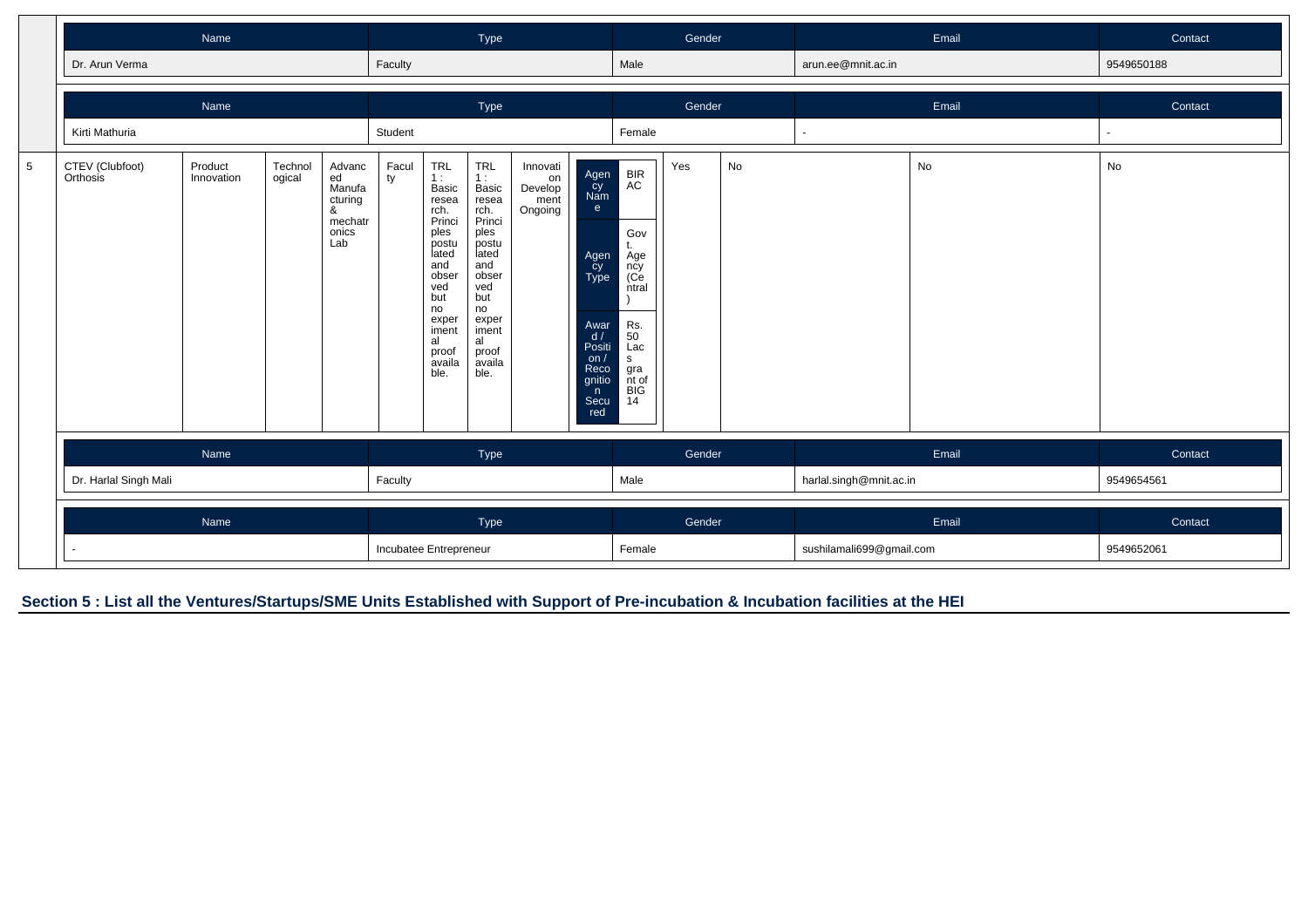| Sm<br>$\circ$ | Name of the<br>Venture/Sta<br>rtup/SME<br>Unit<br>Established<br>with the<br>Support of<br>HEI | Type of<br>Innovation<br>of.<br>Venture/Sta<br>rtup/SME<br>Unit | Nature<br>of<br>Innovat<br>ion | Name<br>of the<br>Pre-<br>Incubat<br>ion/Inc<br>ubation<br>Unit of<br><b>HEI</b><br>Suppor<br>ted<br>Innovat<br>ion<br>Develo<br>pment | Vent<br>ure<br>Foun<br>ded<br>by                             | Venture Registerd as                                                                                         | Year<br>of<br>Regi<br>strati<br>on | What is the<br>current status<br>of Pre-<br>Incubation/Inc<br>ubation<br>Support to<br>Venture/<br>Startup/ SME<br>Unit as on<br>31st March<br>2020? | Had the Venture Received any<br>Recognition at State, National,<br>International Level Programs<br>during the financial period 2019-<br>20? | Had Centre/institute provided<br>any Financial support (either<br>own resource or fund received<br>own resource or rund received<br>Grant/Fund Support to Venture<br>establishment during the<br>financial period 2019-20 | Had the venture/startup raised<br>any Seed fund/Angel<br>Investment/VC during the period<br>of receiving pre-<br>incubation/incubation support at<br>your Pre-incubation/incubation or<br>HEI during the financial period<br>2019-20 |            | Had<br>the<br>Pre-<br>incubat<br>ion/Inc<br>ubation<br>Centre/<br>HEI.<br>receive<br>d any<br>income<br>/revenu<br>e from<br>venture<br>/startup<br>for the<br>pre-<br>incubat<br>ion/inc<br>ubation<br>support<br>and the<br>service<br>S<br>offered<br>by Pre-<br>incubat<br>ion/inc<br>ubation<br>or<br>institut<br>e<br>during<br>the<br>financi<br>al<br>period<br>2019-<br>20 | Has<br>the<br>Start-<br>up<br>Grown<br>to a<br>stage<br>$\circ$ f<br>Employ<br>ment<br>Genera<br>tion to<br>10 <sup>°</sup><br><b>Numbe</b><br>rs or an<br>annual<br>Turnov<br>er to<br><b>Rs. 50</b><br>Lakhs<br>during<br>the<br>financi<br>al year<br>2019-<br>20 |
|---------------|------------------------------------------------------------------------------------------------|-----------------------------------------------------------------|--------------------------------|----------------------------------------------------------------------------------------------------------------------------------------|--------------------------------------------------------------|--------------------------------------------------------------------------------------------------------------|------------------------------------|------------------------------------------------------------------------------------------------------------------------------------------------------|---------------------------------------------------------------------------------------------------------------------------------------------|---------------------------------------------------------------------------------------------------------------------------------------------------------------------------------------------------------------------------|--------------------------------------------------------------------------------------------------------------------------------------------------------------------------------------------------------------------------------------|------------|-------------------------------------------------------------------------------------------------------------------------------------------------------------------------------------------------------------------------------------------------------------------------------------------------------------------------------------------------------------------------------------|----------------------------------------------------------------------------------------------------------------------------------------------------------------------------------------------------------------------------------------------------------------------|
|               | Mesmeric<br>Technologie<br>s Private<br>Limited                                                | Managemen<br>t Process                                          | Techno<br>logical              | 475                                                                                                                                    | Exter<br>nal<br>to<br>the<br>Instit<br>ute/l<br>ncub<br>atee | 272501RJ2<br>019PTC065<br>263<br>Venture with<br>Corporate<br>Identification<br>Number (CIN)<br>Registration | 2019<br>$-20$                      | Received<br>Incubation<br>Support from<br>Incubation<br>Unit                                                                                         | No                                                                                                                                          | <b>No</b>                                                                                                                                                                                                                 | No                                                                                                                                                                                                                                   |            | $\begin{array}{c}\nA \\ m \\ o \\ u\n\end{array}$<br>$\begin{bmatrix} 1 \\ 6 \\ 3 \\ 0 \end{bmatrix}$<br>$\begin{bmatrix} 0 \\ 0 \end{bmatrix}$<br>$\frac{n}{t}$<br>$\overline{R}$<br>$\frac{e}{c}$<br>e<br>$\mathsf{V}$<br>$\frac{e}{d}$<br>$n \nR$<br>s                                                                                                                           | Yes                                                                                                                                                                                                                                                                  |
|               | Mr. Sandeep Sharma                                                                             | <b>Name</b>                                                     |                                |                                                                                                                                        |                                                              | DIN number<br>5709962                                                                                        |                                    | <b>Type</b><br>Innovator/Entrepreneur<br><b>External to Institute</b>                                                                                | Gender<br>Male                                                                                                                              |                                                                                                                                                                                                                           | Email<br>sandeep@mesmeric.xyz                                                                                                                                                                                                        | 8003467457 | Contact                                                                                                                                                                                                                                                                                                                                                                             |                                                                                                                                                                                                                                                                      |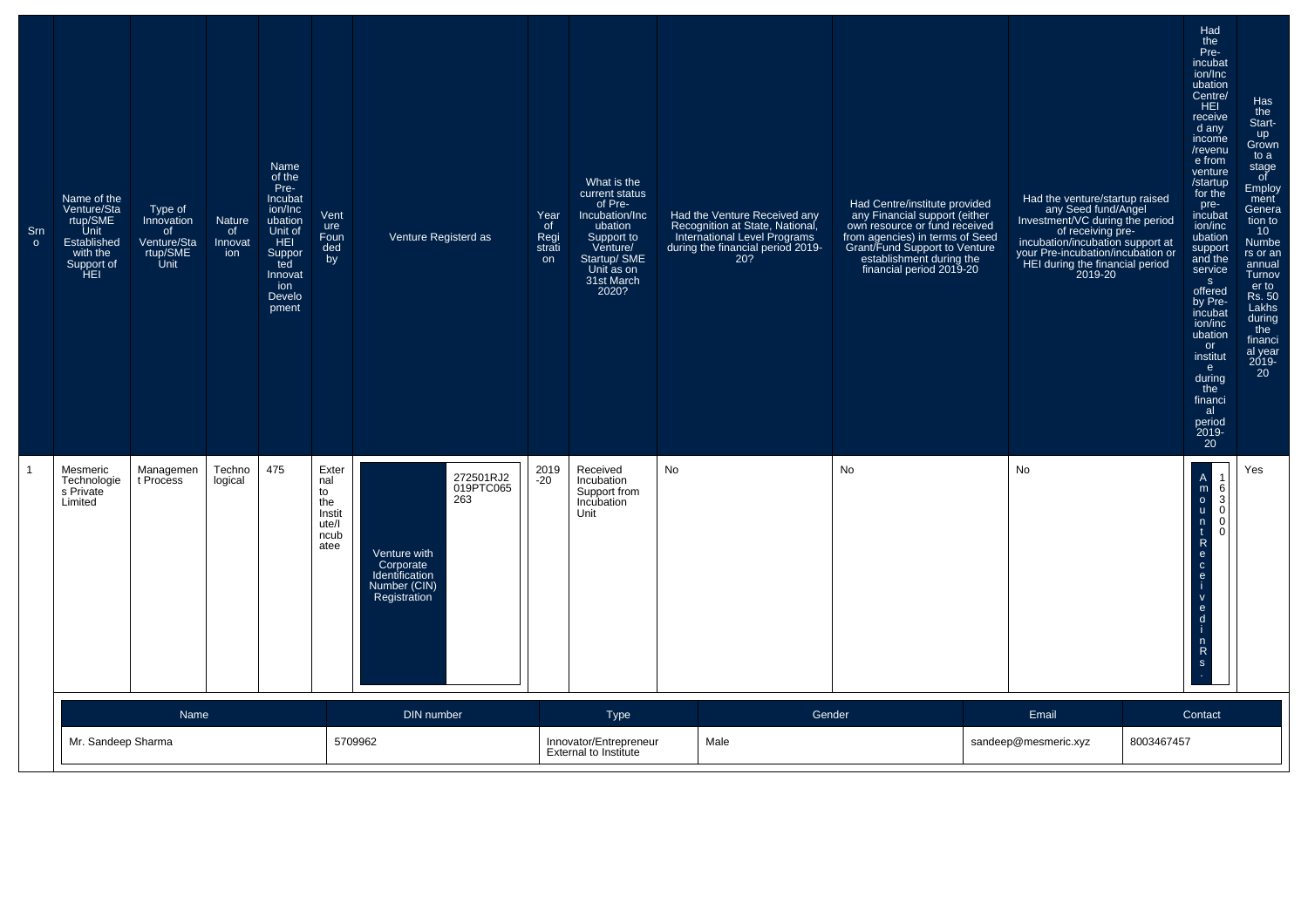| $\overline{2}$ | Risovation<br>Private<br>Limited            | Service<br>Innovation                                           | Non-<br>Techno<br>logical | 475 | Exter<br>nal<br>to<br>the<br>Instit<br>ute/l<br>ncub<br>atee | U74140RJ2<br>020PTC068<br>559<br>Venture with<br>Corporate<br>Identification<br>Number (CIN)<br>Registration | 2019<br>-20   | Received<br>Incubation<br>Support from<br>Incubation<br>Unit | No        |        | <b>No</b> | No                     |            | $\begin{array}{c}\n1 \\ 3 \\ 0\n\end{array}$<br>$\ddot{\mathbf{0}}$<br>$R$ o $R$<br>$\mathbf{e}$<br>$\mathbf d$<br>n<br>$\mathsf{R}$<br>$\mathbf S$                               | Yes |
|----------------|---------------------------------------------|-----------------------------------------------------------------|---------------------------|-----|--------------------------------------------------------------|--------------------------------------------------------------------------------------------------------------|---------------|--------------------------------------------------------------|-----------|--------|-----------|------------------------|------------|-----------------------------------------------------------------------------------------------------------------------------------------------------------------------------------|-----|
|                |                                             | Name                                                            |                           |     |                                                              | DIN number                                                                                                   |               | Type                                                         |           | Gender |           | Email                  |            | Contact                                                                                                                                                                           |     |
|                | Mr. Abhishek Yadav                          |                                                                 |                           |     |                                                              | 8725728                                                                                                      |               | Innovator/Entrepreneur<br>External to Institute              |           | Male   |           | akyabhiyadav@gmail.com | 7014792312 |                                                                                                                                                                                   |     |
| $\mathbf{3}$   | Balhar<br>Consultants<br>India Pvt.<br>Ltd. | Managemen<br>t Process                                          | Non-<br>Techno<br>logical | 475 | Exter<br>nal<br>to<br>the<br>Instit<br>ute/l<br>ncub<br>atee | <b>NA</b><br>Venture with<br>Corporate<br>Identification<br>Number (CIN)<br>Registration                     | 2019<br>-20   | Graduated<br>from the<br>Incubation unit                     | No        |        | <b>No</b> | No                     |            | $\begin{array}{c}\n1 \\ 4 \\ 7 \\ 5 \\ 0\n\end{array}$<br>$\mathbf{t}$<br>$\ddot{R}$<br>-i.<br>$\mathsf{V}$<br>$\frac{e}{d}$<br>-i-<br>$\begin{array}{c} n \\ R \\ S \end{array}$ | No  |
|                |                                             | Name                                                            |                           |     |                                                              | DIN number                                                                                                   |               | Type                                                         |           | Gender |           | Email                  |            | Contact                                                                                                                                                                           |     |
|                | Mr. Ravindra                                |                                                                 |                           |     | <b>NA</b>                                                    |                                                                                                              |               | Innovator/Entrepreneur<br>External to Institute              |           | Male   |           | rballhar92@gmail.com   | 9977991974 |                                                                                                                                                                                   |     |
| $\overline{4}$ | Carlean<br>Private<br>Limited               | Service<br>Innovation,<br>Market-<br>place<br><i>innovation</i> | Non-<br>Techno<br>logical | 475 | Exter<br>nal<br>to<br>the<br>Instit<br>ute/l<br>ncub<br>atee | U50500RJ2<br>019PTC066<br>634<br>Venture with<br>Corporate<br>Identification<br>Number (CIN)<br>Registration | 2019<br>$-20$ | Received<br>Incubation<br>Support from<br>Incubation<br>Unit | <b>No</b> |        | <b>No</b> | <b>No</b>              |            | <b>No</b>                                                                                                                                                                         | Yes |
|                |                                             | <b>Name</b>                                                     |                           |     |                                                              | DIN number                                                                                                   |               | Type                                                         |           | Gender |           | Email                  |            | Contact                                                                                                                                                                           |     |
|                | Mr. Pulkit Parnami                          |                                                                 |                           |     |                                                              | 8163787                                                                                                      |               | Innovator/Entrepreneur<br>External to Institute              |           | Male   |           | pulkit2200@gmail.com   | 8112260586 |                                                                                                                                                                                   |     |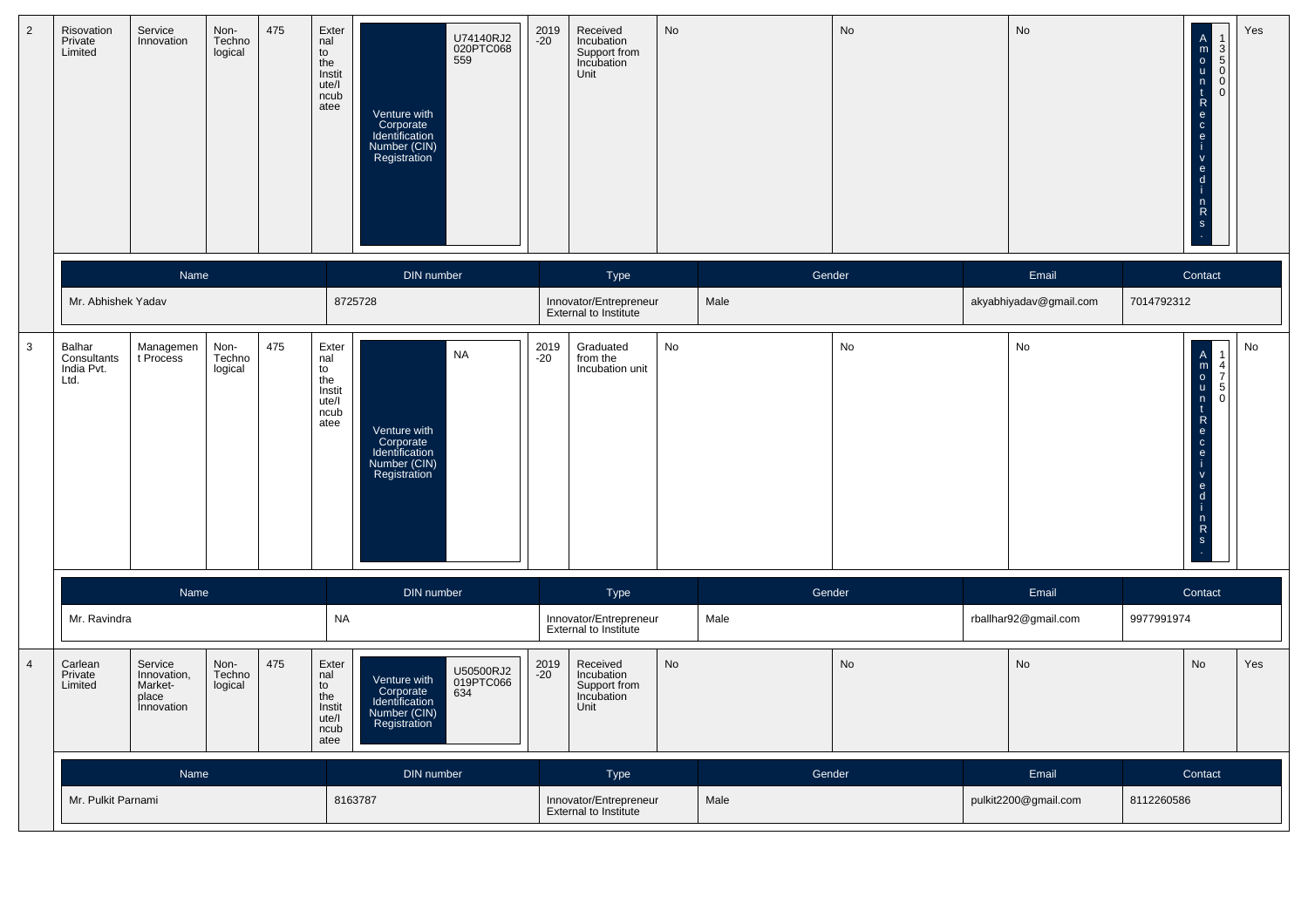| $5\phantom{.0}$ | Bask<br>Research<br>Foundation        | Service<br>Innovation | Techno<br>logical | 475 | Exter<br>nal<br>to<br>the<br>Instit<br>ute/l<br>ncub<br>atee | <b>NA</b><br>Venture with<br>Corporate<br>Identification<br>Number (CIN)<br>Registration                     | 2019<br>$-20$ | Graduated<br>from the<br>Incubation unit                     | No        |        | No            |     | No                       | -eceRented<br>$\mathsf{V}$<br>$\frac{e}{d}$<br>$\frac{n}{s}$                | No<br>OONS                                              |
|-----------------|---------------------------------------|-----------------------|-------------------|-----|--------------------------------------------------------------|--------------------------------------------------------------------------------------------------------------|---------------|--------------------------------------------------------------|-----------|--------|---------------|-----|--------------------------|-----------------------------------------------------------------------------|---------------------------------------------------------|
|                 |                                       | Name                  |                   |     |                                                              | DIN number                                                                                                   |               | Type                                                         |           |        | Gender        |     | Email                    | Contact                                                                     |                                                         |
|                 | Mr. Anshuman Gothwal                  |                       |                   |     | <b>NA</b>                                                    |                                                                                                              |               | Innovator/Entrepreneur<br>External to Institute              |           | Male   |               | org | anshuman@baskfoundation. | 7023302200                                                                  |                                                         |
| $6\phantom{1}$  | Garud<br>Survey<br>Private<br>Limited | Product<br>Innovation | Techno<br>logical | 475 | Exter<br>nal<br>to<br>the<br>Instit<br>ute/l<br>ncub<br>atee | U74999RJ2<br>019PTC066<br>Venture with<br>Corporate<br>536<br>Identification<br>Number (CIN)<br>Registration | 2019<br>$-20$ | Received<br>Incubation<br>Support from<br>Incubation<br>Unit | No        |        | $\mathsf{No}$ |     | <b>No</b>                | <b>No</b>                                                                   | <b>No</b>                                               |
|                 |                                       | Name                  |                   |     |                                                              | DIN number                                                                                                   |               | Type                                                         |           |        | Gender        |     | Email                    | Contact                                                                     |                                                         |
|                 | Mr. Vishal Modi                       |                       |                   |     |                                                              | 7898301                                                                                                      |               | Innovator/Entrepreneur<br>External to Institute              |           | Male   |               |     | vishaalmodi@gmail.com    | 7733911999                                                                  |                                                         |
| $\overline{7}$  | <b>KB Device</b><br>Pvt. Ltd.         | Product<br>Innovation | Techno<br>logical | 475 | Exter<br>nal<br>to<br>the<br>Instit<br>ute/l<br>ncub<br>atee | U29309RJ2<br>019PTC065<br>111<br>Venture with<br>Corporate<br>Identification<br>Number (CIN)<br>Registration | 2019<br>-20   | Graduated<br>from the<br>Incubation unit                     | <b>No</b> |        | No            |     | <b>No</b>                | -i.<br>$\mathsf V$<br>$\frac{e}{d}$<br>-i.<br>$\frac{n}{R}$<br>$\mathsf{s}$ | No<br>$\begin{array}{c}\n2 \\ 5 \\ 0 \\ 0\n\end{array}$ |
|                 |                                       | Name                  |                   |     |                                                              | DIN number                                                                                                   |               | <b>Type</b>                                                  |           | Gender |               |     | Email                    | Contact                                                                     |                                                         |
|                 | Mr. Liza Mittal                       |                       |                   |     |                                                              | 8468153                                                                                                      |               | Innovator/Entrepreneur<br>External to Institute              |           | Female |               |     | kapilsudh@gmail.com      | 72328115544                                                                 |                                                         |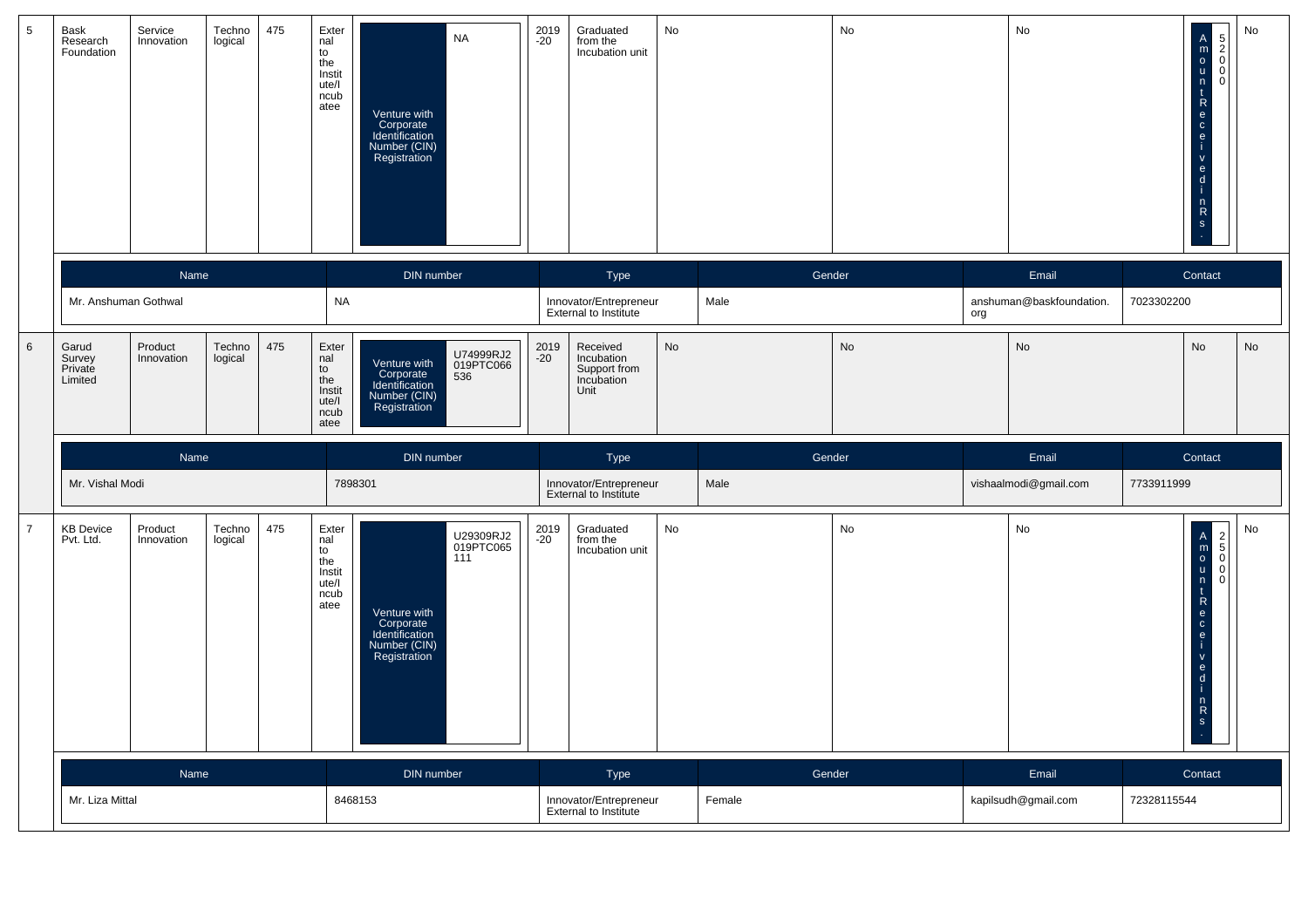| $\boldsymbol{8}$ | Feel<br>Educare<br>Private<br>Limited                  | Service<br>Innovation | Non-<br>Techno<br>logical | 475 | Exter<br>nal<br>to<br>the<br>Instit<br>ute/l<br>ncub<br>atee | Venture with<br>Corporate<br>Identification<br>Number (CIN)<br>Registration | U72900RJ2<br>019PTC065<br>076 | 2019<br>-20   | Received<br>Incubation<br>Support from<br>Incubation<br>Unit | No        |        | No        | No                       |            | No                                                                                                                                                                     | No        |
|------------------|--------------------------------------------------------|-----------------------|---------------------------|-----|--------------------------------------------------------------|-----------------------------------------------------------------------------|-------------------------------|---------------|--------------------------------------------------------------|-----------|--------|-----------|--------------------------|------------|------------------------------------------------------------------------------------------------------------------------------------------------------------------------|-----------|
|                  |                                                        | Name                  |                           |     |                                                              | DIN number                                                                  |                               |               | Type                                                         |           | Gender |           | Email                    |            | Contact                                                                                                                                                                |           |
|                  | Mr. Yash Tanwar                                        |                       |                           |     |                                                              | 8465302                                                                     |                               |               | Innovator/Entrepreneur<br><b>External to Institute</b>       | Male      |        |           | yash20091998@gmail.com   | 8385052405 |                                                                                                                                                                        |           |
| $\boldsymbol{9}$ | Daimaa<br>Healthcare<br>Services<br>Private<br>Limited | Service<br>Innovation | Non-<br>Techno<br>logical | 475 | Exter<br>nal<br>to<br>the<br>Instit<br>ute/l<br>ncub<br>atee | Venture with<br>Corporate<br>Identification<br>Number (CIN)<br>Registration | U85300RJ2<br>020PTC067<br>649 | 2019<br>$-20$ | Received<br>Incubation<br>Support from<br>Incubation<br>Unit | No        |        | No        | No                       |            | A<br>m<br>o<br>u<br>n<br>c<br>e<br>c<br>e<br>i<br>$\overline{4}$<br>$\begin{bmatrix} 3 \\ 0 \end{bmatrix}$<br>$\Omega$<br>$\mathbf 0$<br>$-\alpha$<br>$n \nR$          | No        |
|                  |                                                        |                       |                           |     |                                                              |                                                                             |                               |               |                                                              |           |        |           |                          |            |                                                                                                                                                                        |           |
|                  |                                                        | Name                  |                           |     |                                                              | DIN number                                                                  |                               |               | Type                                                         |           | Gender |           | Email                    |            | Contact                                                                                                                                                                |           |
|                  | Ms. Niraml Parihar                                     |                       |                           |     |                                                              | 8510014                                                                     |                               |               | Innovator/Entrepreneur<br>External to Institute              |           | Female |           | daimaaservices@gmail.com | 8619002170 |                                                                                                                                                                        |           |
| 10               | "Nuskha<br>Kitchen<br>Private<br>Limited               | Product<br>Innovation | Techno<br>logical         | 475 | Exter<br>nal<br>to<br>the<br>Instit<br>ute/l<br>ncub<br>atee | Venture with<br>Corporate<br>Identification<br>Number (CIN)<br>Registration | U15549RJ2<br>020PTC068<br>008 | 2019<br>-20   | Received<br>Incubation<br>Support from<br>Incubation<br>Unit | <b>No</b> |        | <b>No</b> | <b>No</b>                |            | $\begin{array}{c}\nA \\ m \\ 0 \\ u\n\end{array}$<br>5<br>$\mathbf 0$<br>$\overline{0}$<br>$\Omega$<br>n<br>$\mathbf{t}$<br>Recei<br>$\frac{1}{\alpha}$<br>$n \atop s$ | <b>No</b> |
|                  |                                                        | Name                  |                           |     |                                                              | DIN number                                                                  |                               |               | Type                                                         |           | Gender |           | Email                    |            | Contact                                                                                                                                                                |           |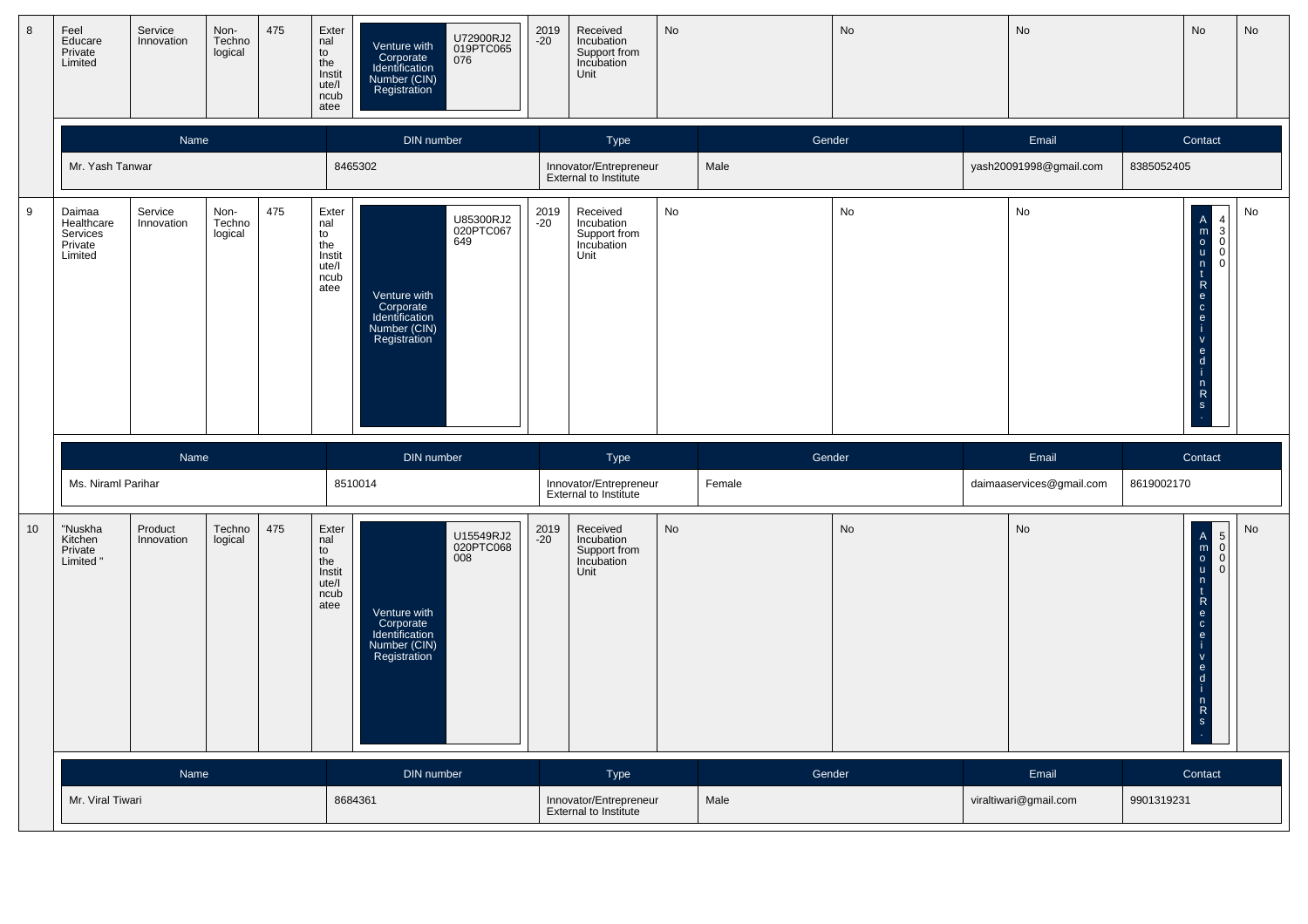| 11 | Marktine<br><b>Business</b><br>Solutions<br>Private<br>Limited | Service<br>Innovation                                    | Techno<br>logical         | 475 | Exter<br>nal<br>to<br>the<br>Instit<br>ute/l<br>ncub<br>atee | U74999RJ2<br>020PTC069<br>669<br>Venture with<br>Corporate<br>Identification<br>Number (CIN)<br>Registration        | 2019<br>-20   | Received<br>Incubation<br>Support from<br>Incubation<br>Unit | No |        | No | No                     | $\begin{matrix} 8 \\ 0 \\ 0 \\ 0 \end{matrix}$<br>$\mathsf A$<br>$\begin{array}{c} m \\ o \\ u \end{array}$<br>$\begin{smallmatrix} \mathsf{n} \ \mathsf{t} \end{smallmatrix}$<br>${\sf R}$<br>e<br>$\mathtt{c}$<br>$\mathbf{e}$<br>$\mathsf{V}$<br>$\mathbf{e}$<br>d<br>$n \nR$<br>$\mathbf{s}$ | No |
|----|----------------------------------------------------------------|----------------------------------------------------------|---------------------------|-----|--------------------------------------------------------------|---------------------------------------------------------------------------------------------------------------------|---------------|--------------------------------------------------------------|----|--------|----|------------------------|--------------------------------------------------------------------------------------------------------------------------------------------------------------------------------------------------------------------------------------------------------------------------------------------------|----|
|    |                                                                | Name                                                     |                           |     |                                                              | DIN number                                                                                                          |               | Type                                                         |    | Gender |    | Email                  | Contact                                                                                                                                                                                                                                                                                          |    |
|    | Mr. Alok Sharma                                                |                                                          |                           |     |                                                              | 7614453                                                                                                             |               | Innovator/Entrepreneur<br>External to Institute              |    | Male   |    | alok@marktine.com      | 8800311655                                                                                                                                                                                                                                                                                       |    |
| 12 | "Parlak<br>Healthcare<br>Services<br>Private<br>Limited "      | Service<br>Innovation                                    | Non-<br>Techno<br>logical | 475 | Exter<br>nal<br>to<br>the<br>Instit<br>ute/l<br>ncub<br>atee | U85100RJ2<br>020PTC068<br>720<br>Venture with<br>Corporate<br>Identification<br>Number (CIN)<br>Registration        | 2019<br>$-20$ | Received<br>Incubation<br>Support from<br>Incubation<br>Unit | No |        | No | No                     | $\begin{array}{c}\n5 \\ 0 \\ 0\n\end{array}$<br>$\begin{bmatrix} A \\ m \\ 0 \\ u \end{bmatrix}$<br>$\frac{n}{t}$<br>$\mathsf{R}$<br>$\mathbf{e}$<br>$\mathbf{c}$<br>$\mathbf{e}$<br>$\mathsf{V}$<br>$\mathbf{e}$<br>d<br>$\frac{n}{R}$<br>$\mathbf{s}$                                          | No |
|    |                                                                | Name                                                     |                           |     |                                                              | DIN number                                                                                                          |               | Type                                                         |    | Gender |    | Email                  | Contact                                                                                                                                                                                                                                                                                          |    |
|    | Mr. Pankaj Jain                                                |                                                          |                           |     |                                                              | 8736666                                                                                                             |               | Innovator/Entrepreneur<br>External to Institute              |    | Male   |    | pankajsj1984@gmail.com | 9828501209                                                                                                                                                                                                                                                                                       |    |
| 13 | <b>IBNHEFT</b><br>Private<br>Limited                           | Service<br>Innovation,<br>Market-<br>place<br>Innovation | Non-<br>Techno<br>logical | 475 | Exter<br>nal<br>to<br>the<br>Instit<br>ute/l<br>ncub<br>atee | U63030RJ2<br>020PTC068<br>278<br>Venture with<br>Corporate<br>Identification<br>Number (CIN)<br><b>Registration</b> | 2019<br>$-20$ | Received<br>Incubation<br>Support from<br>Incubation<br>Unit | No |        | No | No                     | $\begin{bmatrix} 6 \\ 4 \\ 9 \\ 0 \end{bmatrix}$<br>$\mathsf A$<br>$\begin{bmatrix} 0 \\ 0 \\ u \end{bmatrix}$<br>n<br>$\ddot{\phantom{1}}$<br>$\mathsf{R}$<br>$\mathbf{e}$<br>$\mathtt{C}$<br>$\mathbf{e}$<br>$\mathsf{v}$<br>$\mathbf{e}$<br>d<br>n<br>$\mathsf{R}$<br>$\mathbf S$             | No |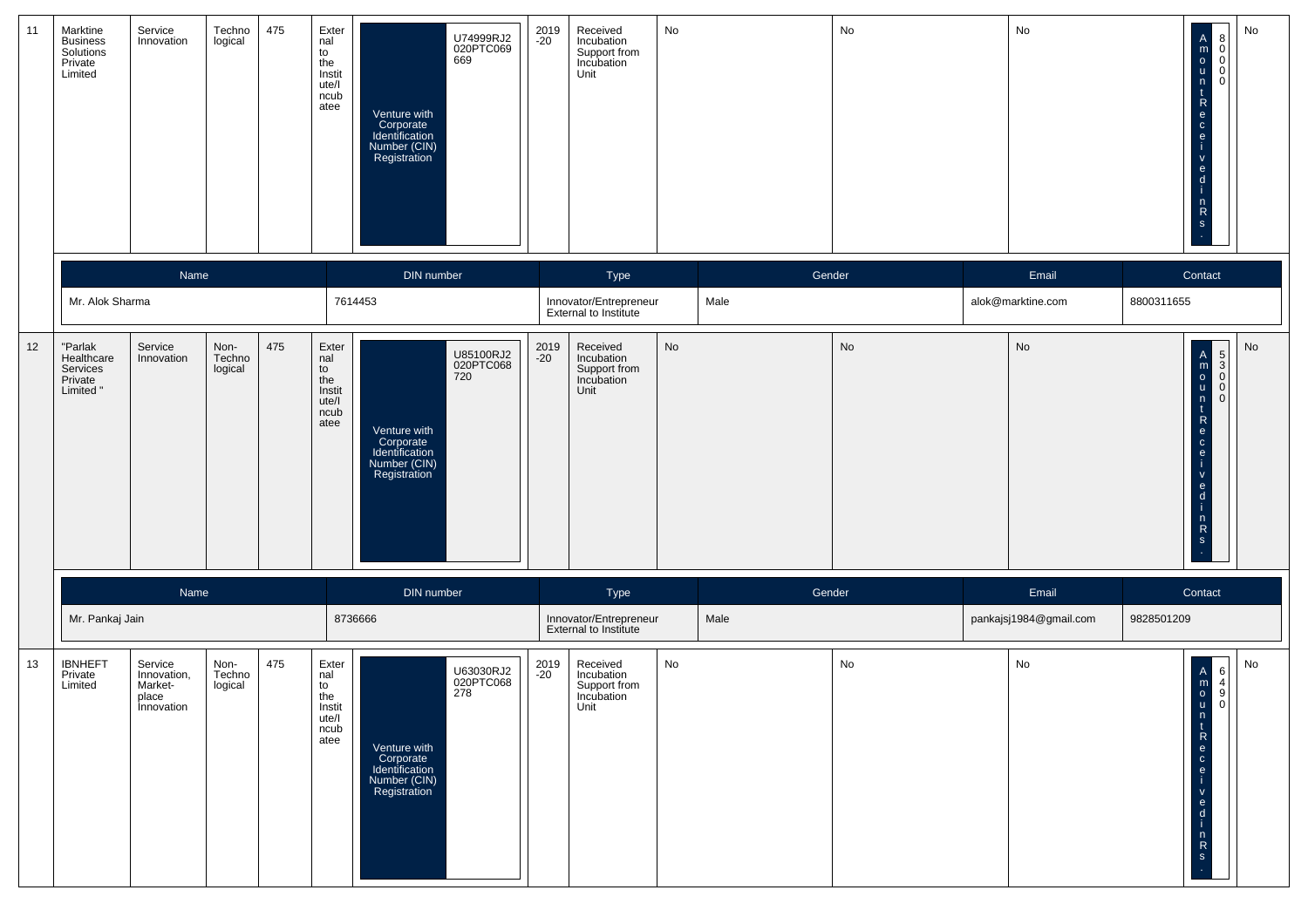|    |                                                          | Name                                  |                           |     |                                                              | DIN number                                                                  |                               |               | Type                                                         |    | Gender |    |          | Email                    | Contact                                                                                                                                                                                                                                                                                                                                                                                           |    |
|----|----------------------------------------------------------|---------------------------------------|---------------------------|-----|--------------------------------------------------------------|-----------------------------------------------------------------------------|-------------------------------|---------------|--------------------------------------------------------------|----|--------|----|----------|--------------------------|---------------------------------------------------------------------------------------------------------------------------------------------------------------------------------------------------------------------------------------------------------------------------------------------------------------------------------------------------------------------------------------------------|----|
|    |                                                          | Mr. Harshendra Pal Singh              |                           |     |                                                              | 8703624                                                                     |                               |               | Innovator/Entrepreneur<br>External to Institute              |    | Male   |    | mail.com | harshendrapalsingh2016@g | 9549264082                                                                                                                                                                                                                                                                                                                                                                                        |    |
| 14 | Katori Fresh<br>India Private<br>Limited                 | Product<br>Innovation                 | Non-<br>Techno<br>logical | 475 | Exter<br>nal<br>to<br>the<br>Instit<br>ute/l<br>ncub<br>atee | Venture with<br>Corporate<br>Identification<br>Number (CIN)<br>Registration | U01100DL2<br>018PTC335<br>322 | 2019<br>$-20$ | Graduated<br>from the<br>Incubation unit                     | No |        | No |          | No                       | A<br>R<br>R<br>R<br>R<br>R<br>R<br>R<br>R<br>R<br>R<br>R<br>R<br>5 <sup>5</sup><br>8 <sup>1</sup><br>$\Omega$<br>$\Omega$<br>$\Omega$<br>$-2$ $\alpha$ $\alpha$<br>$\frac{1}{2}$                                                                                                                                                                                                                  | No |
|    |                                                          | Name                                  |                           |     |                                                              | DIN number                                                                  |                               |               | Type                                                         |    | Gender |    |          | Email                    | Contact                                                                                                                                                                                                                                                                                                                                                                                           |    |
|    | Mr. Ashish Gupta                                         |                                       |                           |     |                                                              | 8110943                                                                     |                               |               | Innovator/Entrepreneur<br>External to Institute              |    | Male   |    |          | ashish@katorifresh.co.in | 9950370730                                                                                                                                                                                                                                                                                                                                                                                        |    |
| 15 | "M-Two<br>Multi<br>Communica<br>tion Private<br>Limited" | Market-<br>place<br><i>innovation</i> | Non-<br>Techno<br>logical | 475 | Exter<br>nal<br>to<br>the<br>Instit<br>ute/l<br>ncub<br>atee | Venture with<br>Corporate<br>Identification<br>Number (CIN)<br>Registration | <b>NA</b>                     | 2019<br>-20   | Received<br>Incubation<br>Support from<br>Incubation<br>Unit | No |        | No |          | No                       | -- @ c & B<br><br><br><br><br><br><br><br><br><br><br><br><br><br><br><br><br><br><br>$\mathcal{A} \xrightarrow{p} \mathcal{A} \xrightarrow{p} \mathcal{A} \xrightarrow{p} \mathcal{A} \xrightarrow{p} \mathcal{A} \xrightarrow{p} \mathcal{A} \xrightarrow{p} \mathcal{A} \xrightarrow{p} \mathcal{A} \xrightarrow{p} \math$<br>5<br> 0 <br>$\overline{0}$<br>$\Omega$<br>$-8a$<br>$\frac{1}{s}$ | No |
|    |                                                          | Name                                  |                           |     |                                                              | DIN number                                                                  |                               |               | Type                                                         |    | Gender |    |          | Email                    | Contact                                                                                                                                                                                                                                                                                                                                                                                           |    |
|    | Mr. Mohit Goyal                                          |                                       |                           |     |                                                              | 8531660                                                                     |                               |               | Innovator/Entrepreneur<br><b>External to Institute</b>       |    | Male   |    |          | mohit.mtgoyal@gmail.com  | 7239995999                                                                                                                                                                                                                                                                                                                                                                                        |    |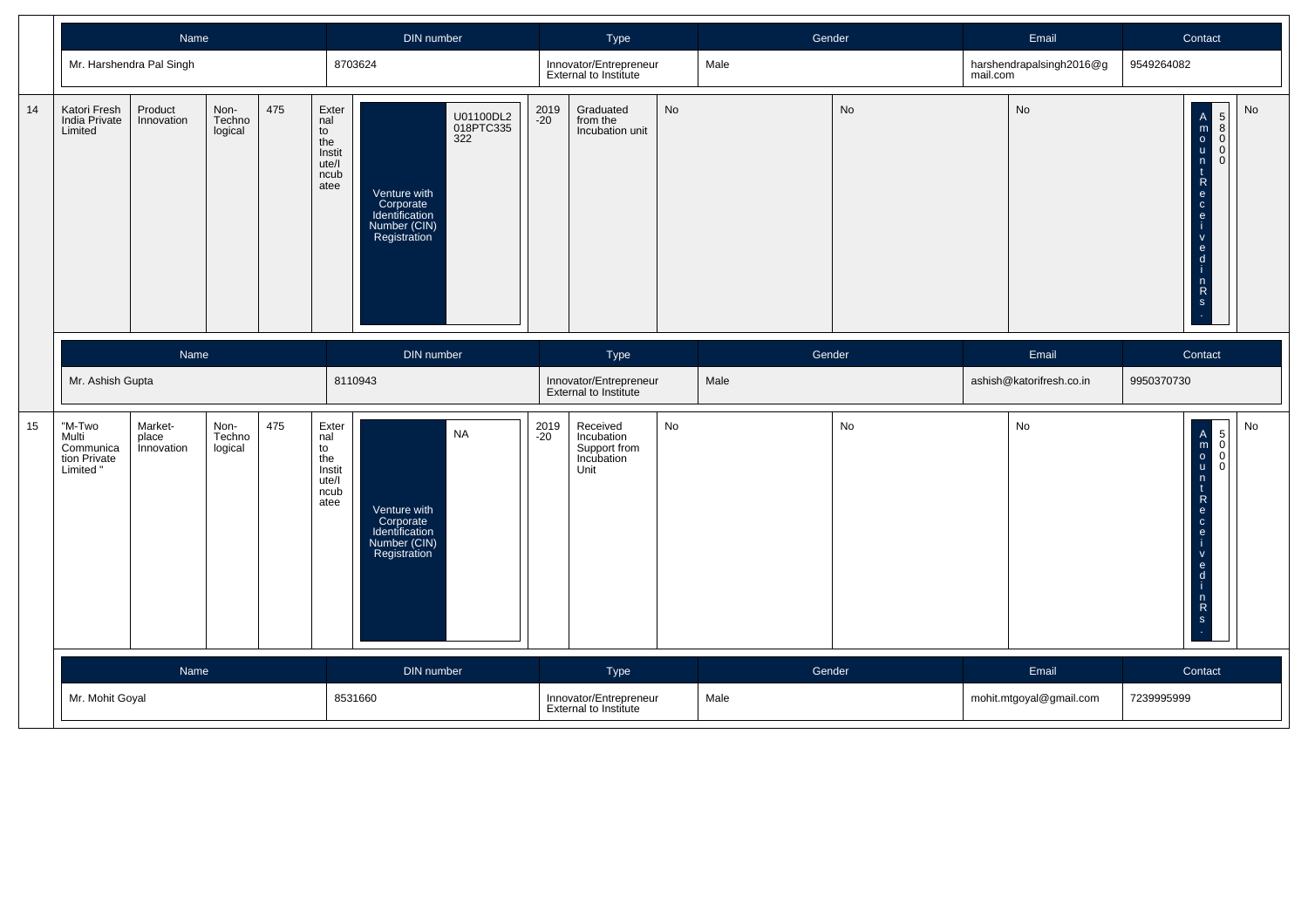| 16 | Yantravat                                                  | Managemen<br>t Process         | Techno<br>logical         | 475 | Exter<br>nal<br>to<br>the<br>Instit<br>ute/l<br>ncub<br>atee | <b>NA</b><br>Venture with<br>Corporate<br>Identification<br>Number (CIN)<br>Registration                     | 2019<br>-20   | Graduated<br>from the<br>Incubation unit                     | No |        | No                           | No                   | A<br>R<br>P<br>R<br>R<br>$rac{e}{i}$<br>$\mathbf V$<br>$\frac{e}{d}$<br>-i-<br>$\frac{n}{s}$                             | $\operatorname{\mathsf{No}}$<br>$\begin{bmatrix} 1 \\ 7 \\ 0 \\ 0 \\ 0 \end{bmatrix}$ |
|----|------------------------------------------------------------|--------------------------------|---------------------------|-----|--------------------------------------------------------------|--------------------------------------------------------------------------------------------------------------|---------------|--------------------------------------------------------------|----|--------|------------------------------|----------------------|--------------------------------------------------------------------------------------------------------------------------|---------------------------------------------------------------------------------------|
|    |                                                            | Name                           |                           |     |                                                              | DIN number                                                                                                   |               | Type                                                         |    | Gender |                              | Email                | Contact                                                                                                                  |                                                                                       |
|    | Mr. Jay Lakhotia                                           |                                |                           |     | $\sf NA$                                                     |                                                                                                              |               | Innovator/Entrepreneur<br>External to Institute              |    | Male   |                              | jlakhotiya@gmail.com | 9887219625                                                                                                               |                                                                                       |
| 17 | "Hackproof<br>technologie<br>s India<br>Private<br>Limited | Managemen<br>t Process         | Techno<br>logical         | 475 | Exter<br>nal<br>to<br>the<br>Instit<br>ute/l<br>ncub<br>atee | <b>NA</b><br>Venture with<br>Corporate<br>Identification<br>Number (CIN)<br>Registration                     | 2019<br>$-20$ | Graduated<br>from the<br>Incubation unit                     | No |        | $\operatorname{\mathsf{No}}$ | No                   | $\ddot{\mathbf{e}}$<br>$\mathsf V$<br>$\frac{e}{d}$<br>-i.<br>$\begin{bmatrix} n \\ R \end{bmatrix}$<br>$\mathbf{s}$     | ${\sf No}$                                                                            |
|    |                                                            | Name                           |                           |     |                                                              | DIN number                                                                                                   |               | Type                                                         |    | Gender |                              | Email                | Contact                                                                                                                  |                                                                                       |
|    | Mr. Aditya Janu                                            |                                |                           |     | <b>NA</b>                                                    |                                                                                                              |               | Innovator/Entrepreneur<br>External to Institute              |    | Male   |                              | adit0123@gmail.com   | 7892334382                                                                                                               |                                                                                       |
| 18 | "HOUZPAR<br>TY Services<br>Private<br>Limited"             | Market-<br>place<br>Innovation | Non-<br>Techno<br>logical | 475 | Exter<br>nal<br>to<br>the<br>Instit<br>ute/l<br>ncub<br>atee | U92490RJ2<br>020PTC068<br>123<br>Venture with<br>Corporate<br>Identification<br>Number (CIN)<br>Registration | 2019<br>$-20$ | Received<br>Incubation<br>Support from<br>Incubation<br>Unit | No |        | No                           | No                   | $\frac{t}{R}$<br>$\mathbf{e}$<br>$\frac{c}{e}$<br>$\mathsf{v}$<br>$\mathbf{e}$<br>d<br>n<br>$\mathsf{R}$<br>$\mathbf{s}$ | No<br>$\begin{array}{c}\nA \\ B \\ C \\ D \\ D\n\end{array}$<br> 0                    |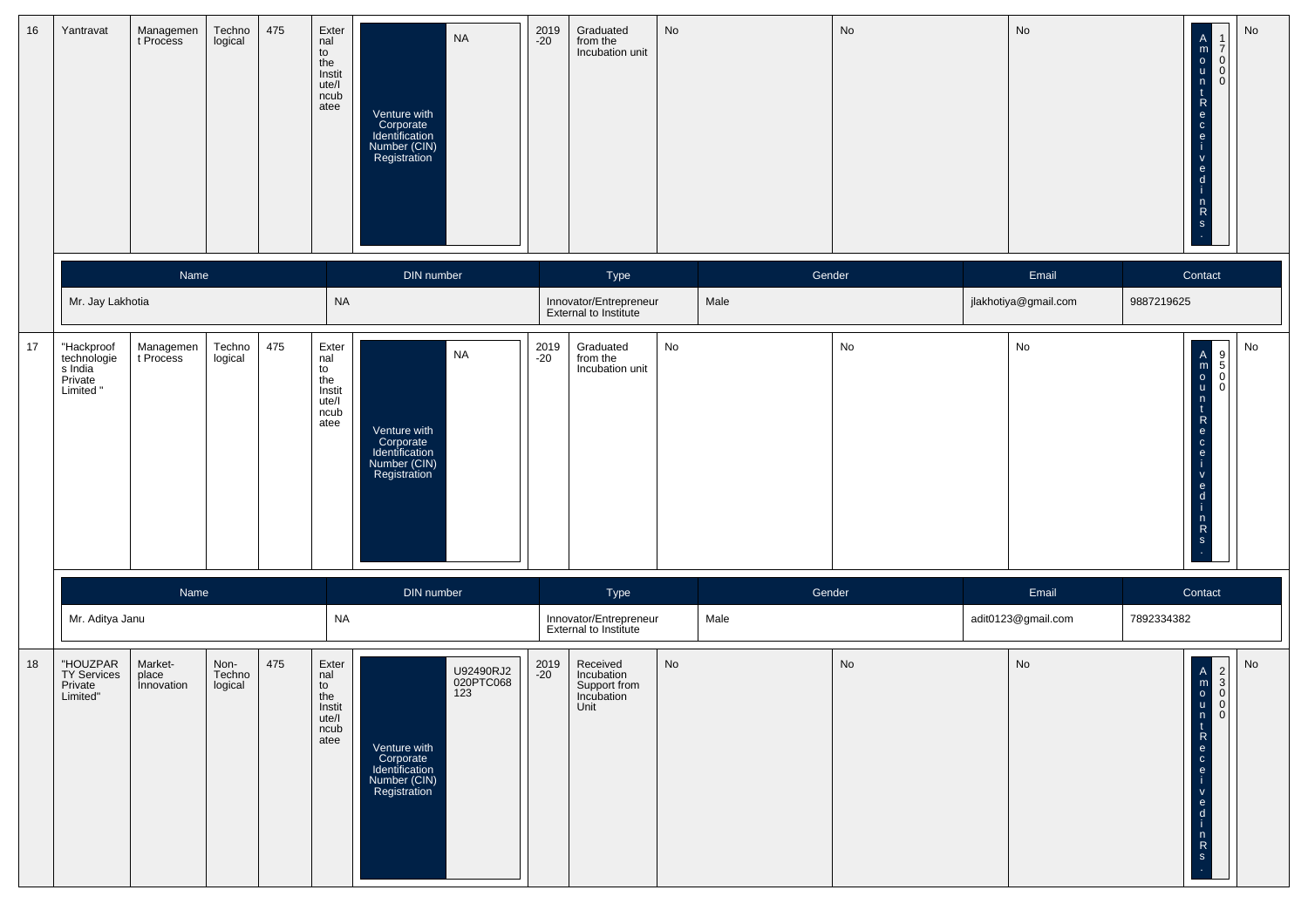|    |                                             | Name                  |                   |     |                                                              | DIN number                                                                                                   |               | Type                                                         |    | Gender |    | Email                  | Contact                                                                                       |                                                               |
|----|---------------------------------------------|-----------------------|-------------------|-----|--------------------------------------------------------------|--------------------------------------------------------------------------------------------------------------|---------------|--------------------------------------------------------------|----|--------|----|------------------------|-----------------------------------------------------------------------------------------------|---------------------------------------------------------------|
|    | Mr. Anshul Jain                             |                       |                   |     | 862999                                                       |                                                                                                              |               | Innovator/Entrepreneur<br><b>External to Institute</b>       |    | Male   |    | sales@houzparty.com    | 982834433                                                                                     |                                                               |
| 19 | Raksh<br>Products<br>Private<br>Limited     | Product<br>Innovation | Techno<br>logical | 475 | Exter<br>nal<br>to<br>the<br>Instit<br>ute/l<br>ncub<br>atee | U29100RJ2<br>019PTC066<br>682<br>Venture with<br>Corporate<br>Identification<br>Number (CIN)<br>Registration | 2019<br>$-20$ | Received<br>Incubation<br>Support from<br>Incubation<br>Unit | No |        | No | No                     | A<br>R<br>R<br>R<br>R<br>R<br>R<br>R<br>R<br>R<br>R<br>R<br>R<br>$rac{1}{1}$<br>$\frac{1}{s}$ | No<br>2<br>$\overline{4}$<br>$\Omega$<br>$\Omega$             |
|    |                                             | Name                  |                   |     |                                                              | DIN number                                                                                                   |               | Type                                                         |    | Gender |    | Email                  | Contact                                                                                       |                                                               |
|    | Mr. Rahul Tak                               |                       |                   |     |                                                              | 8590732                                                                                                      |               | Innovator/Entrepreneur<br>External to Institute              |    | Male   |    | rahul@technovation.in  | 9828248672                                                                                    |                                                               |
| 20 | "Design<br>Ecobuilds<br>Private<br>Limited" | Product<br>Innovation | Techno<br>logical | 475 | Exter<br>nal<br>to<br>the<br>Instit<br>ute/l<br>ncub<br>atee | U45309RJ2<br>019PTC067<br>595<br>Venture with<br>Corporate<br>Identification<br>Number (CIN)<br>Registration | 2019<br>-20   | Received<br>Incubation<br>Support from<br>Incubation<br>Unit | No |        | No | No                     | A<br>R<br>R<br>R<br>R<br>R<br>R<br>R<br>R<br>R<br>R<br>R<br>$\frac{6}{1}$<br>$\frac{n}{s}$    | No<br>$\begin{bmatrix} 9 \\ 5 \\ 0 \end{bmatrix}$<br>$\Omega$ |
|    |                                             | Name                  |                   |     |                                                              | DIN number                                                                                                   |               | Type                                                         |    | Gender |    | Email                  | Contact                                                                                       |                                                               |
|    | Mr. Prateek Bhains                          |                       |                   |     |                                                              | 8654036                                                                                                      |               | Innovator/Entrepreneur<br>External to Institute              |    | Male   |    | prateeksingh@zhudao.in | 8290888911                                                                                    |                                                               |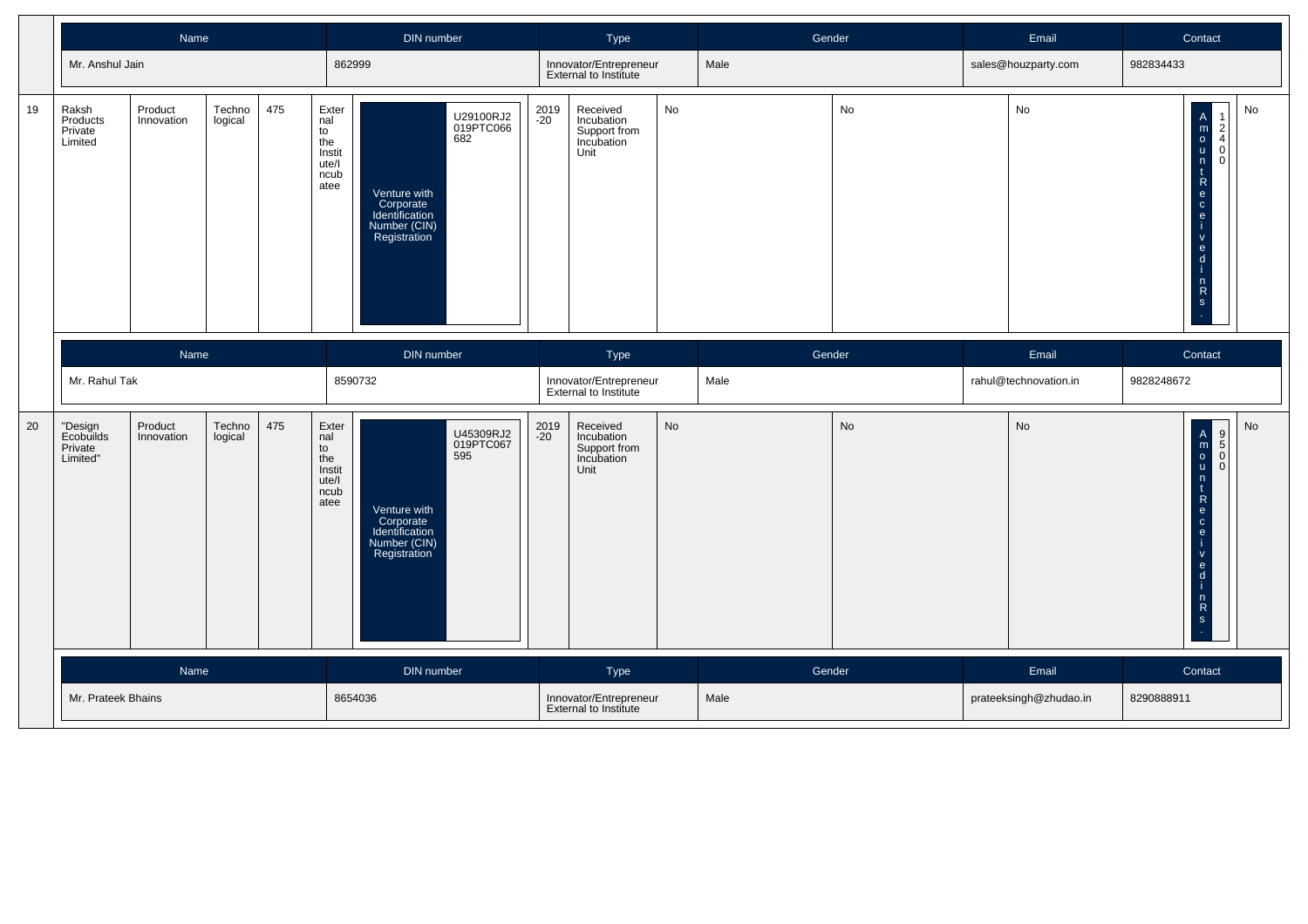| 21 | "Saarthi-<br>The Social<br>Enterprise<br>(SPC)"  | Managemen<br>t Process | Non-<br>Techno<br>logical | 475 | Exter<br>nal<br>to<br>the<br>Instit<br>ute/l<br>ncub<br>atee            | <b>NA</b><br>Venture with<br>Corporate<br>Identification<br>Number (CIN)<br>Registration                     | 2019<br>-20 | Graduated<br>from the<br>Incubation unit                     | No |        | No | No                   | No<br>$\begin{array}{c}\n1 \\ 2 \\ 0\n\end{array}$<br>A<br>R<br>R<br>R<br>R<br>R<br>R<br>R<br>R<br>R<br>R<br>R<br>j.<br>$\mathbf{V}$<br>$\frac{e}{d}$<br>$n \nR$<br>S                                                                                            |
|----|--------------------------------------------------|------------------------|---------------------------|-----|-------------------------------------------------------------------------|--------------------------------------------------------------------------------------------------------------|-------------|--------------------------------------------------------------|----|--------|----|----------------------|------------------------------------------------------------------------------------------------------------------------------------------------------------------------------------------------------------------------------------------------------------------|
|    |                                                  | Name                   |                           |     |                                                                         | DIN number                                                                                                   |             | Type                                                         |    | Gender |    | Email                | Contact                                                                                                                                                                                                                                                          |
|    | Dr. M.K. Agarwal                                 |                        |                           |     | <b>NA</b>                                                               |                                                                                                              |             | Innovator/Entrepreneur<br>External to Institute              |    | Male   |    | mkagarwala@gmail.com | 9811133778                                                                                                                                                                                                                                                       |
| 22 | Founder<br><b>InfoTech</b><br>Private<br>Limited | Service<br>Innovation  | Non-<br>Techno<br>logical | 475 | Exter<br>nal<br>to<br>the<br>Instit<br>ute/l<br>ncub<br>atee            | <b>NA</b><br>Venture with<br>Corporate<br>Identification<br>Number (CIN)<br>Registration                     | 2019<br>-20 | Graduated<br>from the<br>Incubation unit                     | No |        | No | No                   | No<br>OONN<br>A<br>M<br>O<br>u<br>n<br>t<br>R<br>e<br>C<br>$\mathsf{e}% _{0}\left( \mathsf{e}\right)$<br>-i-<br>$\mathbf{V}$<br>$\mathbf{e}$<br>$\mathsf{d}$<br>-i-<br>$n \nR$<br>S                                                                              |
|    |                                                  | Name                   |                           |     |                                                                         | DIN number                                                                                                   |             | Type                                                         |    | Gender |    | Email                | Contact                                                                                                                                                                                                                                                          |
|    | Mr. Deepak Ameta                                 |                        |                           |     | NA                                                                      |                                                                                                              |             | Innovator/Entrepreneur<br>External to Institute              |    | Male   |    | deepak@lemonideas.in | 9460607420                                                                                                                                                                                                                                                       |
| 23 | Mystic<br><b>Brains</b><br>Private<br>Limited    | Managemen<br>t Process | Techno<br>logical         | 475 | Exter<br>nal<br>$\mathsf{to}$<br>the<br>Instit<br>ute/l<br>ncub<br>atee | U80902RJ2<br>019PTC065<br>081<br>Venture with<br>Corporate<br>Identification<br>Number (CIN)<br>Registration | 2019<br>-20 | Received<br>Incubation<br>Support from<br>Incubation<br>Unit | No |        | No | No                   | No<br>$\begin{bmatrix} 4 \\ 3 \\ 0 \\ 0 \end{bmatrix}$<br>$\begin{bmatrix} A \\ m \\ o \\ u \end{bmatrix}$<br> 0 <br>  n<br>$\begin{array}{c} t \\ R \end{array}$<br> e <br>$\circ$<br>-i.<br>$\mathbf{V}$<br>$\mathbf{e}$<br>$\mathsf{d}$<br>-i<br>$n \nR$<br>S |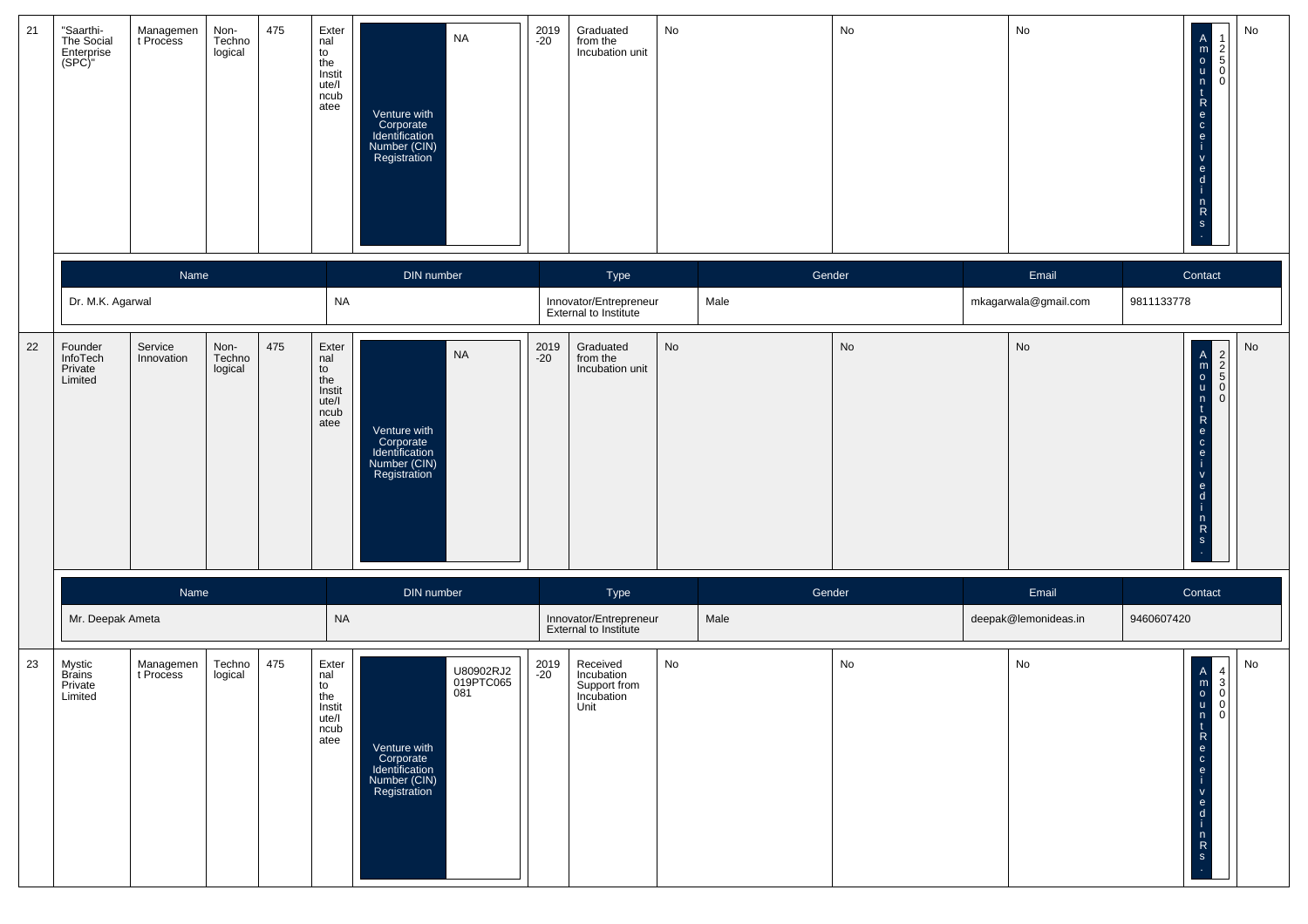|    |                                         | <b>Name</b><br>DIN number |                   |            | Type                                                         |                                                                             | Gender                        |                                                 | Email                                                        |        | Contact |                     |                                |            |                                                                                                                                                                                                                                      |                                                                        |
|----|-----------------------------------------|---------------------------|-------------------|------------|--------------------------------------------------------------|-----------------------------------------------------------------------------|-------------------------------|-------------------------------------------------|--------------------------------------------------------------|--------|---------|---------------------|--------------------------------|------------|--------------------------------------------------------------------------------------------------------------------------------------------------------------------------------------------------------------------------------------|------------------------------------------------------------------------|
|    |                                         | Mr. Vikaram Sharma        |                   |            |                                                              | 8465719                                                                     |                               |                                                 | Innovator/Entrepreneur<br>External to Institute              |        | Male    |                     | vikramsharma2017@gmail.c<br>om |            | 8290696982                                                                                                                                                                                                                           |                                                                        |
| 24 | Talking<br>Sensor<br>Private<br>Limited | Product<br>Innovation     | Techno<br>logical | 475        | Exter<br>nal<br>to<br>the<br>Instit<br>ute/l<br>ncub<br>atee | Venture with<br>Corporate<br>Identification<br>Number (CIN)<br>Registration | U72900RJ2<br>019PTC066<br>784 | 2019<br>-20                                     | Received<br>Incubation<br>Support from<br>Incubation<br>Unit | No     |         | No                  |                                | No         | $\mathsf{A}$<br>$\mathsf{m}$<br>$\overline{\mathbf{O}}$<br>$\mathbf{u}$<br>n<br>$\mathbf{t}$<br>$\begin{bmatrix} R \\ e \\ c \end{bmatrix}$<br>$\mathbf{e}$<br>$\mathbf{v}$<br>e<br>d<br>$\begin{array}{c} n \\ R \end{array}$<br>s. | <b>No</b><br>$\vert$ 2<br>$\begin{array}{c}\n0 \\ 0 \\ 0\n\end{array}$ |
|    | Name                                    |                           |                   | DIN number |                                                              |                                                                             |                               | Type                                            |                                                              | Gender |         | Email               |                                | Contact    |                                                                                                                                                                                                                                      |                                                                        |
|    | Mr. Ayush Khadelwal                     |                           |                   | 8597143    |                                                              |                                                                             |                               | Innovator/Entrepreneur<br>External to Institute |                                                              | Male   |         | ayushkh15@gmail.com |                                | 9829773327 |                                                                                                                                                                                                                                      |                                                                        |

### **Section 7 > i : List all the Collaborations with External Agencies and Co-Creation of I&E Activities by the HEI**

| Srno | <b>Collaborated Agency Name</b>                                              | <b>Collaborated Agency Type</b> | Purpose of Collaboration                                                                                                          | Type of Support Offered                        | No. of Student<br>Projects/Ideas/<br>Innovation / Startups<br>from the HEI get<br>benefitted through<br>this partnership | Date of MOU /<br><b>Agreement Signed</b><br>on. |
|------|------------------------------------------------------------------------------|---------------------------------|-----------------------------------------------------------------------------------------------------------------------------------|------------------------------------------------|--------------------------------------------------------------------------------------------------------------------------|-------------------------------------------------|
|      | Electron Ion Collider @ BNL, USA                                             | <b>International Agencies</b>   | Collaboration with Startups/Industry Associations/Knowledge<br>Agencies to Promote I&E Activities and/or Internship Opportunities | Mentoring                                      |                                                                                                                          | 31-03-2020                                      |
| 2    | <b>DRDO</b> Jodhpur                                                          | Govt. Agency (Central)          | Collaboration with Startups/Industry Associations/Knowledge<br>Agencies to Promote I&E Activities and/or Internship Opportunities | Mentoring                                      |                                                                                                                          | 31-01-2020                                      |
|      | <b>Bask Research Foundation</b>                                              | Non-Govt. Agencies              | Collaboration with Startups/Industry Associations/Knowledge<br>Agencies to Promote I&E Activities and/or Internship Opportunities | Mentoring, Networking                          | 20                                                                                                                       | 03-04-2019                                      |
|      | Indian Institute of Management Udaipur<br>Incubation Centre (IIMUICTBI)      | <b>Educational Institute</b>    | Providing (or) Receiving Incubation/Pre-Incubation Support<br>Services to Innovators/Startups                                     | Pre-<br>incubation, Incubation, Netwo<br>rking | 25                                                                                                                       | 07-01-2020                                      |
|      | Ministry of Micro Small and Medium<br>Enterprises, Govt. of India, New Delhi | Govt. Agency (Central)          | Collaboration with Startups/Industry Associations/Knowledge<br>Agencies to Promote I&E Activities and/or Internship Opportunities | Incubation                                     | 40                                                                                                                       | 21-01-2020                                      |
|      | Electron Ion Collider @ BNL, USA                                             | <b>International Agencies</b>   | Collaboration with Startups/Industry Associations/Knowledge<br>Agencies to Promote I&E Activities and/or Internship Opportunities | Mentoring                                      |                                                                                                                          | 01-03-2020                                      |
|      | University of Saskatchwan, Saskatoon,<br>Canada                              | <b>Educational Institute</b>    | Providing (or) Receiving Mentor and Handholding Support to<br>Support I&E Activities                                              | Mentoring                                      | 100                                                                                                                      | 05-11-2019                                      |
| 8    | University of Technology, Sydney and<br><b>MNIT Jaipur</b>                   | <b>Educational Institute</b>    | Providing (or) Receiving Incubation/Pre-Incubation Support<br>Services to Innovators/Startups                                     | Incubation                                     | 150                                                                                                                      | 19-06-2019                                      |
|      | Data Security Council of India, Noida,<br>MIIC and MNIT Jaipur 2020          | <b>Educational Institute</b>    | Providing (or) Receiving Incubation/Pre-Incubation Support<br>Services to Innovators/Startups                                     | Incubation                                     | 200                                                                                                                      | 07-02-2020                                      |